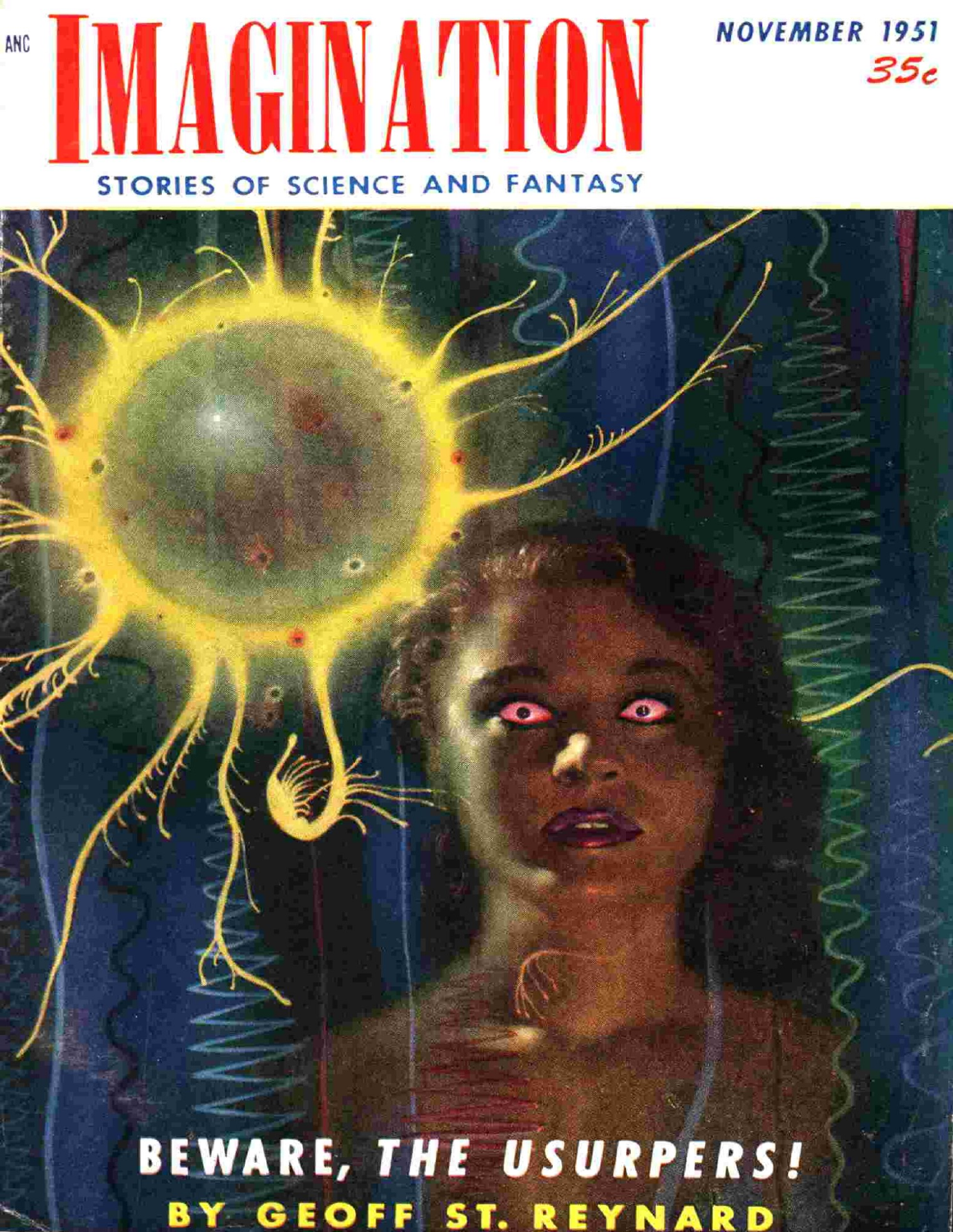#### **The Project Gutenberg eBook of The Old Way, by Mlton Lesser**

This eBook is for the use of anyone anywhere in the United States and most other parts of the world at no cost and with almost no restrictions whatsoever. You may copy it, give it away or re-use it under the terms of the Project Gutenberg License included with this eBook or online at [www.gutenberg.org.](https://www.gutenberg.org/) If you are not located in the United States, you will have to check the laws of the country where you are located before using this eBook.

Title: The Old Way

Author: Milton Lesser

Release Date: May 12, 2021 [eBook #65324]

Language: English

Character set encoding: UTF-8

Produced by: Greg Weeks, Mary Meehan and the Online Distributed Proofreadng Team at http://www.pgdp.net

\*\*\* START OF THE PROJECT GUTENBERG EBOOK THE OLD WAY \*\*\*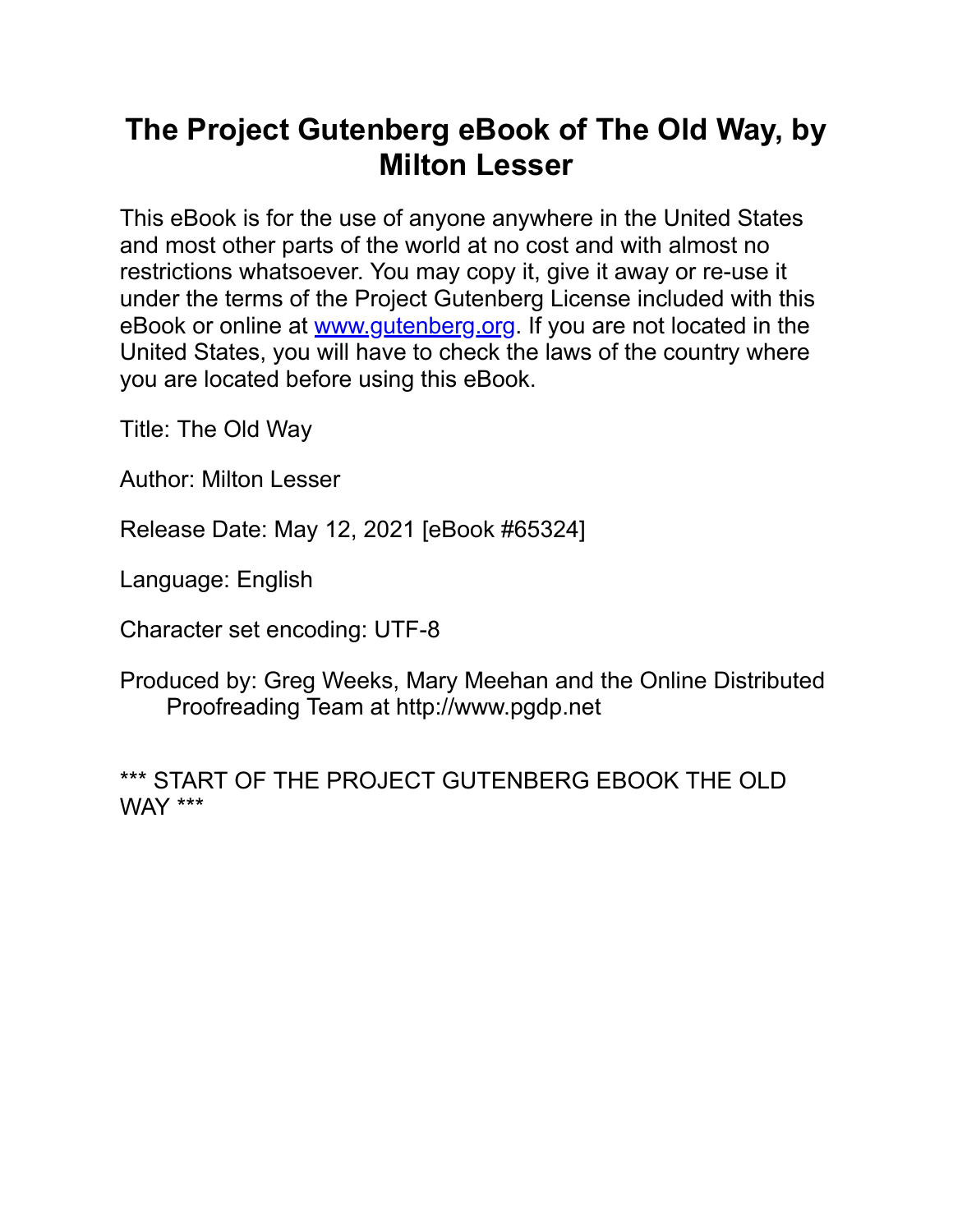# **THE OLD WAY**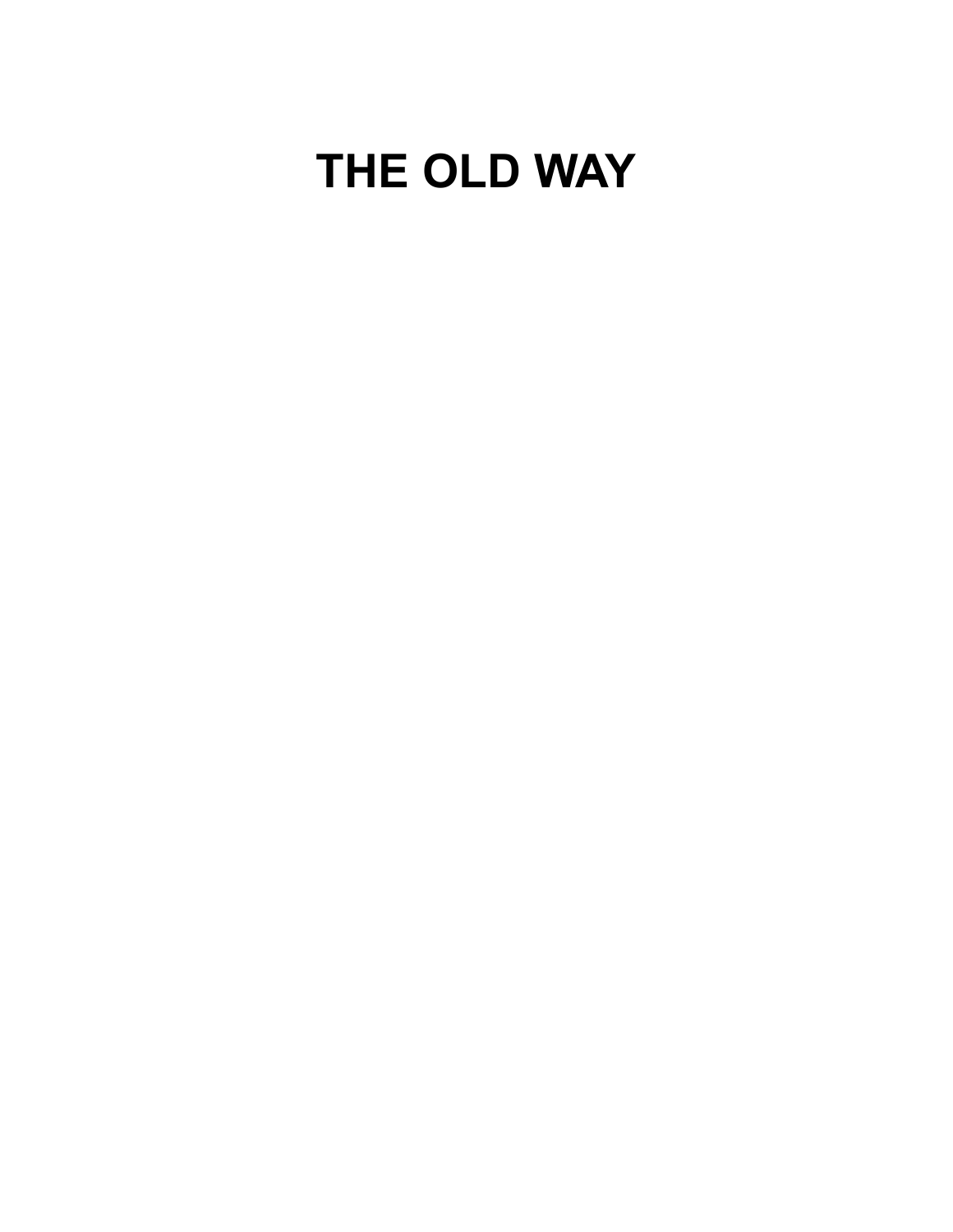# **By MILTON LESSER**

A man could walk around the tiny asteroid **n the space of a few hours. But Jerry had only** minutes, to find and use—an invisible weapon!

**[Transcriber's Note: This etext was produced from Imagination Stories of Science and Fantasy November 1951 Extensive research did not uncover any evidence that** the U.S. copyright on this publication was renewed.]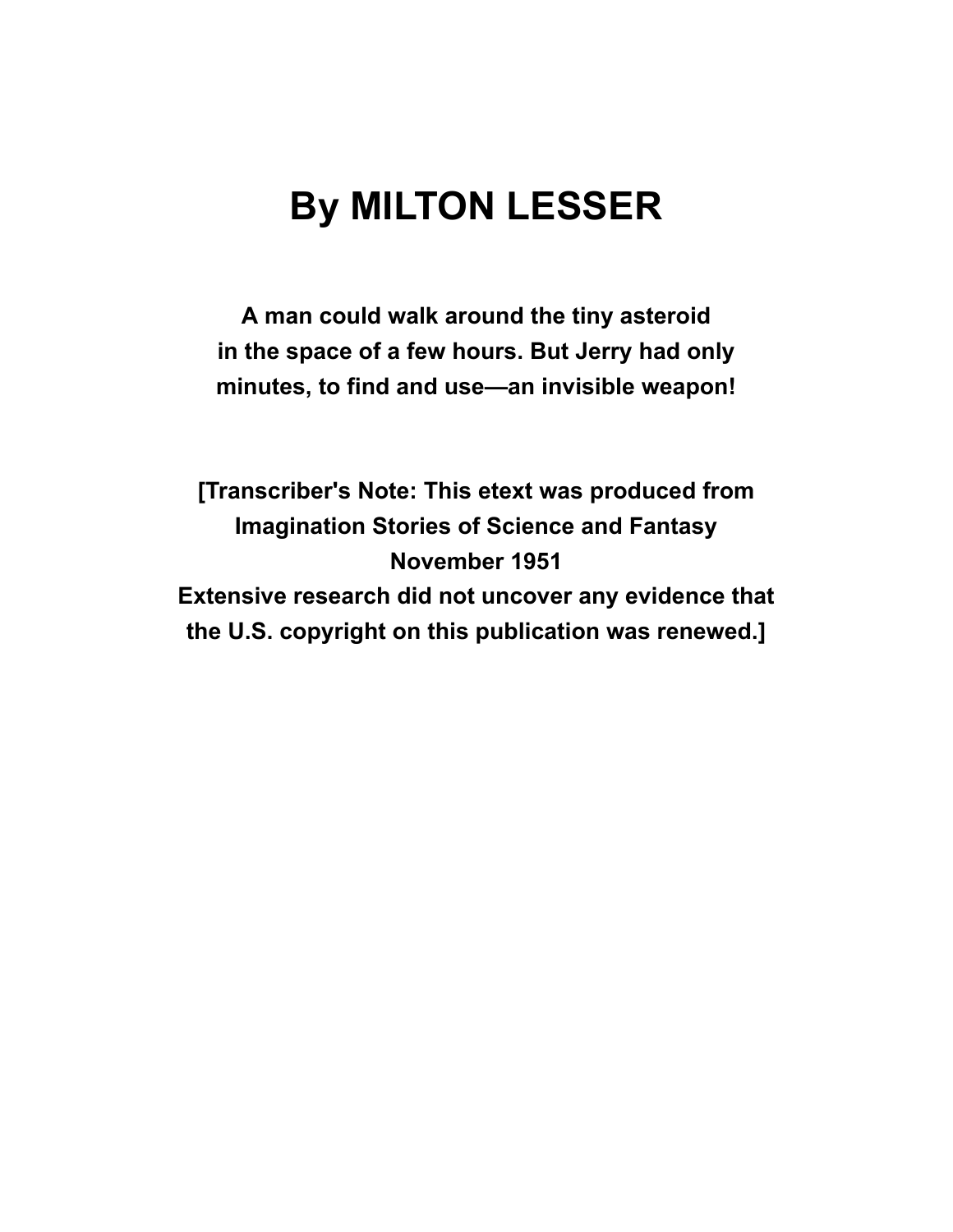Like I expected, the fairgrounds were crowded with thousands of the drifter-families waiting for the big blast-off tomorrow. They thronged about uncertainly, in anxious little knots, chattering friendly, meaningless things, making fast friends who would be forgotten in the bustle and competition, after blast-off.

Gramps stood apart from all this, and when he saw me he came running through the mob on spindly legs, waving his arms frantically so that I wouldn't miss him. As if I would. If there was anything more incongruous here on the Martian landscape, anything that seemed more out of place than did old Gramps, I didn't see it. Two hundred years ago in another homestead rush, maybe he would have fit. The only thing I know about that is what I read in books, but I could picture Gramps with his battered old corncob pipe and his wizened face, leading a team of mules or oxen or whatever animals they used.

"Hey, Jerry," he called. "Hey, kid, I got it!"

I'm no kid. I'm twenty-seven, six feet two, and I probably weigh twice as much as Gramps does, wringing wet. But that's the way he was.

"Where's Clair?" I asked him. I hadn't seen my wife in a month. She had gone to the Martian Fair with Gramps to put in a bid for one of the old derelict ships, and now I had come here to join them, with a dime, a quarter and a crumpled dollar bill hardly filling the emptiness of my jumper-pocket.

"That girl!" He whistled. "She's back at the ship now, cleaning and polishing, putting everything together with spit and string so you wouldn't know the old Karden Cruiser."

I felt something gnawing away, deep inside my stomach, and it wasn't just that I was hungry. "The *what*?" I demanded.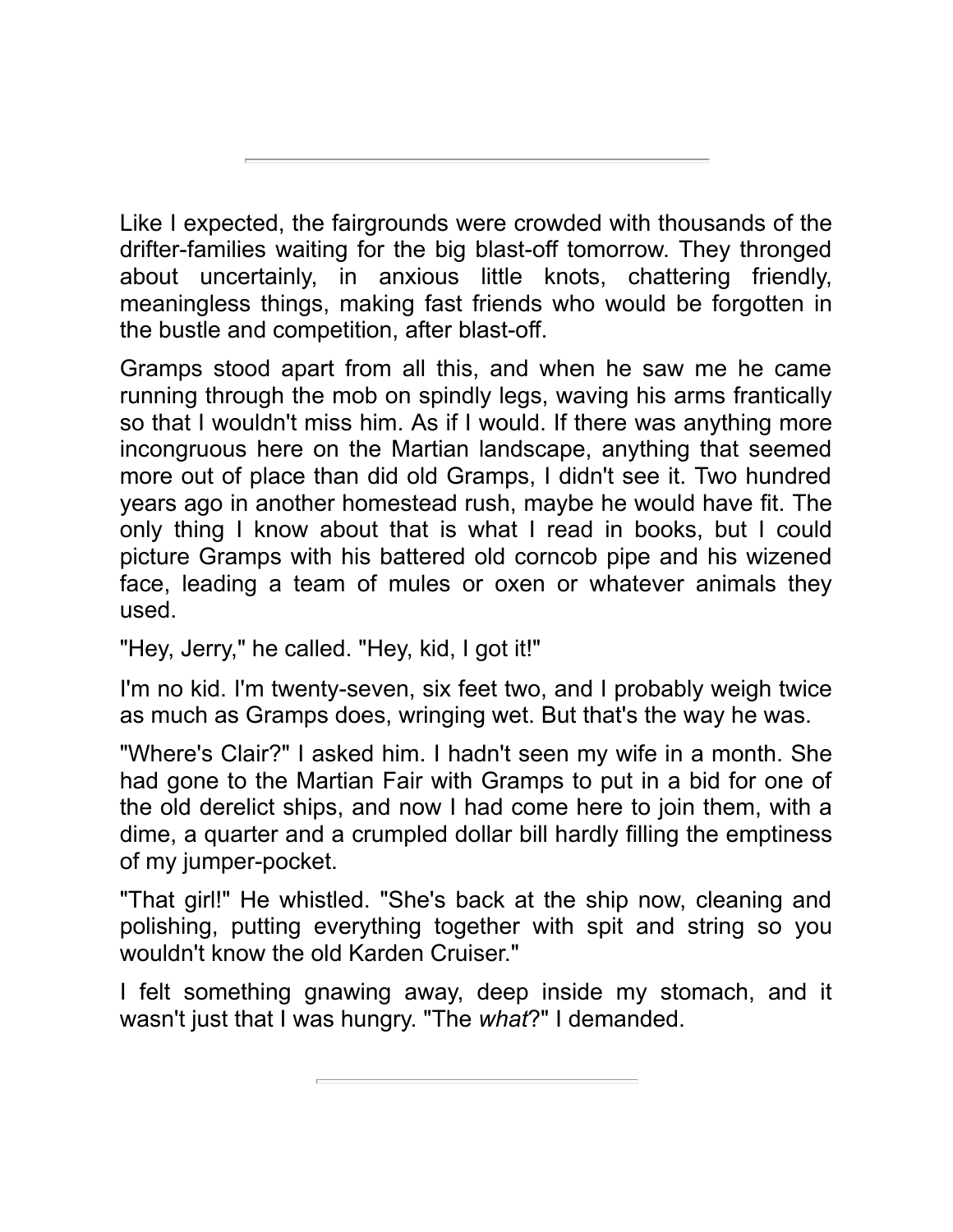Gramps smiled, and right then I could have seen him rocking on a chair on a little porch, with a garden full of rose bushes and crab grass. I could have seen him anyplace but here with Clair and me, on the eve of the great blast-off for the asterod belt. "The *what*?" I said again.

"The old Karden Cruiser, Jerry. Neat little job. And cheap—they almost gave it away. You shoulda seen those durned fools. No one else bid for it, I had it all to myself, first bid."

I tried to be patient. "You didn't expect anyone else to bid for *that*, did you?"

He had a hurt look on his face. "Why not? A good ship, kid. When I was your age, younger, I went to Venus on one. I can remember—"

"That's it," I told him. "Fifty years ago the Karden might have been a good ship, but not now. Not now, Gramps. It's as obsolete as a peashooter. Will it run?"

"You're durned tootin' it'll run. What do you think I paid? Go ahead, guess."

Something was still gnawing at my stomach. Gramps had had three hundred dollars to purchase our ship and equipment. You could stretch three hundred dollars a long way if you bought wisely these days. "You tell me," I said.

"Hundred and ffty. 'Nother hundred and a quarter for supples—"

There's some old saying about letting old dogs lie or not crying over spilled milk or some such thing, but anyway, I reminded him, "For another twenty-five or thirty dollars you could have got a Wilson '13, maybe even a twelve-bank Carpenter."

"Couldn't," Gramps said. "Kid, let me tell you, I saw the nicest *gui-tar.* One of them old Martian types with eight strings, you know. Twentyfive bucks...."

I looked at him a long time without saying anything. When you're down to just a few dollars in these depression years, everything counts, every last penny. But my folks had died in the panic and riots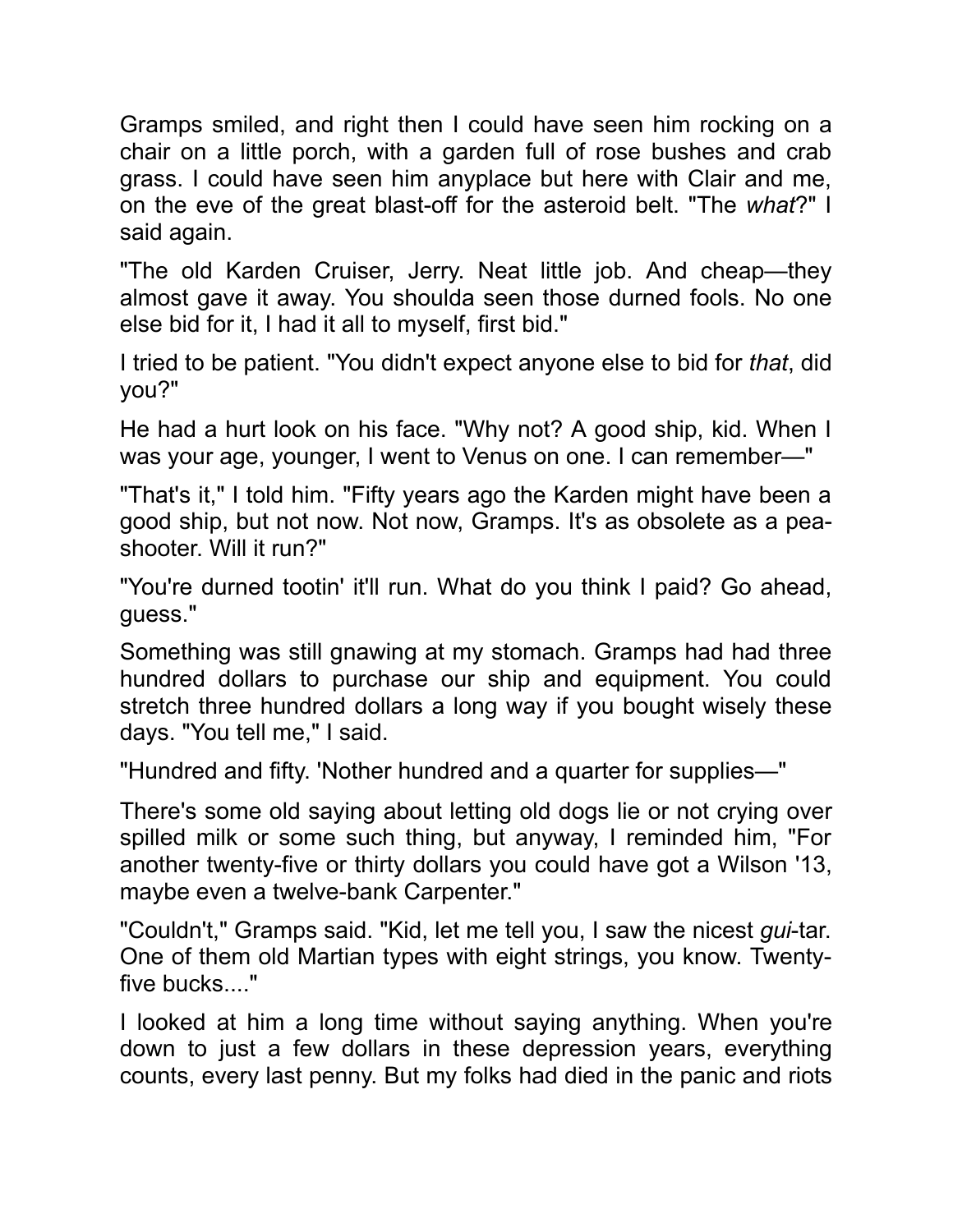of '24 and Gramps had reared me since almost before the time I could reach the wart on his knee.

"Let's go look at our Karden." I said.

Gramps was beaming proudly. "There she is," he told me. "Section G, Row 14, Ship 7. Beauty, eh?"

As far as you looked, you couldn't see anything but the old ships, all lined up, row on row of them. Some glistening with new paint if they had been bought as early as yesterday and sprayed today, others still dull and cracked with caked jet-slag and the erosion of a dozen atmospheres, all with people scurrying in and out of them, getting new faces and new entrals for blast-off tomorrow.

The Karden squatted in row 14, a short, stubby grub-like boat whose jet-slag completely hid the original paint job. But I didn't want to say another thing about it. I just hoped the Karden could get us where we were going, even if it burped and hiccupped like a drunken driver all the way.

Clair opened the lock and I saw her red hair framed against the dark interior of the ship, and I hardly remembered Gramps was there. We'd been married two months, and separated for half that time, with me getting my last month's paycheck in New York so I'd have money for the liner-fare to Canal City.

Clair cried, "Welcome aboard ship. Captain Brooks, wel.... Umm-m, Captain, that was nice.... Umm-m, again...."

Gramps coughed. "You two gonna stand there mooning over each other all afternoon, or do we get some work done?"

"It's just about all finished," Clair told him. She snuggled up close once more and then skipped out of my arms, leading us through the lock and into the Karden.

It looked more like the inside of a packing crate than a spaceship. Ideally, the old Kardens were two-man cruisers, at a time when you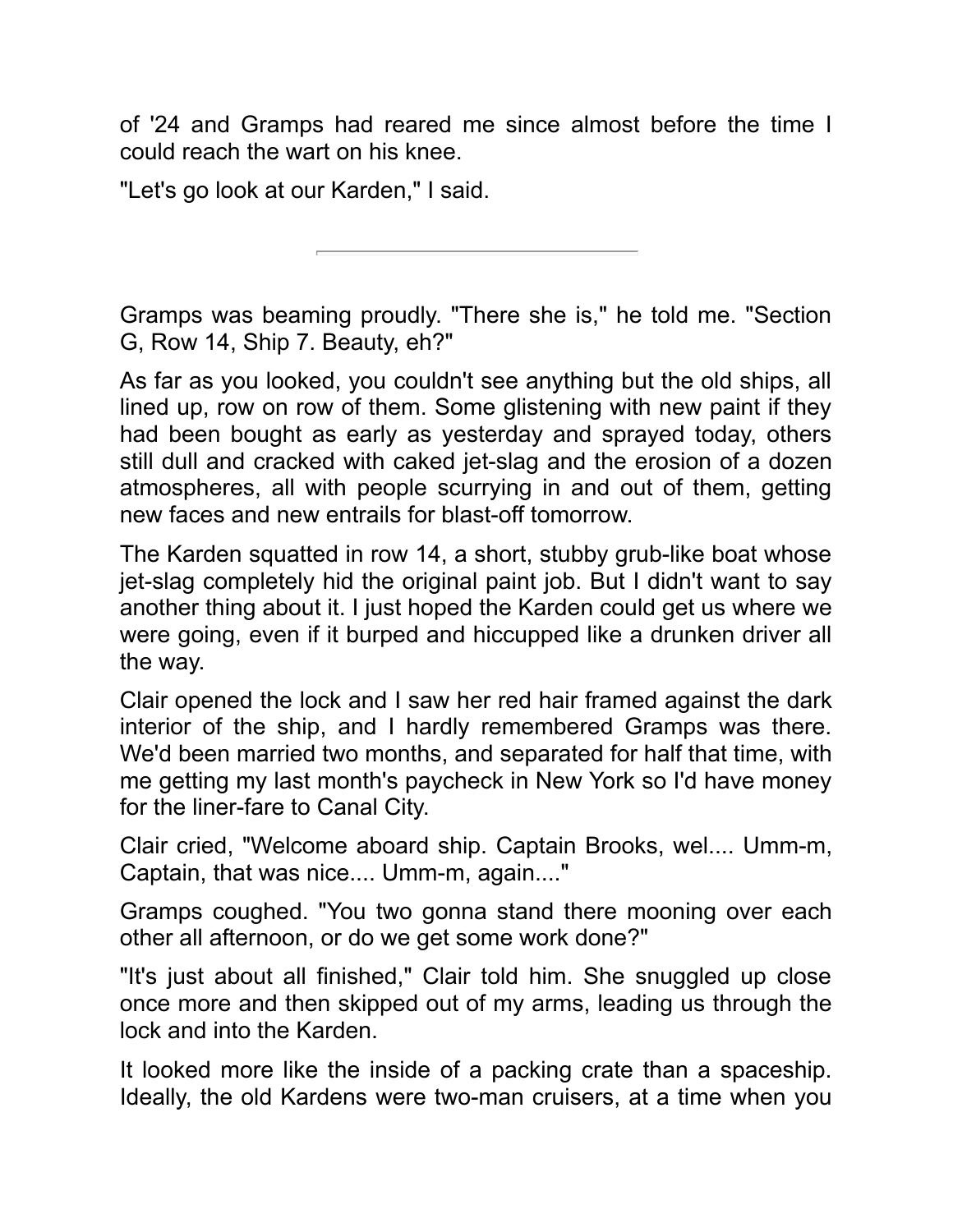strapped yourself into a bunk and just about remained there until you hit atmosphere. Now Clair had readied three makeshift bunks, and our supplies stood piled tight against the bulkheads and as high as the ceiling in several places. I had to take Clair's word that the ship's old hull was sealed and could be pressurized—there wasn't enough space for me to see for myself.

The trip had left me a bit bleary, and Clair, who had worked all day, yawned a little while she opened a can of beans and bacon for supper. We sat around against the packing cases and we smoked. Then I checked a few things which remained to be checked, and I suggested we turn in. Clair nodded, but Gramps said no, he had a little unfinished business yet.

I needed sleep, every bit of it I could get, for the grueling run tomorrow. I leaned back and stretched out, with my feet sticking out a good half a foot beyond the edge of the bunk, and then I heard Gramps' unfinished business.

The nasal twang of the eight-stringed Martian guitar blended with the dubious qualities of Gramps' voice:

*He'll hug and he'll kss you And tell you more les Than the cross tes on the ralroad Or the stars in the sky....* 

At an hour before sunrise we tuned in our radio and heard Governor Eddington's voice cut through the static. "Ladies and gentlemen," he said, "it is now exactly fifty-nine minutes and thirty-seven seconds until blast-off. Let me review the rules for you, to avoid any unpleasantness later.

"One. No ship is to leave before the signal. Any ship which does so is automatically disqualified, and your claim will not be recognized.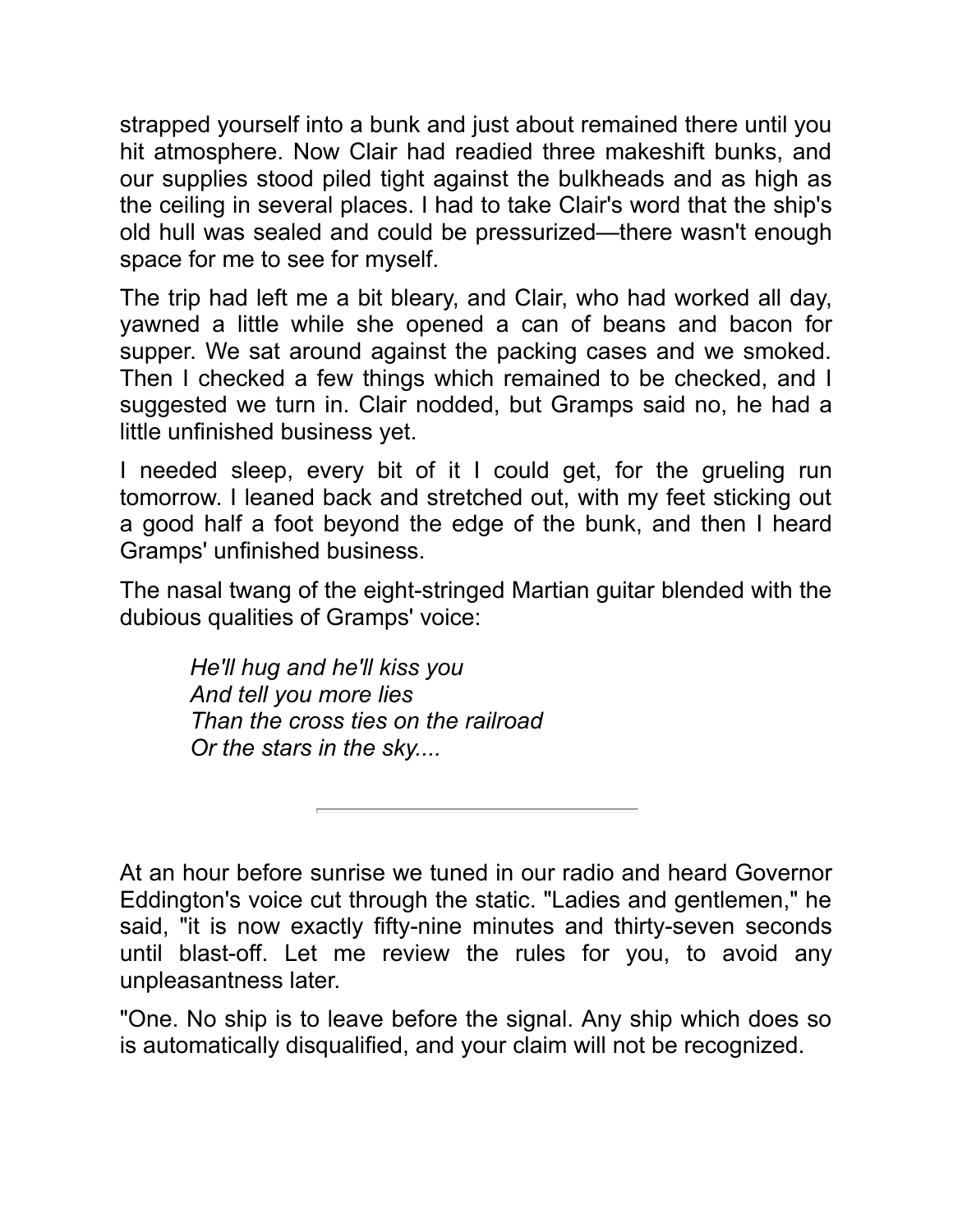"Two. Any asteroid is fair prey, but the government strongly recommends that you consider two items. First, those asteroids which lie within the belt itself and which do not have overly eccentric orbits are preferable since the government supply ships will visit them much more frequently. Second, you will benefit by selecting an asteroid with one or more of the old abandoned mining domes, for two reasons. With slight repairs you can live within the domes, and also their existence assures you of profitable mineral material.

"Three. Vesta, the government base within the Belt, is not to be landed upon.

"Four. Each ship is restricted to one asteroid, and once your selection is made it must be a permanent one.

"Five. No more than one ship can claim a given asteroid, and the automatic chronometer within each ship will radio the moment of landing to Vesta, thus taking care of any priority claims.

"Six. Claim jumping will be considered by the Federal Worlds Government as an act of piracy and will be punished accordingly.

"Seven. In the event that an asteroid is abandoned for any reason, a new ship may claim it at once, and the departing ship can claim no other asteroid.

"If you have any questions, relay them to your Section Official in the fifty-five minutes which remain. Good luck to all of you...."

The rules were thorough, all right. This could turn out to be a twoway proposition which would help both the Government and the families, and the Government wanted it to be a rousing success. In the first place, there were literally thousands of families, all waiting tensely for blast-off. None of them had been earning sufficient income, thanks to the depression following the final East-West war on Earth, and now it was hoped that they could earn their keep by mining the asteroids.

Further, I knew that the Government had been forced to abandon its mineral deposits on all the asteroids except Vesta, and now it could use the extra wealth from the silent mines which waited on a thousand little worlds in deep space between Mars and Jupiter.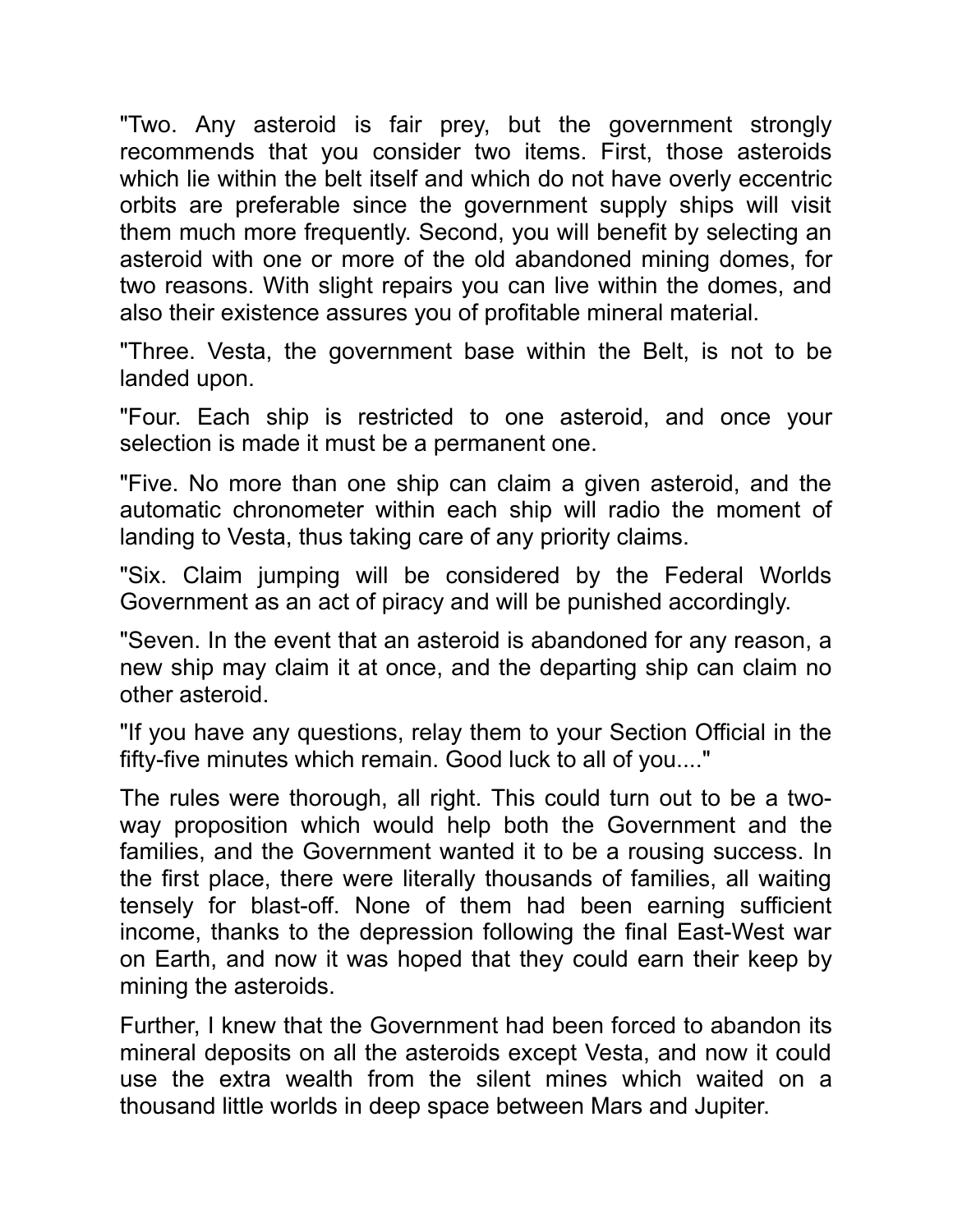I sat smoking cigarette after cigarette, until Clair reminded me that the supply wasn't infinite. She pored over our charts, studying the three or four asteroids which had seemed most promising, looking up with a smile now and then to watch Gramps strum his quitar and sing about a fly with a blue tail.

The radio barked, "Three minutes to blast-off!"

Outside, I could hear the roar of a thousand rocket engines tuning up, and a shroud of smoke and fire blanketed the field.

"Two minutes!"

"Hey, Gramps," I said. "Put down that banjo and strap yourself into a bunk. We're set to go—"

"It's a quitar," he told me. "A *qui*-tar. Okay, kid, plenty of time."

I stood up and helped Clair into her bunk, kissing her lightly on the lips. "I'm a little scared," she said.

"Don't be silly. Nothing to be afraid of, honey." I was glad she couldn't feel me trembling.

Gramps was next, and I saw to it that his straps were fastened properly, then I sat down again in the pilot-chair, buckling a heavy leather belt across my thighs.

"Thirty seconds!"

I remember wondering vaguely if the Karden could get us to the Belt in one piece, and not hours behind every other ship. Then a shrill whistle outside was going "beep-beep-beep!" and I pulled the firing lever back all the way.

I grinned at Clair. "How do you like weighing exactly nothing?"

"You always told me I was a little too skinny, Captain Brooks, sir!"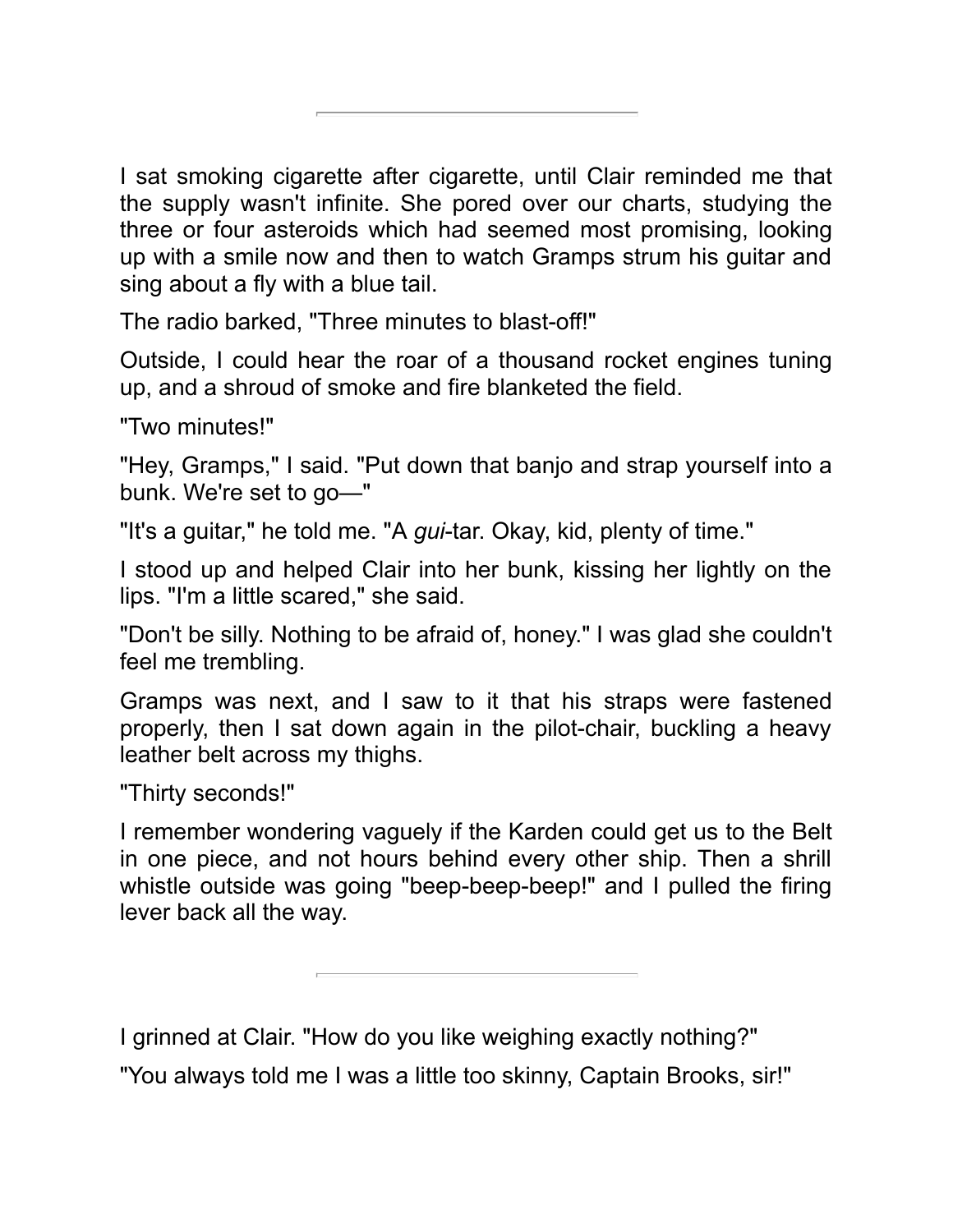Gramps scowled darkly. "Aw, you two kids are just making fun of the Karden, that's all. So what if we ain't got any gravity to speak of?"

The Karden had been built before each ship had its own little gravity unit, and no one had ever bothered to refit her. Clair had set up the guide-ropes right after acceleration, and now we floated around the crammed little cabin of the ship if we weren't careful. I had to admit Gramps was right, however. A little inconvenience like this didn't really matter, and the important thing was the fact that I could look out the port and see all the little motes of the thousand other ships gleaming in the sunlight like tiny space-born fireflies. The Karden was definitely holding its own.

"She's bult for speed," Gramps told us. "In the old days there was no such thing as gravity-equalizers anyhow. This soft new generation...."

I winked at Clair and said, "Go on. Go play your fiddle, Gramps, and leave astrogation to the soft new generation."

"It's a banjo," he said. "I mean a *gui-tar!*"

Through the fore-port there was a haze of milky white which in a few hours would separate out into the thousands of little planetoids, each a tiny mote following its predestined course around the sun. Actually, some weren't so small. There was the big bulk of Ceres, with a diameter close to five-hundred miles, Vesta, and some of the other big babies, but for the most part the asteroids were tiny cosmic specks, less than a mile across.

"Okay," Clair said, "which one?"

That was a good question. You had to consider several things. First, some ships sped through space faster than our Karden, and they'd claim the really first-rate asteroids before we even reached the Belt. Of the second-raters, you had to consider what sort of mineral deposits they had, which would be the simplest to mine, and so forth.

"How's about 4270?" I said.

She checked the charts. "Ummm-m. Diameter, half a mile. Eccentricity of orbit, .17. Tilted to the ecliptic, .08. Two deserted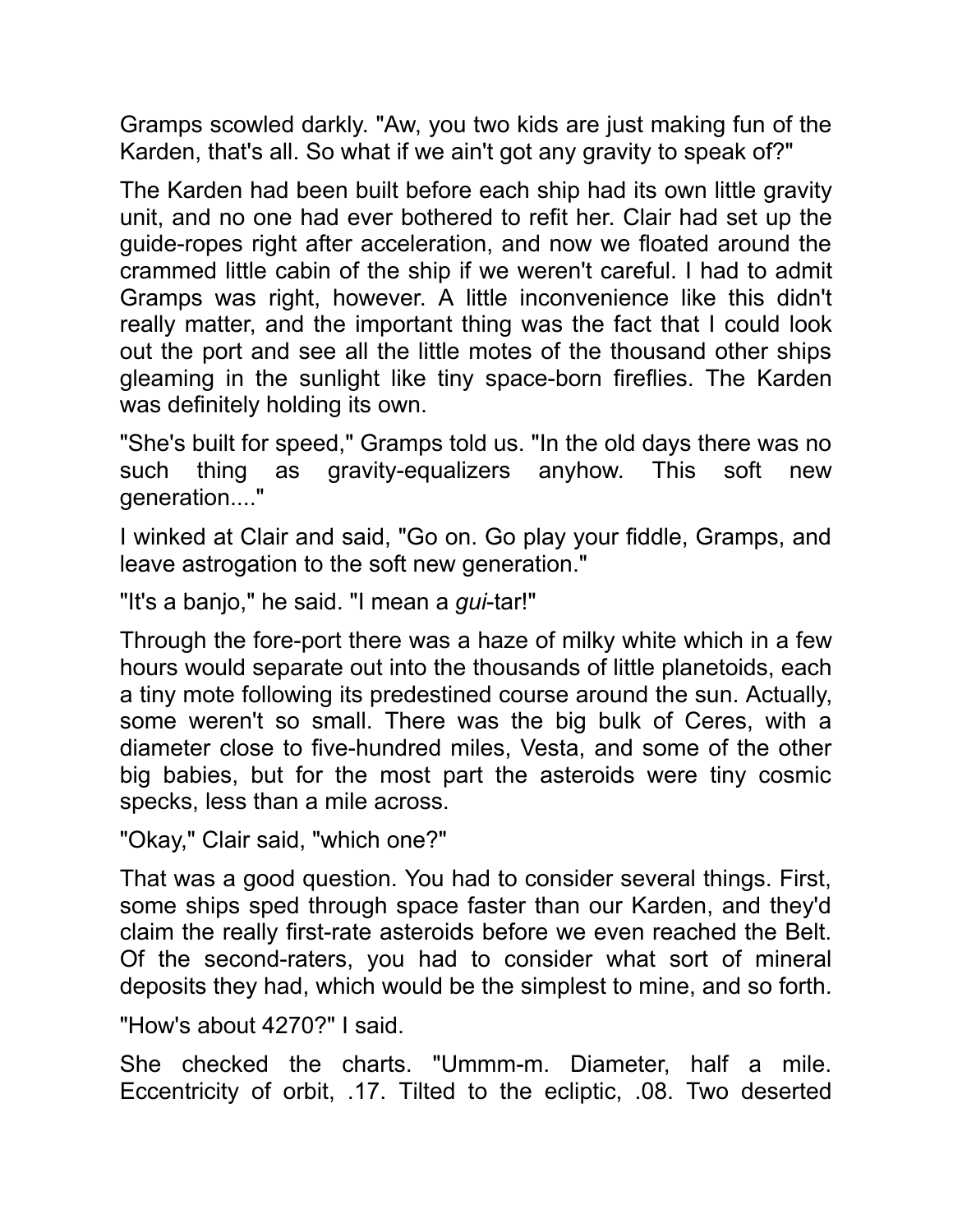mining domes, excellent condition. High-grade copper ore, no power tools needed. Sounds swell, Jerry."

Gramps stopped tuning his guitar. "Copper? Did I hear you say copper?" He snorted. "In my day men went prospecting for diamonds and other precious stones. Or for gold or pitchblend...."

"Ever find any?" I wanted to know.

"Well, no. But that doesn't mean I couldn't have. I was just too busy with the women on the outworlds—"

I looked at Clair and Clair looked at me. "4270," we said together, and when Clair checked the charts again she found that its present orbital position was just a few degrees off to the left.

"Two hours," I grunted. "Maybe three. If we're lucky, she'll be deserted...."

Clair smiled. "Two domes there, Jerry. Hah—a winter home and a summer home."

"Ain't no seasons on an asteroid," Gramps said very seriously. "Of course, if you two kids want, you can have one dome and I can have the other. Might be a good idea at that."

Clair told him not to be silly, that we couldn't get along without his guitar playing anyway, and then I was busy turning us the few degrees which would bring us into orbital conjunction with 4270. Ahead and all around us the little sparks which were spaceships fanned out in all directions, hurtling for their homesteads out here beyond Mars. It was nice to know that in just a few hours—if luck held—we'd be setting up home, living in our own place instead of the crowded barracks they set up for transient workers back on Earth. Nice? Hell, that's all we'd been thinking about since the announcement came through six months ago.

You really feel a small turn in an old Karden Cruiser rocketing outward at top speed. I could feel the gravity slamming me back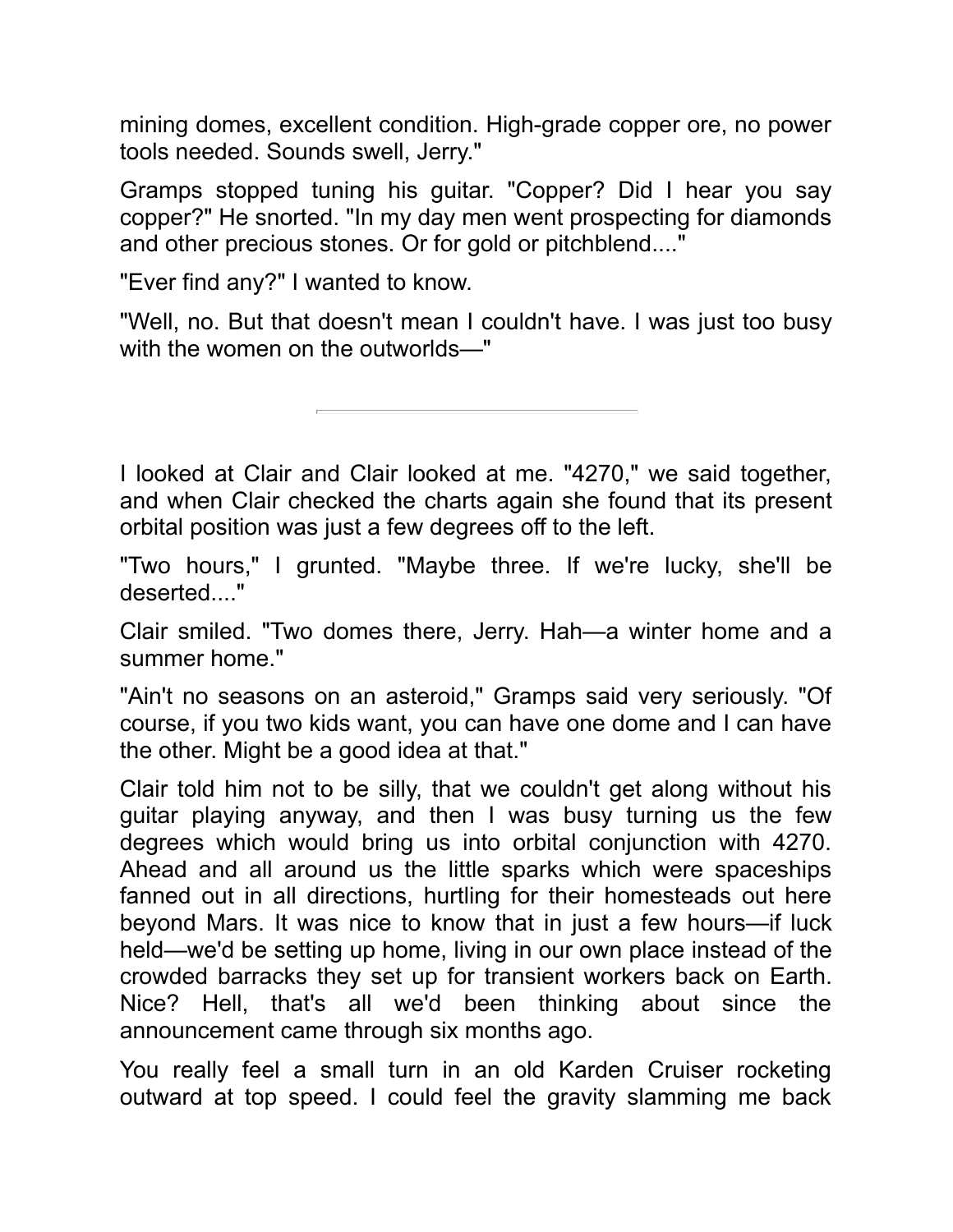down against the right-hand cushions of the pilot-chair, and I heard Gramps muttering something under his breath. With Clair, he had remained out of his bunk so that he could watch us blast in toward the asteroid, and now I could picture each of them grasping stanchions for all they were worth, peering out of the port.

I couldn't turn around to watch, of course. This landing on a tiny asteroid is tricky business. You can't just come in and set her down as easy as all that, floating in on the cushion of a five-hundred mile atmosphere.

The Karden came in slowly, at right angles to the orbit, and I saw that 4270 was an amorphous hunk of greenish rock, craggy and mountainous, if you call a ponderously turning rough-hewn slab of stone less than three thousand feet across mountainous.

I worked the studs slowly, feeling the breath go out of my lungs with each one, and soon we had executed a turn of almost ninety degrees, with 4270 tumbling along parallel to us now, just a few miles off in the void. You could feel its weak gravity, tugging like a child's fingers might tug at your overcoat as you ran in another direction.

I pulled up all the studs together, and I could breathe again. For a moment it seemed that 4270 wouldn't be strong enough to grab us and hold us, to reel us in slowly like a fisherman with a whopper at the end of his line. But her distance didn't increase, either—and we went spinning along through the void with her like a lopsided dumbbell, the tiny planetoid and the smaller Karden.

Soon 4270 grew in the fore-port, and quite suddenly she wasn't alongside us any longer, but down below. Every time you come in for planet-fall you get that sensation, but it never ceases to be strange one moment you're heading toward something which is in front of you, the next you're hurtling down upon it headfirst.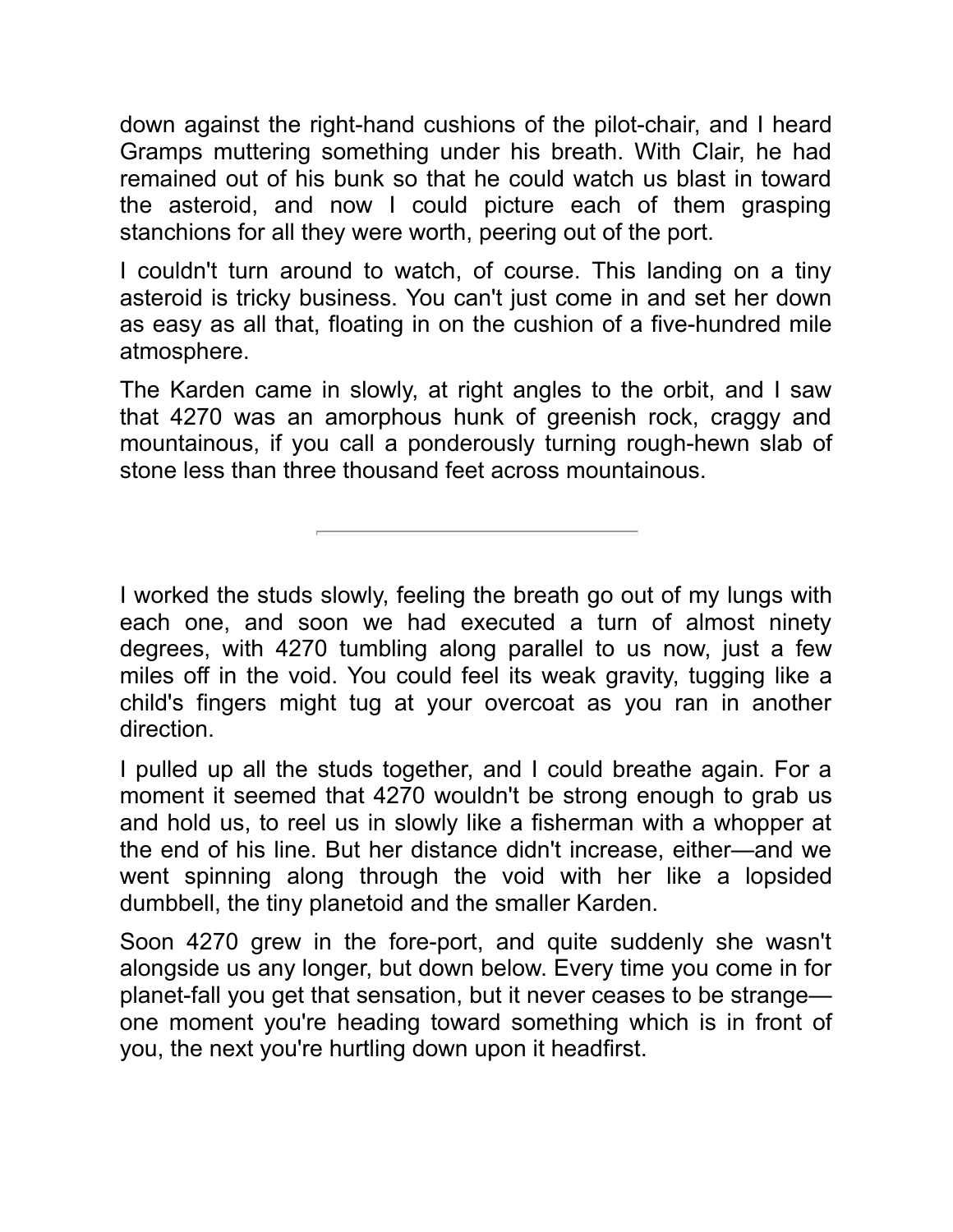Only with 4270's light gravity, we didn't exactly hurtle. It was more like floating, slowly at first and then faster, and then I decided I'd better give one short blast from our forerockets to brake the fall. I pressed the stud and waited. There was nothing. Momentarily, the fore-tubes had jammed. Of all the times....

I heard Clair calling my name, "Jerry, Jerry!" and then 4270's jagged tumbling surface expanded up all around us and the planetoid didn't look so small any more. It looked huge, it could have been Jupiter. There came a grinding bump, and I thought I could hear my safety strap snapping. The black-light dials of the instrument panel zoomed up at me from someplace far beyond 4270, it seemed, and I met them head first with a hundred rocket tubes snorting inside my skull.

"Good morning," Clair said cheerfully.

"Good *what*?" I answered, not so cheerful.

"You slept for twelve hours, so now it's morning."

"And durn you," Gramps chimed in. "You made one hell of a mess out of that instrument board. Why don't you be a mite careful...."

"Hey!" I sat up suddenly, and the pinwheels began to go around in my head like at the Martian Fair. Only bigger. Brighter. "After that crash, did the chronometer radio our landing here to Vesta?"

Clair nodded. "I thought of that. I radioed Vesta for confirmation, and it came. But right after that the radio went blooie, so now any music we hear will have to come from Gramps."

"I can oblige," Gramps said, running for his quitar, but I shook my head.

"Hold it! We've got a lot of work to do."

"Yeah, sure," said Gramps. "Only what did you think we was doing while you slept peaceful like a baby? We wasn't playing or singing, I'll tell you that."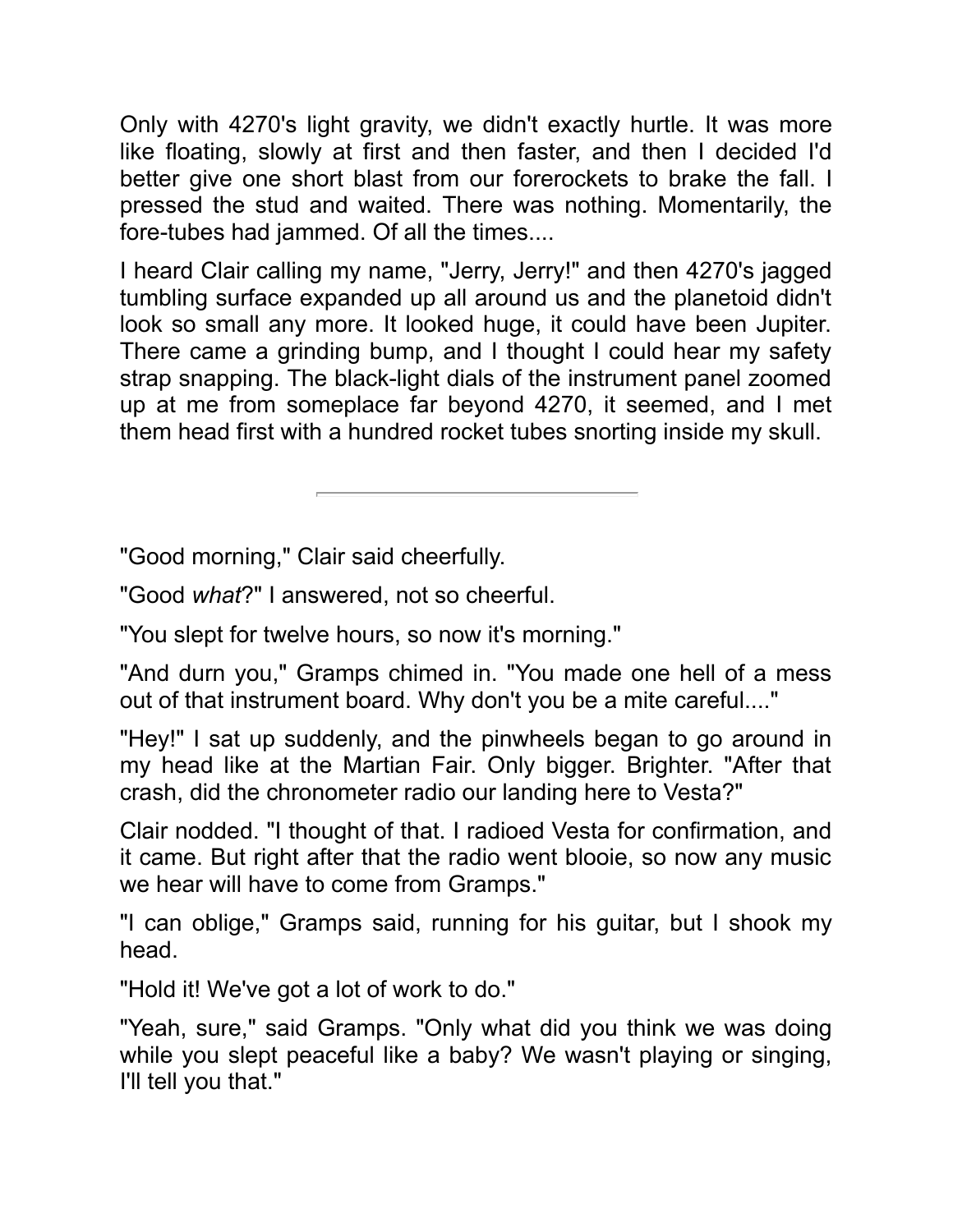Clair explained, "We were exploring, Jerry, after we made sure you were all right. We're less than a hundred yards from one of the domes here, and it looks darned good. Of course, I don't know yet if it can be pressurized or if there'll be any leaks, but I think we can answer yes to the first question and no to the second."

"What about the second dome?"

"Just about like this one, half a mile around the planet. Living quarters in both, plenty of abandoned equipment. You also can do open pit mining until you burrow clean through the planet. Rich lode, too, I'd say."

"Good," I told her, and I stood up a bit shakily and took her in my arms. I kissed her soundly.

"Jerry. Come on, stop. How can we get any work done this way, Jerry?... Ooo, Jerry...."

A few moments later, we all donned our spacesuts.

Effortlessly, we carried great stacks of supplies across 4270's crumbled, broken surface. The light gravity seemed hardly to exist at all, and I think I could have lifted the Karden Cruiser bodily if I desired. We made exactly two trips from the ship to the dome's airlock, our grav-plates clomping up and down soundlessly under the space-boots—ordinarily it'd have taken us a whole day to unload the Karden.

The horizon was a crazy distorted thing no more than three hundred feet away, where the planetoid's surface bent away almost at right angles, and right on the crest against the blackness of the sky rested our Karden. It looked pretty good on a place which Gramps told me Clair had called ghastly when they first stepped outside to explore, but the dome looked even better.

We stood within the lock now, and with a little squeal of delight which I picked up over our suit intercoms, Clair ran for one of the dull metal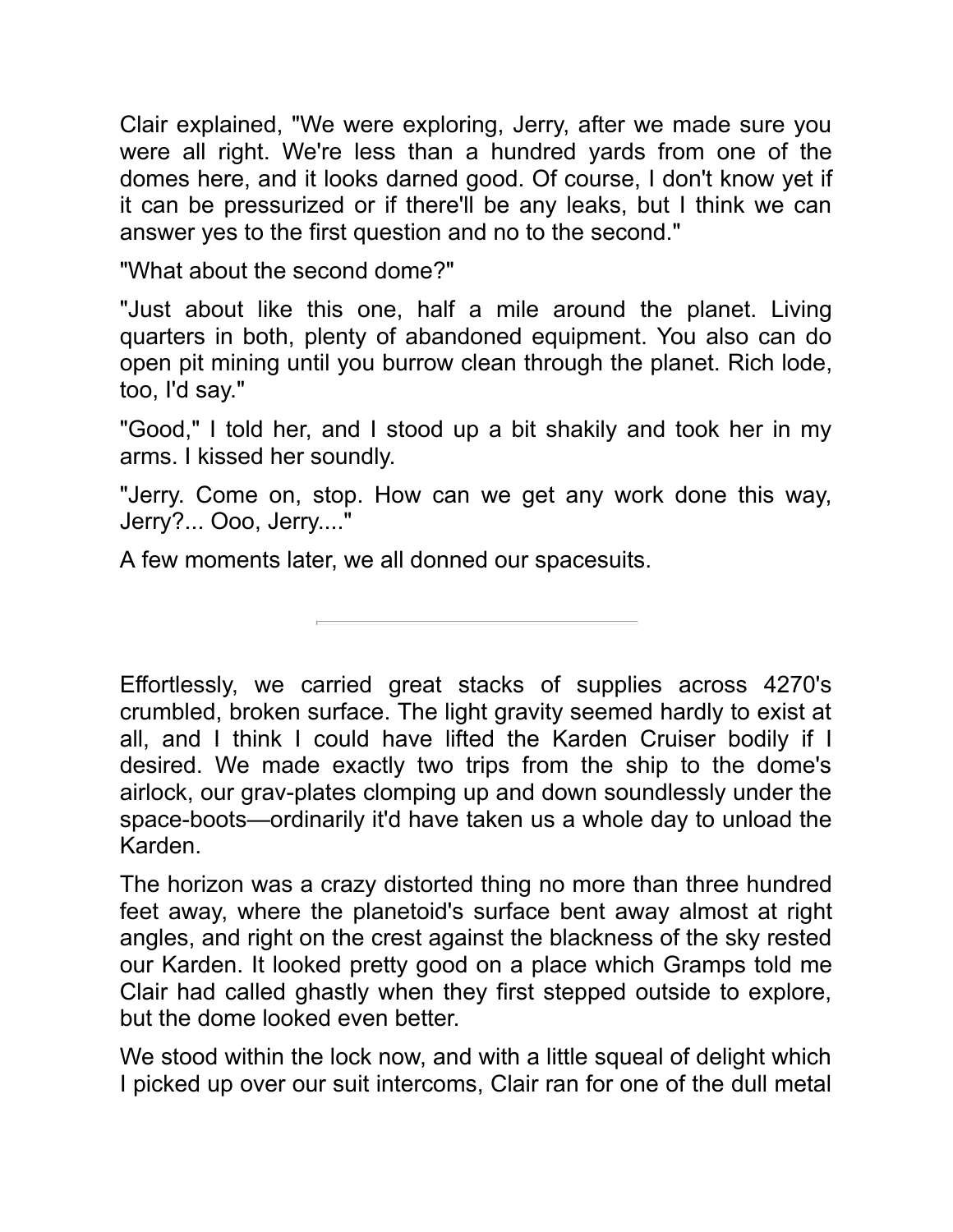structures.

"Look in here," she called back over her shoulder, and I entered through the doorway just in time to see her unscrewing her helmet.

I yelled something loud over the intercom, I don't remember what, and then I flicked off the grav-plate button in the glove of my left hand and dove at Clair.

I caught her just above the mid-section and we went down in a heap. I switched on my grav-plates again.

"Just to show me how strong you are," she pouted, "you don't have to come flying through the air and landing on my belly. Lucky you weigh less than a pound without the grav-plates. Only quit trying to be funny."

"Who's trying to be funny? There's only two things wrong with taking your helmet off now. First, we haven't warmed this place, and you'd have frozen your pretty little head off in half a minute. Second, there's less air here than in a vacuum tube, and even after we turn on the air generators I want to examine the dome for possible leaks before you go around taking off your helmet. See?"

"Y-yes." She suddenly looked frightened. "It's just that the place looks so warm and homey, Jerry."

It did. We were standing in a foyer and I could see a couple of bedrooms off on the left, comfortable, all metal and metal fibre construction. Further down the hall there was a pantry and when Clair opened the door we found it to be full of canned goods, all glued to the shelf lightly against the tricks which could be played by the negligible gravity. Beyond that, we found a first-class, compact kitchen unit, and you should have seen Clair's eyes light up. If there's anything that makes a girl sparkle all over, it's the first sight of a good kitchen over which she's to have domain. You can be anywhere—New York or here on 4270 or out on Pluto, it wouldn't matter. She hardly heard a word I said for the next ten minutes, as I patiently lined up the things we must do first. Three things, primarily. We had to start the heating units within the dome, do the same for the air generators, and check the dome itself for any leakage.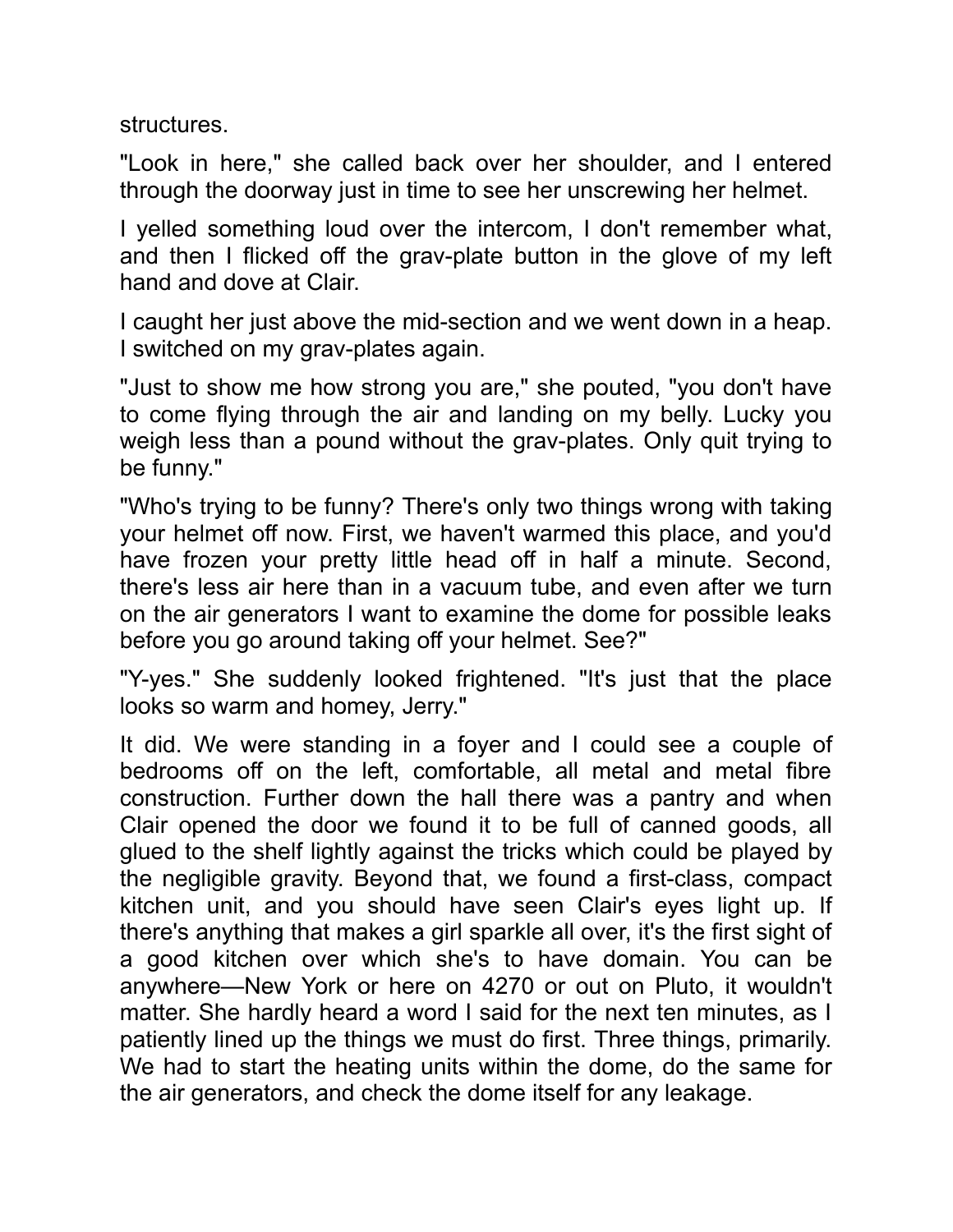Gramps took care of items one and two, and I felt an urge to take off my helmet without checking further. But that was silly. We had played the game right thus far, and it would be pointless to get into serious trouble over a thing like that.

So for the next fifteen minutes, Clair and I just knocked off our gravplates and swarmed all over the inside of the dome like a couple of trained houseflies. From this height I could see almost half way around my side of the little planet, and Clair's line of vision probably came close to meeting mine someplace around the equator. And after a time I was satisfied that my side of the dome couldn't lose as much as a molecule of air.

"Tight as a thermos bottle," I called over the intercom. "How's yours, Clair?"

Her answer was a scream. It jarred me from my precarious hold on the under surface of the dome, and I went floating to the ground as light as a feather.

Clair still clung up on top yelling so loud that the intercom only reproduced the sound as garbled noise and static. And I couldn't do anything but float down slowly, with Gramps motioning me down with his arms, as if I could do anything to hurry.

Clair scrambled down her side of the dome and waited there next to Gramps, hands on hips, looking up at me like a vexed mistress might look at her lap dog when he didn't come to her call soon enough. But she looked more composed now, and she took off her helmet. The air situation, then, was all right, and I unscrewed my own fishbowl and let it float down beside me.

The air was a bit musty, but otherwise good, and I judged the temperature to be about fifty degrees now. Ever strip in mid air? I peeled off my spacesuit and watched it float down too, agonizingly slow, and finally I alighted in my leather jumper.

Clair said, "It's a-"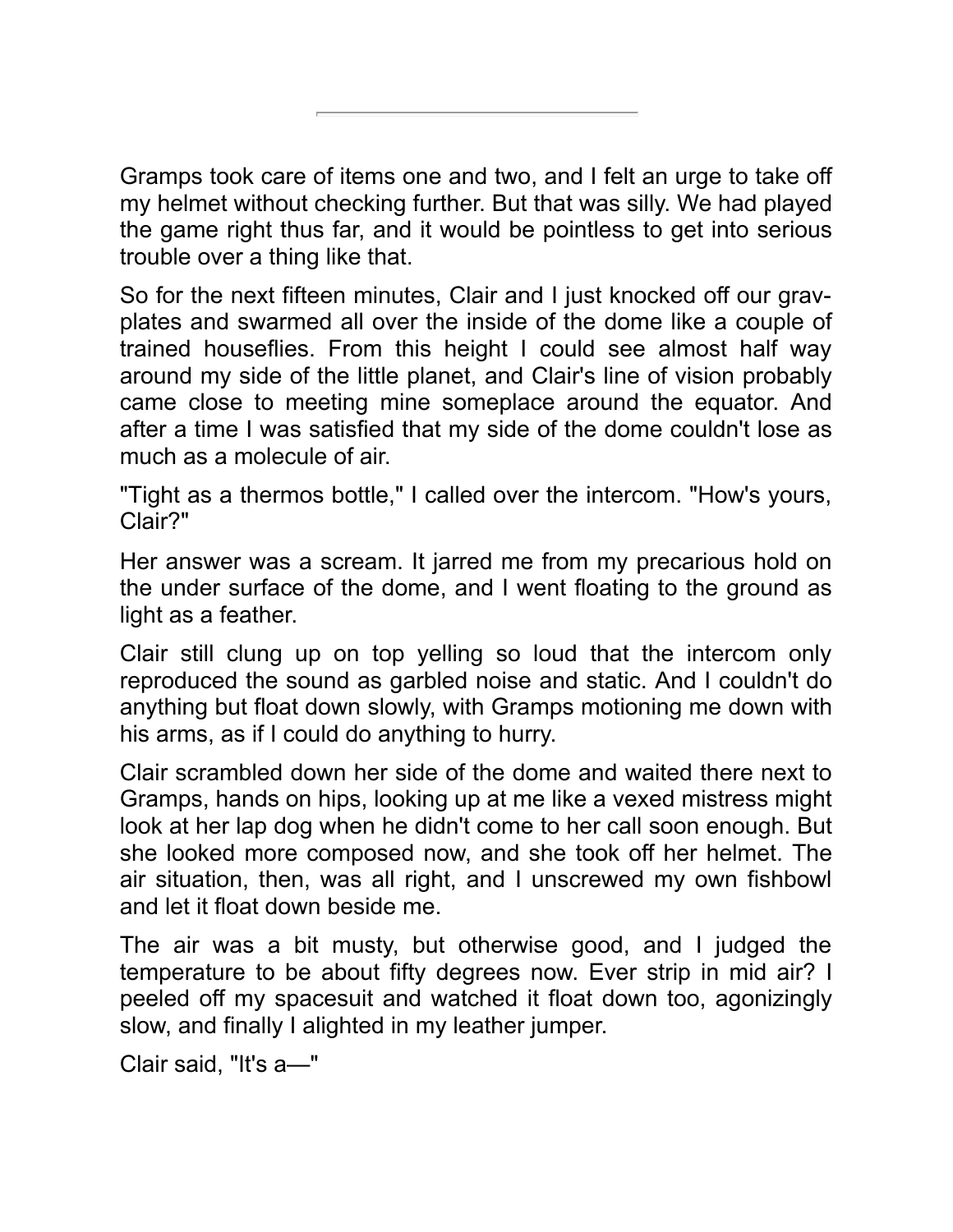She never finished the sentence. Something jarred the ground under me like a miniature earthquake, and I sat down hard.

"A ship," Gramps said. "Clair saw a ship coming in on the other side!"

"Now it's landed," Clair told us. It wasn't necessary. That jar could only have been produced by a ship or a man-sized meteor.

"So what?" I wanted to know. "So someone made a mistake and landed here. Our claim's already in. When their claim goes through, Vesta'll tell them."

"Sure," Gramps brightened.

Clair smiled too, as if to say, you're right, so what are we worrying about?

Only my enthusiasm didn't last long. My reasoning was tilted. It was warped. Crazy. "Uh-uh," I shook my head. "It isn't as simple as that. First place, Vesta was supposed to beam a broadcast all over the Belt, telling who landed where."

"Hmm-m," Gramps mumbled.

"Maybe," Clair said. "Maybe. And that ship, Jerry, it was too big. Much too big to be one of the family ships. One of those long, tapering, narrow-finned cruisers, brand new."

I was trying to digest this latest bit of information, when Clair popped her helmet back on her head and ran for the airlock. I called to her, but she couldn't hear me—she was going to see just who our visitors were.

"Fiery young thing!" Gramps snorted, but I hardly heard him. I zipped myself inside my suit as fast as I could and started to run for the lock. Only I didn't. I flew. I had forgotten to snap on the grav-plates, and once again I had that agonizing sensation of floating groundward.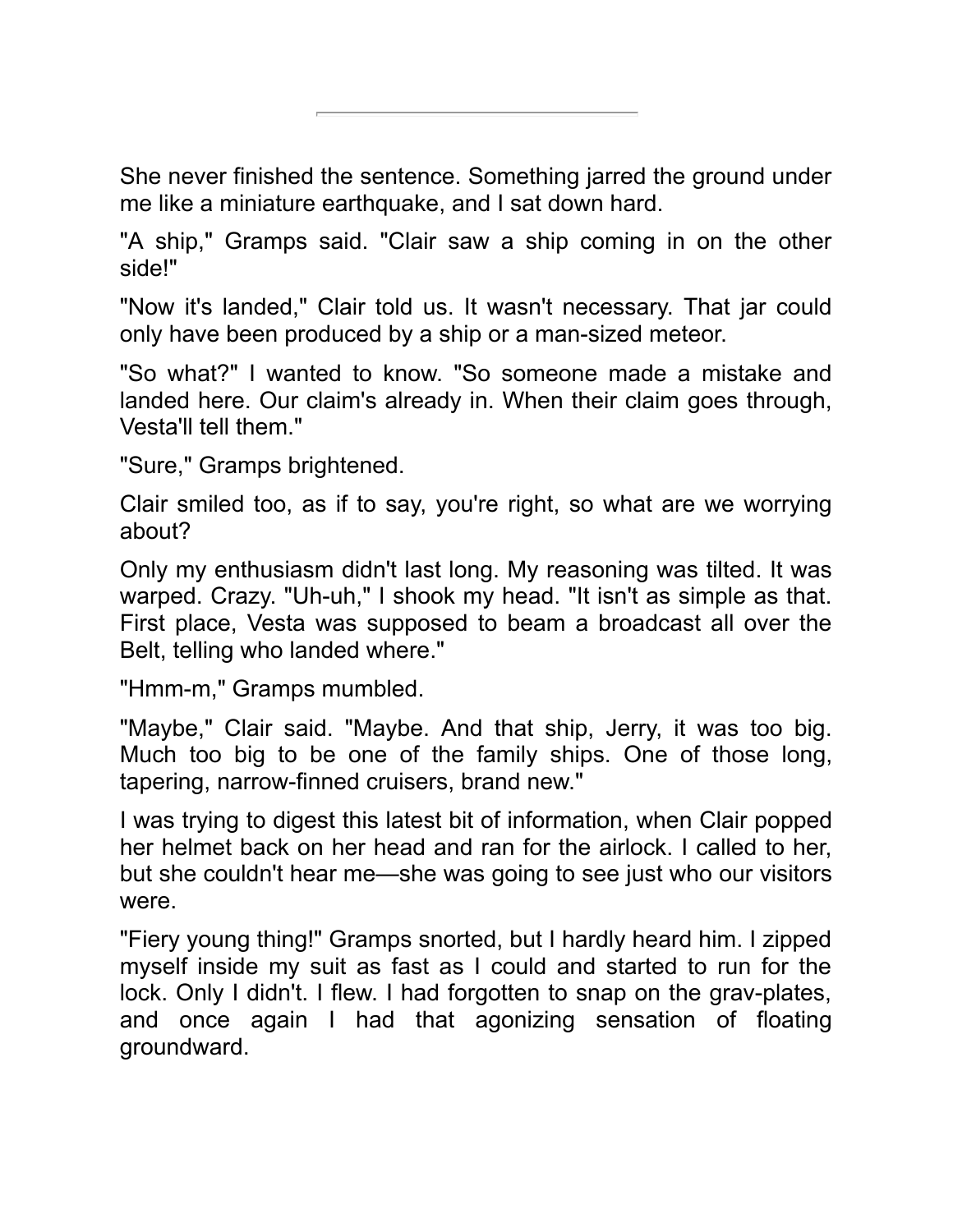I made it, cursing, then I tore through the lock, in record time. When I reached the Karden, Clair came darting around its other side and ran toward me, out of breath, half stumbling. We got back inside the dome, and I said:

"Well?"

"Oh, Jerry. Jerry!"

"What is it, hon?" Clair got excited easily, but not this way.

"Some men were out of the ship and I hailed them. Someone shot at me—"

"*What?*"

"Yes! He didn't say a word. He just lifted an ugly-looking gun and fired. A big column of rock disappeared right next to me, Jerry. Just like this." She snapped her fingers. "He shot at me with a disintegrator. A *disintegrator*, Jerry...."

I gulped. How would you feel being trapped on a rock less than half a mile across, without any weapons, with your radio shot to hell, without enough fuel in your ship to get you half way to any other asteroid, when you knew that around on the night side were maybe a dozen armed men, claim jumpers, ready to kill you on sight?

I gulped again.

"Take it easy," Gramps advised us. "Now, just you both relax. There has to be a way outa this, only we ain't found it yet."

The only part of his statement I could agree with was the very last, only I had to admit he had a point there. Just wasn't any use, as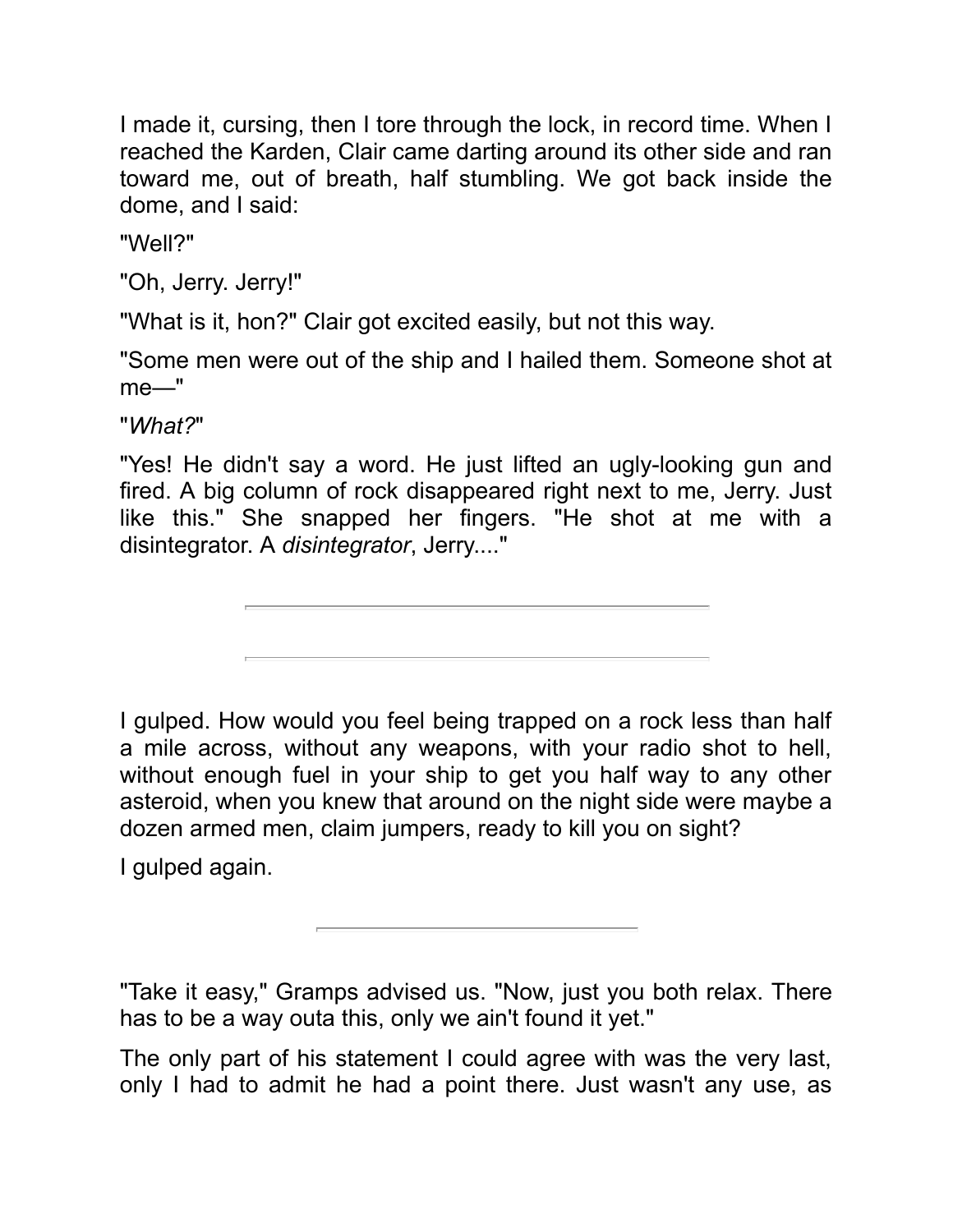Gramps would say, for Clair and me to go running around like a couple of chickens without their heads, the way we'd been doing for the past few hours.

"Okay," I said. "Let's look at this thing. Let's see exactly where we stand."

"More like it," Gramps nodded his head.

Clair said, "Whoever they are, they landed here illegally. And they want our copper...."

I brightened, but only for a moment. "No. I think you're off the beam, honey. If it's our claim alone they're after, why just this stinking little asteroid? There are lots bigger and lots richer, yet they chose this one. They want something else. But what?"

Clair said we'd come back to that later. "First," she said, "just what can we expect them to do? I mean now, or in the immediate future."

I consdered. "Well, temporarly at least, they probably won't do a thing. Or will they?"

"You're durned right they won't," Gramps said. "They won't bust this dome up right away to get at us, nossir. First they'll see if they can get us without doing that."

It made good sense. Whatever their purpose, both domes could be a valuable asset, and maybe they'd play wth us, cat and mouse, before they applied the disintegrators to our dome.

"Sure," said Gramps. "Just like the old days of the East-West war when it spread out to the planets. An army can't be everyplace at once, 'specially not all over the System. Right?"

"Right," Clair said, and I nodded.

"Hey," Gramps suggested, "you don't suppose they are Ruskes, do you?"

"No," I said, smiling. I reminded him that the war had been over before I was born.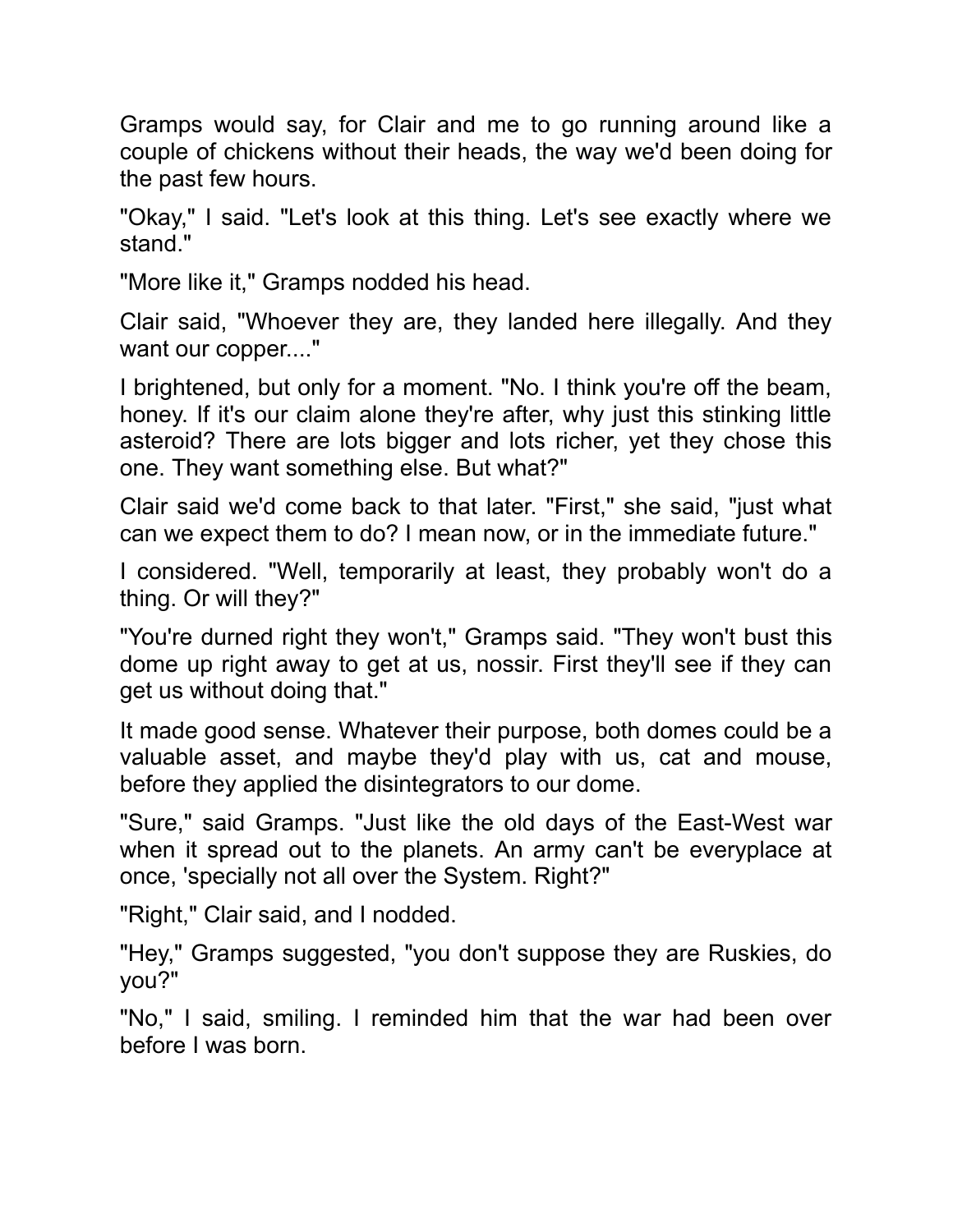"Hmm-m, yes. Did I ever tell you the time I was fighting near Gossena on Ganymede? I was a foot-soldier, y'know."

He had told us many times and I said so, but he didn't bat an eyelash. "Anyway," he said, "it was a war of nerves. We tried to scare them, and they tried to scare us, one way or another, and the side that did the most scaring won. Us."

Clair wanted to know what all that had to do with this.

"Easy, kid. Just hold your horses. These guys on the other side of 4270 will be using a war of nerves with us, a real simple one. They know it'll be maybe a month before the government ship comes—"

"What about the radio?" I said. "Won't they think we called for help?"

"Nossirree. Not if they're smart. If we did call for help they could hightail it out of here, pronto. The way Clair describes that ship, they could beat anything the Government has in the Belt, anything short of a battle-cruiser, and there ain't none out beyond Mars. No, if they're smart they'll have to figure that something went wrong with our radio, or we'd a called for help right away. It's an easy gamble for them to take—they can always zoom away."

Everything Gramps had said was beginning to make a lot of good sense, and I motioned him to continue.

"Sooo, their war of nerves is easy. They just wait for us to make the first wrong move, and then they get us. Blop! Real simple with a disintegrator."

He wasn't kidding. All you had to do was disintegrate a person, his ship, his belongings, and you'd have committed a pretty air-tight murder. Of course, the old legality about a corpse had been chucked out the window years ago when the first disintegrators were developed, but in a case like this, the only thing the government would have to go on was the fact that our landing here on 4270 had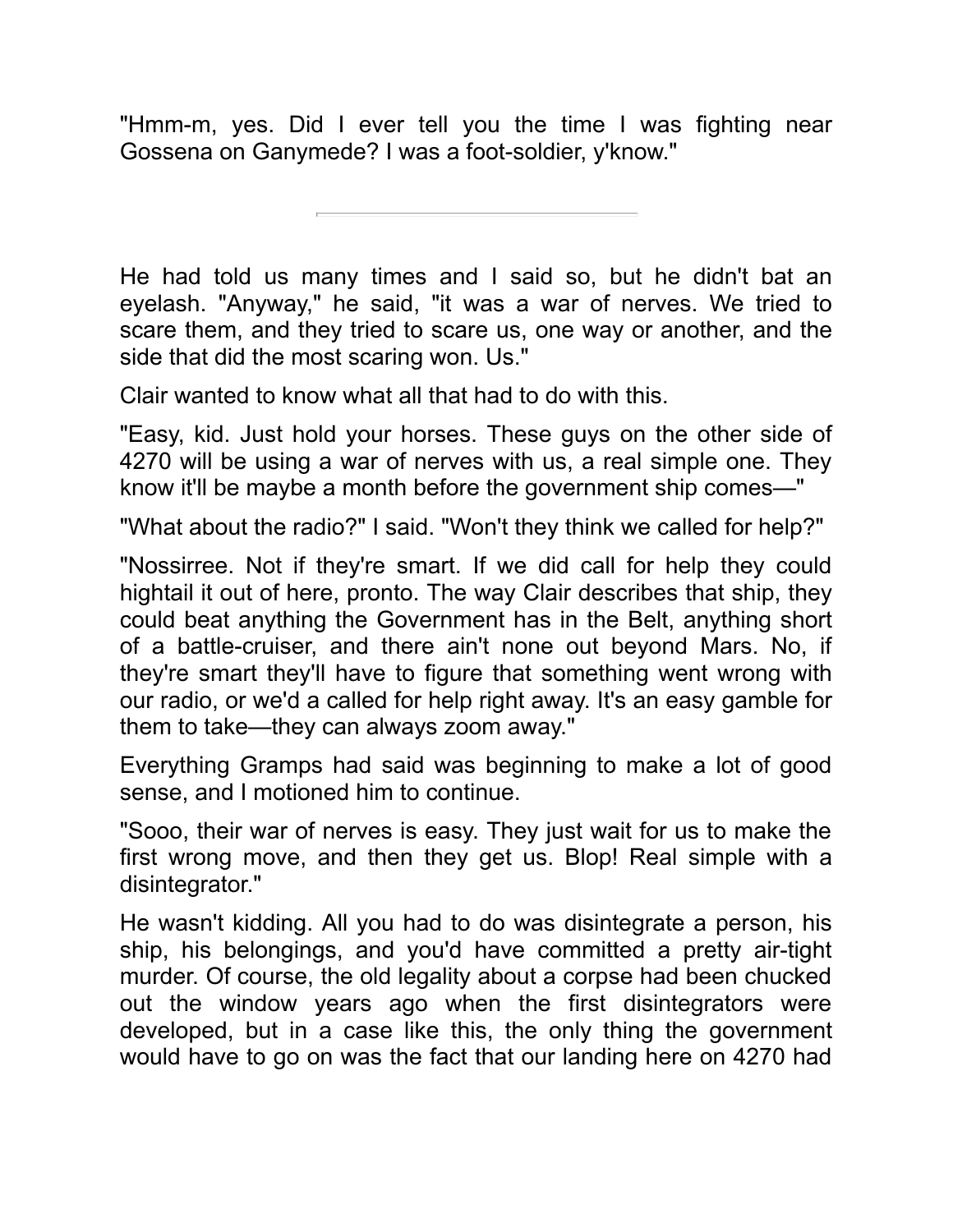been recorded. Not much. Pitifully inadequate. And I told them that now.

"Swell," Clair said. "Only please, Jerry, cut it out. You sound like you're crying at your own funeral. I'm scared...."

"Sure," said Gramps, "we ain't licked. We'll just have to figure out a war of nerves just a bit better than theirs. War of nerves, that's it. I can remember, outside Gossena.... The Ruskies employed Martian mercenaries, y'know...."

"That won't be easy," Clair reminded him. "Especially since we don't even know why that ship came here. We can't even find out."

I grinned. "Who says we can't?" I picked up my fishbowl helmet and plopped it ungently over my head.

"What the heck are you doing?" Clair asked me.

My voice must have sounded muffled from under the helmet as I said: "Simple. Our intercom can pick up theirs. As soon as some of them pop outside their dome and start talking, we'll know."

That much was true. The intercom could pick up any similar conversation on the entire tiny planet. It could do that, but it wasn't directional. In other words, you'd hear voices, all right, only you wouldn't know where they were coming from. One trouble, however, marred the idea: you couldn't tell how long it would be before some of our visitors decided to lift themselves up and venture outside the dome. Might be any time now, or it might not be for days, or it might be just once, and then briefly, for as long as it would take them to stroll to our dome, disintegrate the lock, march through, and turn us nto three specks of molecular dust.

I sat grimly with the helmet over my head, waiting. All I got was static.

We took turns, and our hopes for a happy home life out here on 4270 were shot to hell. One of us would sit listening, head buried in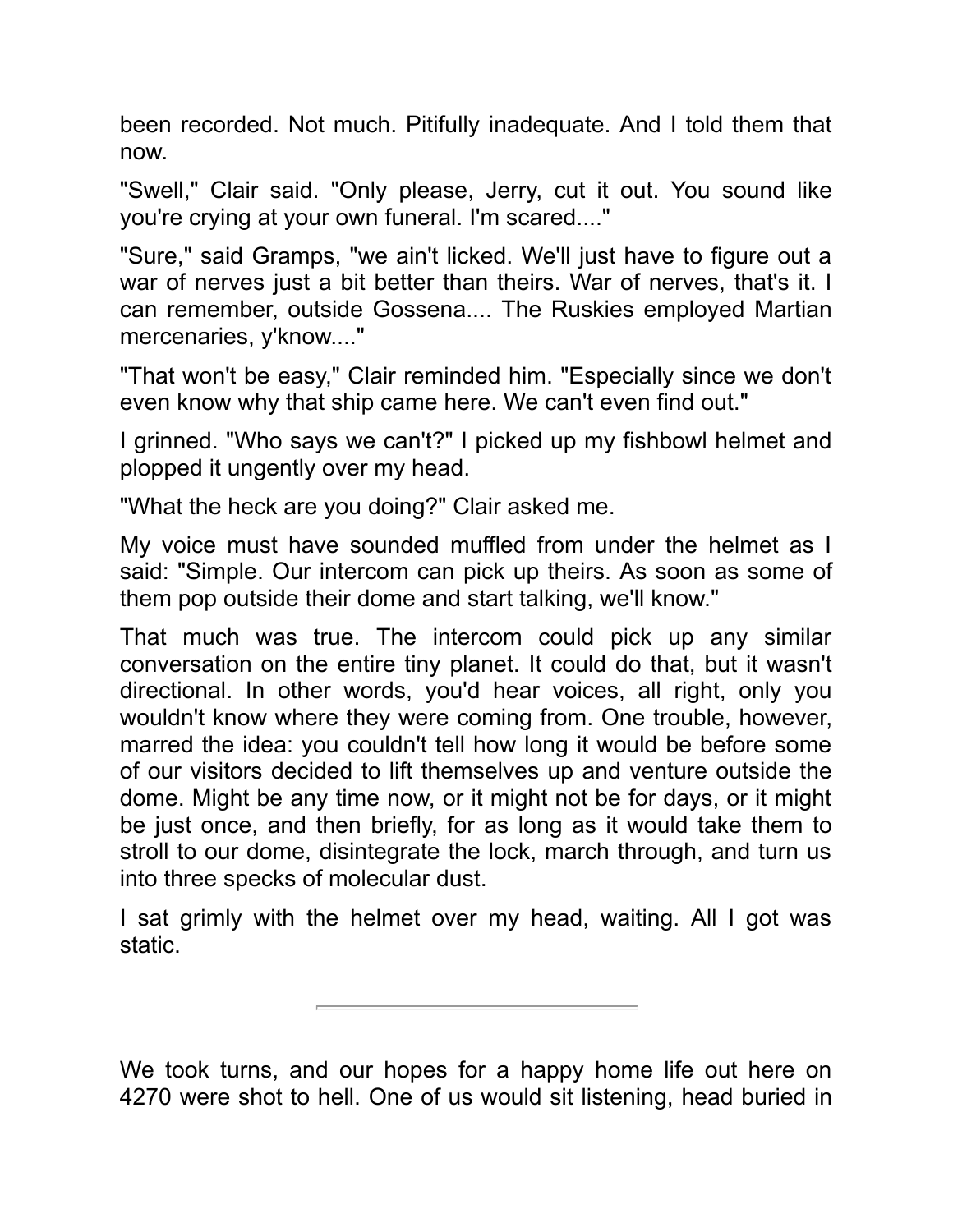his helmet, another would bustle about, keeping the functions of the dome in order, and the third would sleep.

It was my turn to sleep, and I can remember the beginning of what would have been a corker of a dream. The visitors in the other spaceship weren't men at all, but hideous monsters from some nameless extra-Solar place, trying to decide where in the Solar System they'd like to live. They seemed ornery enough to decide on crowded Earth.

I never knew for sure. One of them was breathing down my neck, then poking me, and I sat up fast. It was Gramps, and he was scowling at me frantically inside his fishbowl helmet.

I didn't have to be told. My own helmet sat securely on my shoulders in a matter of seconds, and I listened. You could hardly tell the voices apart, but from the conversation you knew that there were two of them.

"... all over this planetoid. Aw, what's the use? The boss just had a wrong notion, that's all."

"I dunno. Can't be sure. This is a small place, yeah: but there's enough wrinkles and folds to keep you looking for months. We ain't covered nothing yet. Also, how's about inside the other dome. It could be there, eh?"

"Well, it better not be. If those guys in there find it before us...." I didn't know what "it" was but I liked this voice better. It was pessimistic, and the more pessimistic our visitors were, the better I'd like it.

"No, it ain't in the other dome." The rat, I thought. "It wouldn't be in either dome, stupid, or the miners here before the depression woulda found it. I was wrong—it's outside somewhere, all right."

Clair sat with us now, hunched over elbows on knees, listening through her own helmet.

"So we just march around this lousy rock until we find it."

"Yeah. But take it easy, stupid. It'll be worth it. A weapon like that, what power...."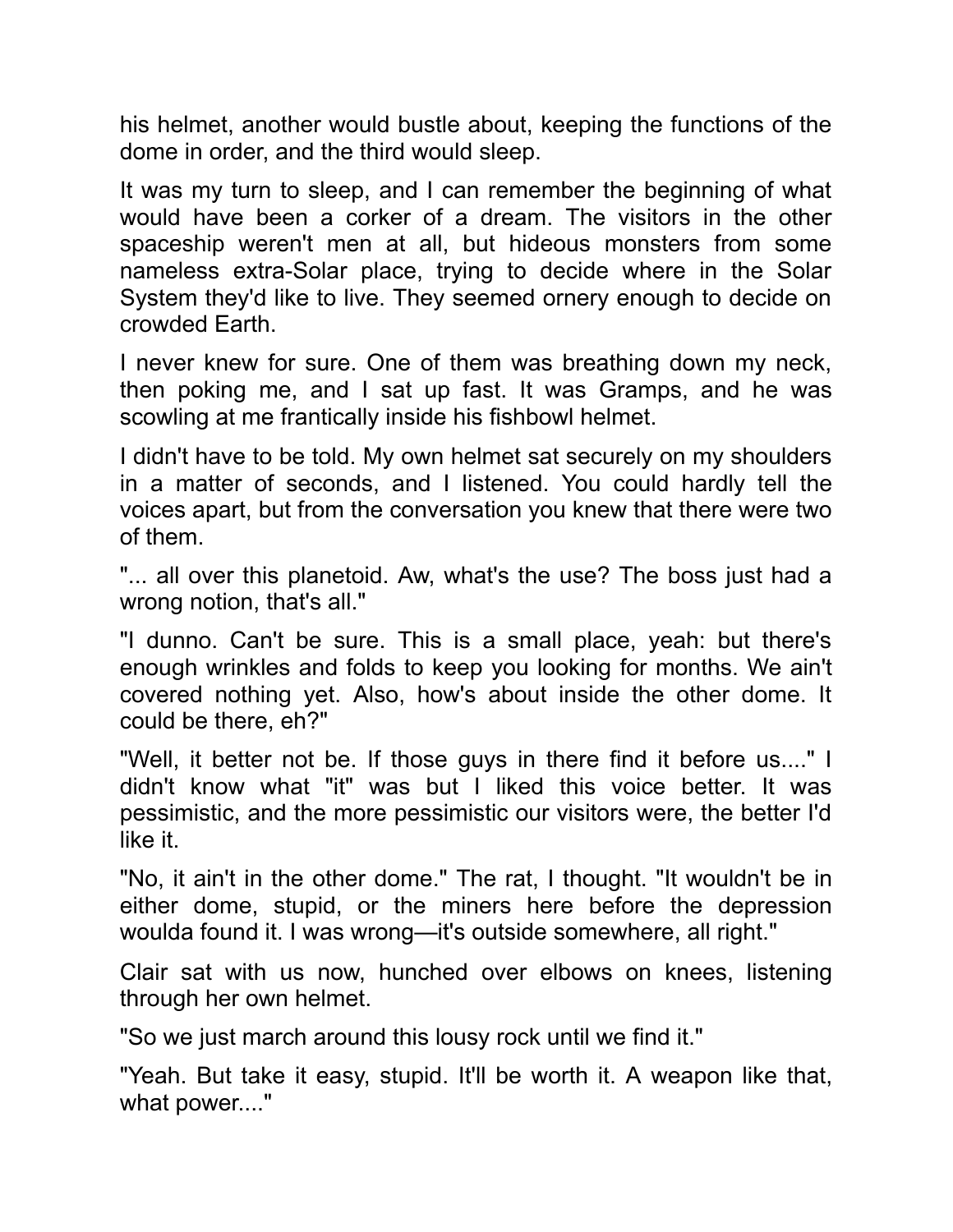"I don't know. We better find it soon. The wife's in Chawka City on Io, and there's a damn saloon-keeper there—"

"Haw, haw, haw! A famly man, a regular famly man, that's what we got with us. But don't worry, we'll find it. The Ruskies left that thing here someplace, and don't worry, we'll get it. The boss ain't no dodo..."

"Well, I'd feel a lot better if we got rid of those guys in the other dome. It'd be a lot safer."

"Just shut up. When the boss tells us to do something, we'll do it. Otherwise, stop yammering."

So our pessimistic friend wanted us dead too? I hoped that his wife would commit the unpardonable crime with every man-jack in Chawka City. It would serve the rat right.

Then there was a lot of garbled static and no more talking. Evidently the two men had entered their dome again and had removed their helmets. No more talking, exactly as if they had ceased to exist. And after the one way contact had been established, it was almost eerie.

Gramps was jubilant. "There y'are, kids. Simple as that."

"As what?" I said.

"Kid, don't you read your history?"

"He goes in for lurid novels," Clair said.

"Waal, it's like this. Right at the end of the war it was rumored the Ruskies developed a super-duper weapon. Something really hot, that would make the atom-bomb look like a kid's squirt gun. They didn't have a chance to use it, and when the war was over they hid it out here in the Belt somewheres, thinking maybe they'd get another chance. So them guys think this is the place. Hmm-m, maybe they're right, and if we could find that weapon before them.... Oh boy!"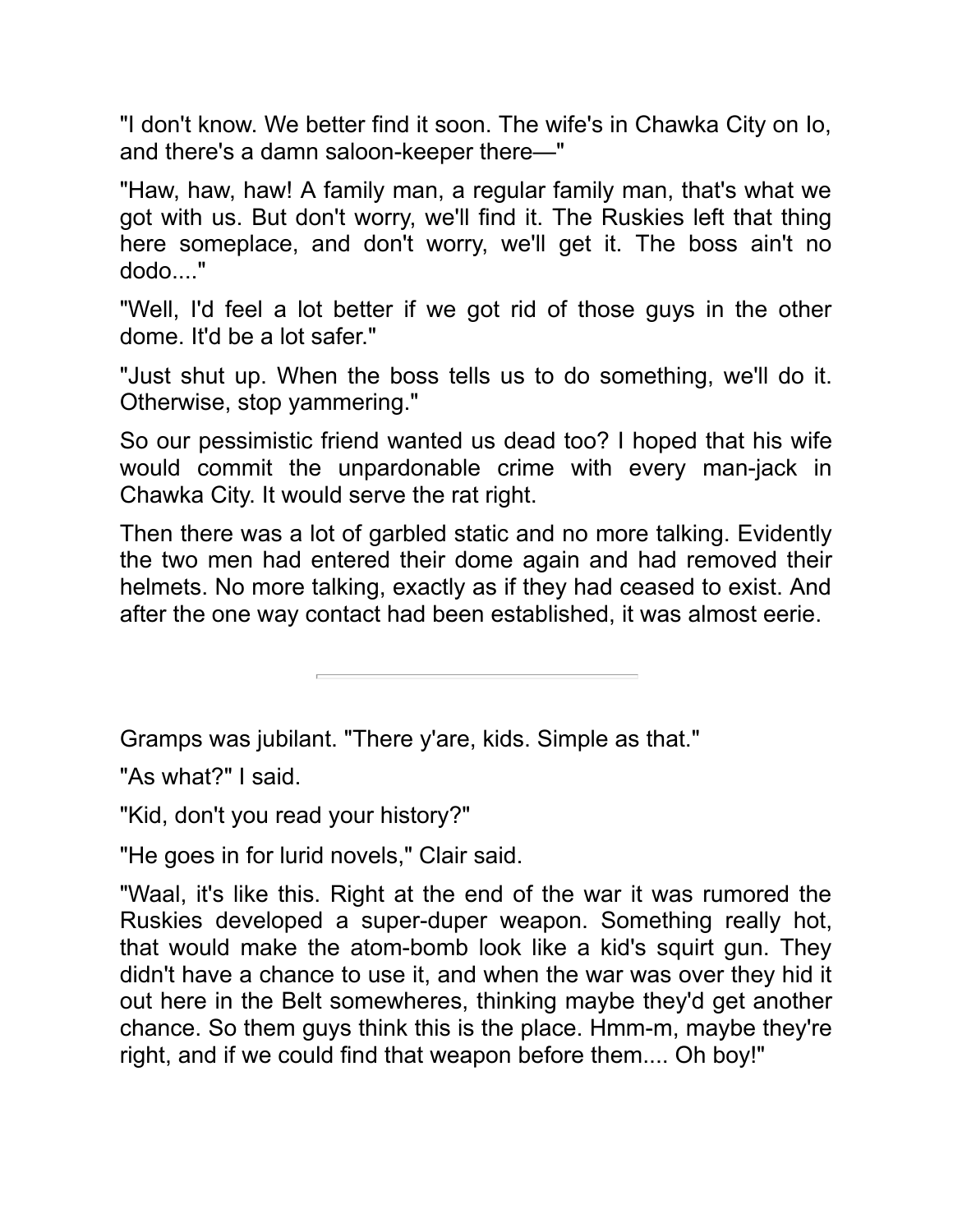I shook my head. It was a pretty little story, with one major flaw. "There's no such weapon," I said. "I remember the history part of it, all right. But I also remember what followed. Government sent out hundreds of ships, in ten years they combed the Belt. No secret asteroid. No Ruskie cache. No weapon. No nothing."

"Well, these guys are looking-"

I told him, "On Earth, people still look for Captain Kid's treasure, and for sea serpents, too. They just won't find either. There aren't any. Nope, Gramps—there's just a lot of copper on this asteroid, that's all. If we could convince our visitors of that, they'd get out quick."

"Well, we can't," Clair said. "You heard those two guys. Their boss is as sure of finding that weapon here as he's sure of anything."

I began to smile, and I think I even laughed a little, because they both looked at me queerly. "That's it," I said.

"That's what?" Evidently, my enthusiasm had not carried to Clair.

"The way we'll do it. We'll use Gramps' idea, the war of nerves...."

"Hot dog!" Gramps purred like an impossibly ancient kitten.

"We'll agree wth them. Okay, there's a weapon here, a pretty awful thing. We'll talk over our intercom and let them know we know it too."

"Uh-uh," said Clair, definitely interested. "They'll probably be listening, just like us. Go on, Jerry, let's hear more."

"Sure. And we'll go a step further."

"I got you!" Gramps cried. "We'll really find the weapon." There just was no convincing a die-hard romantic who had fought in the last war.

"Yes and no," I said. "There is no weapon, none here and none anyplace else in the Belt. Only we'll make believe that we find one. A war of nerves, Gramps. Maybe we can scare them the hell off this planet."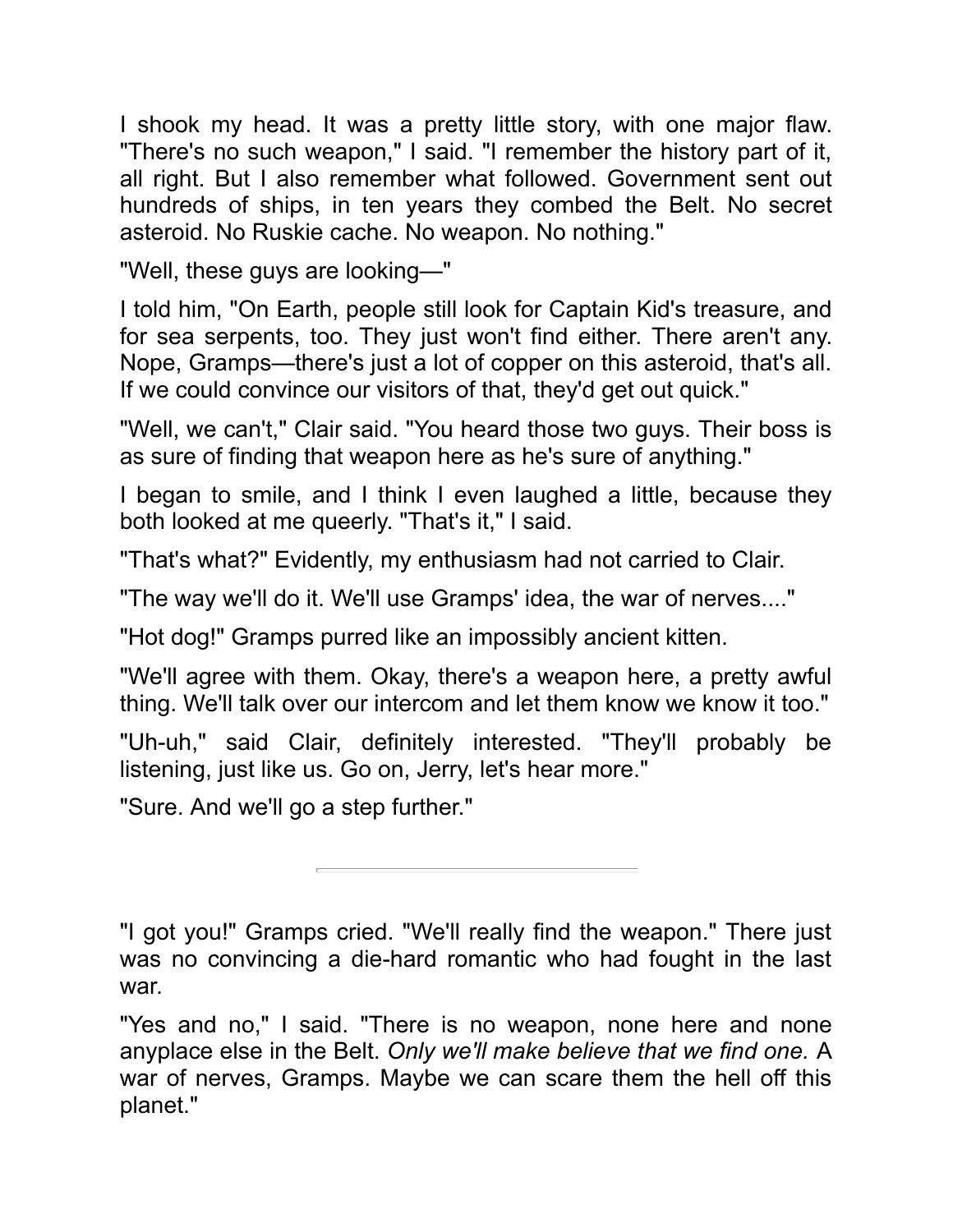"Hmm-m," said Gramps. "I knew you'd come around to my way of thinking."

Because we all liked the idea, we continued to speak of it for hours, and this is the way things boiled down.

Item. It had to be an awful weapon, something that would frighten a man and make the little hackles stand up on the back of his neck, and something which apparently could be applied most readily here on 4270. They were convinced that a weapon did exist, good: they'd believe almost anything we could concoct.

Item. This one I didn't like. Since our two talkative friends had intimated that their boss knew the weapon couldn't be within our dome, we'd have to go outside for the weapon and let them catch a glimpse or two of us prowling about. That could be dangerous, because they could pop us off with their disintegrators any time they got the urge. Which would probably be as soon as they saw something tangible at which to fire. We'd have to flit about like shadows. Less than shadows.

Item. We'd start "broadcasting" to them, and we'd pretend we didn't know we were doing it. The bigger the lie the better it would sound, and we'd have to start almost at once. This could be fun.

Item. We had nothing concretely in mind beyond that. But the important thing, as Gramps put it, was this: we'd be in the driver's seat, conducting the war exactly how we wanted, and they'd have to sit around guessing.

Gramps was chipper enough to strum a few notes on his guitar.

For three Earth days by the clock in our living quarters, we managed to stay out of trouble. And I think we were getting somewhere, too. Gramps would go outside with Clair, poking around amid the rubble, talking about how close they were coming. Then they'd let themselves be seen, just for the briefest moment, and they'd scoot back inside our dome, fast.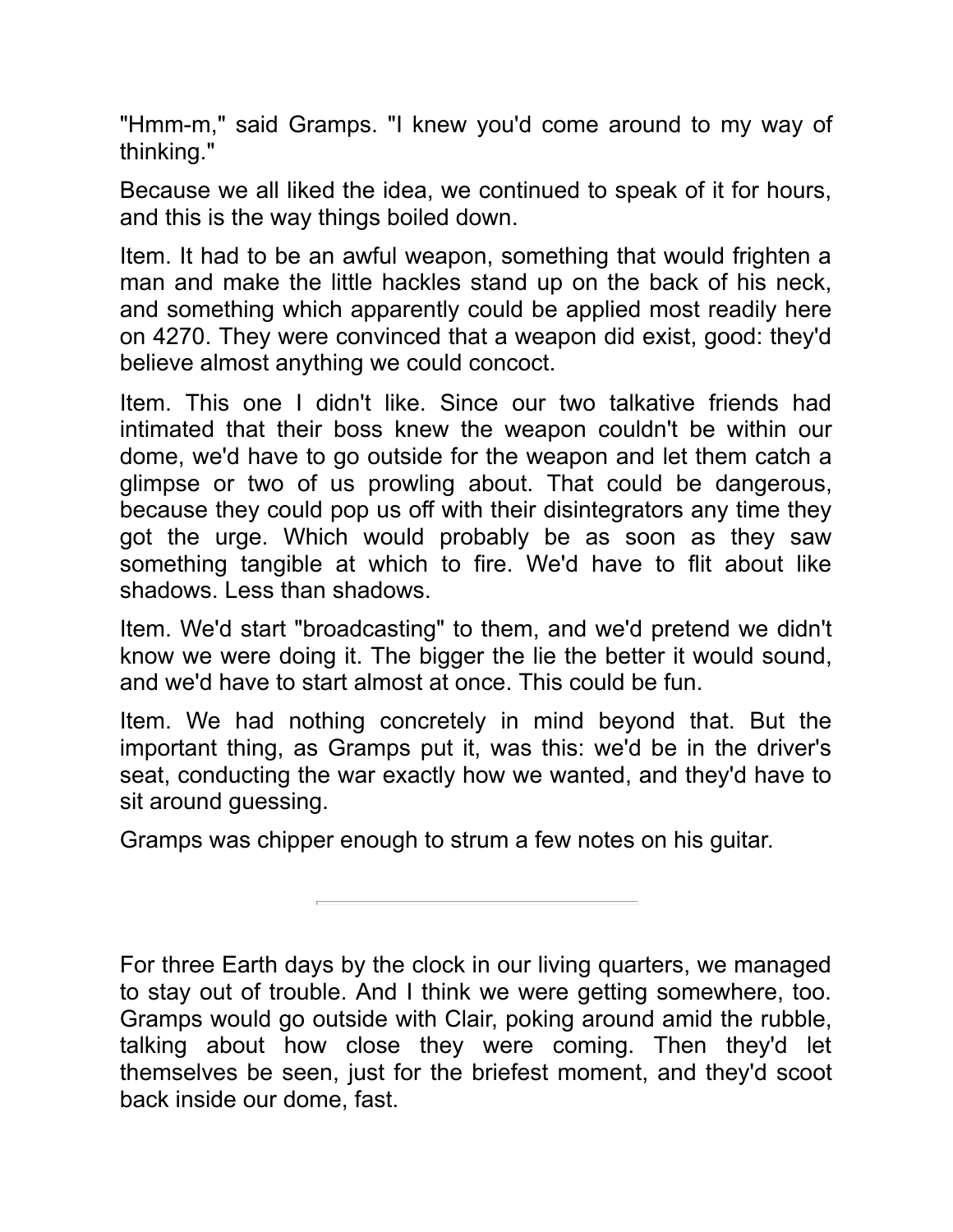Probably, it was pretty safe at that. We could tell from what they said via intercom that our visitors were interested. And, if they thought we knew something, they'd be in no hurry to kill us. At the most, they'd want to take us alive and see what they could learn.

Gramps and Clair were outside, talking, and as I listened, I got an idea. If I went outside, too, our enemy would be confused into believing there were more of us. I could invent a few new voices and a few names and they might be led to believe we had a whole army here with us. So what if our ship was small? This could have been the last of several trips....

"Confuse 'em," Gramps had said once. "Get 'em on the ground and tramp all over 'em wth a war of nerves. Bury 'em under a pack of terrible lies, that's what." I'd do it.

I stood atop a pinnacle of rock and made myself look busy. If they had any lookouts perched high within their dome, they wouldn't miss seeing me, and I was gambling everything on the fact that they wouldn't shoot because they wanted to learn something from us.

Then I popped behind my pinnacle of rock, out of their range of vision, and I hauled myself up the other side. I did this a few times, and they probably thought half a dozen of us swarmed all over the rock, exploring.

I said, "If this ain't the place, I'll eat my hat."

"Can't tell, George," I said in a higher voice. "Might be. Might not. But we're getting close, that's for sure. Good thing we found those old Ruskie charts."

Oh, I was having a glorious time. I said, for George, "We could blast those other guys out of their dome any time we want. So why are we waiting?"

I was getting cocky, and I used a deep bass this time. "You know the chief wants to have some fun with that weapon. 'No place better to try it,' he told me, 'than on our friends over there.' Just wait."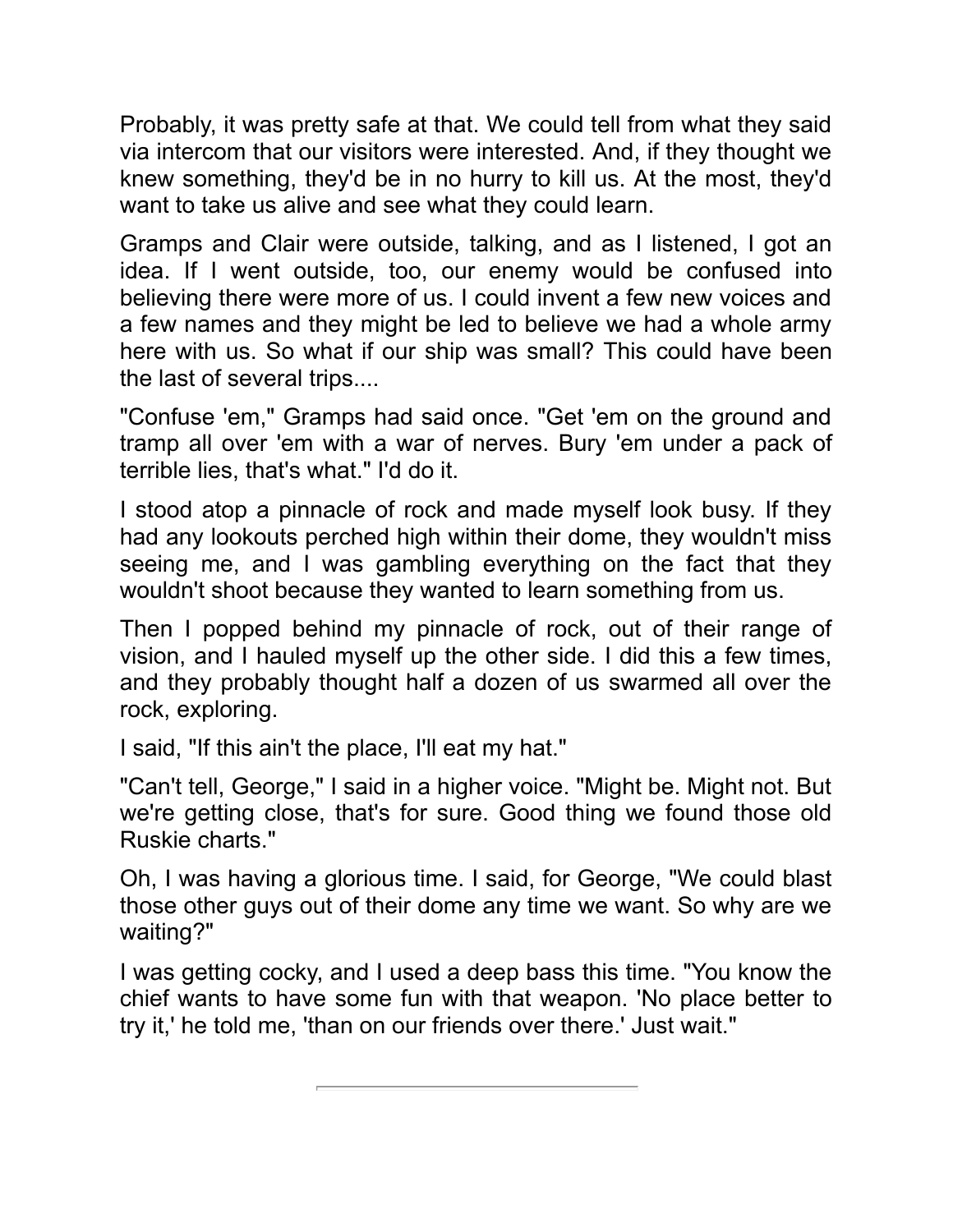An inspiration hit me, all at once. I had our weapon. "Yeah," this was my George voice again, "but what an awful way to die. I wonder if those charts are really true; you press a button, and anyone around who happens to be in contact with iron or steel just gets broiled alive."

I poured it on in my middle-sized voice. "That's it, okay. The charts wouldn't lie. Can you imagine what those Ruskies could have done with that in the War?"

"Uh-huh. That woulda hit everyone. You carry a blaster, it's steel. Disintegrator, too. Wear a spacesuit, you also get broiled. Go near a radio, same thing. Man, it scares you: hope the chief knows what he's doing."

"He knows," my good new friend George said, and because I figured they had heard enough for now of my terribly selective yet horribly universal weapon, I marched off my pinnacle and made my way back over the rubble toward our dome. I chuckled softly to myself. Clair and Gramps had doubtlessly heard of my new weapon via their intercoms, and I thought they'd be mightily pleased. It had infinite possibilities in this war of nerves.

They were waiting for me outside the dome-lock, and I thought that was funny because I had expected to find them within the dome.

And then I ran. One, two, three figures stood within the dome, staring out solemnly at Gramps and Clair. I reached them and I tried the lock. I didn't have to—I don't think I could have entered with a blow torch.

I looked at Clair and Clair looked at me, and then we both looked at Gramps. He shrugged eloquently enough, and after taking one last angry look at the three men within our dome, we turned and walked away. The angry looks made them smle, as we left one of them even thumbed his nose at us. That gesture, too, was eloquent. It said, *suckers!* 

We retreated to the base of my pinnacle of rock, where we couldn't be seen from either dome. What had happened was simple. In my enthusiasm I had left our dome deserted, and apparently our trio of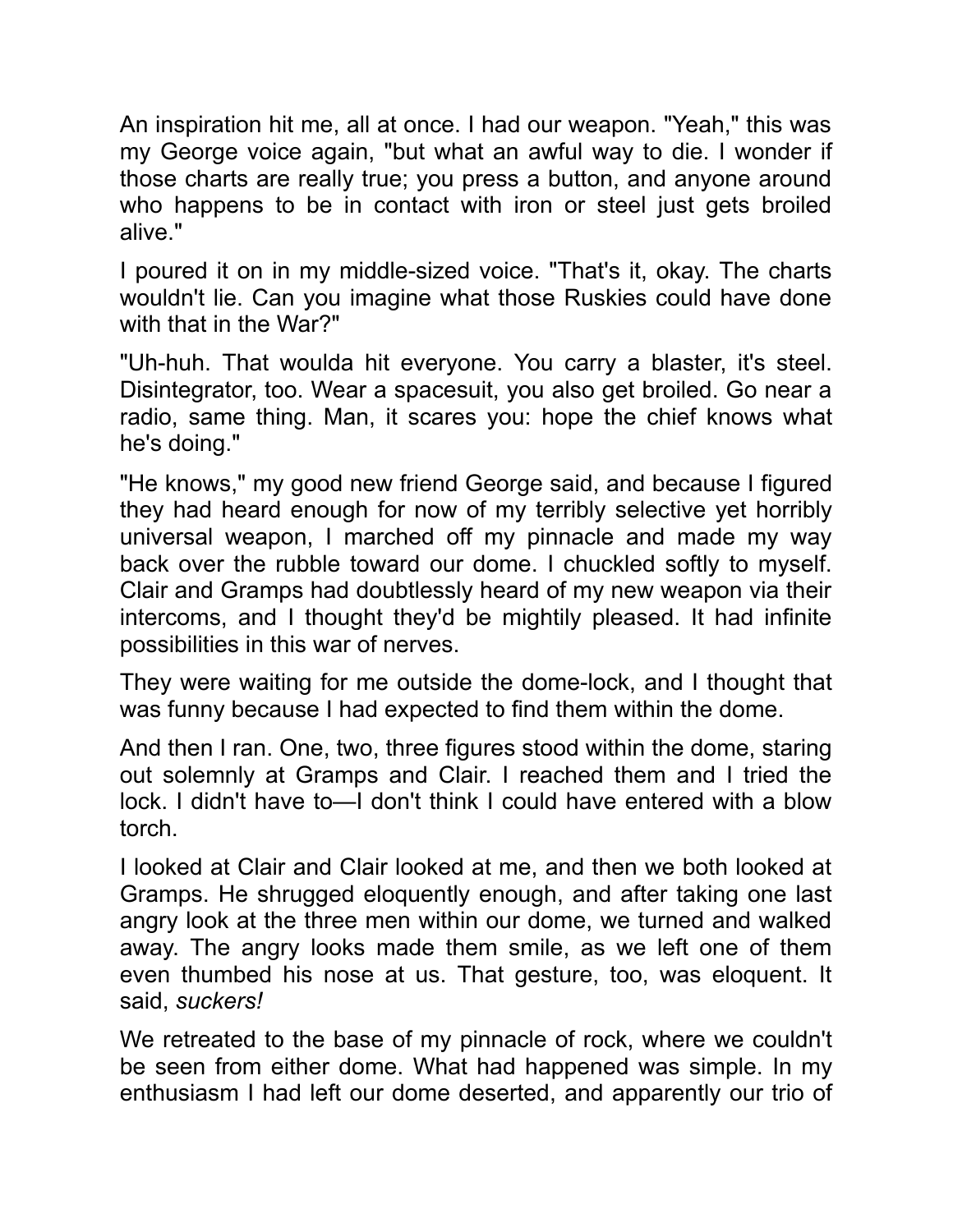friends back there had found it that way. The dome-locks, of course, are manipulated from within, and there's no way to secure them from the outside. So the trio had walked in, closed the lock behind them, and we were stuck out on the cold, dark, airless surface of 4270.

I tried to scratch my head and nearly succeeded in cracking my helmet with a leatheroid glove. Gramps and Clair had gone out before me: they had perhaps an hour's air supply left. Maybe I had three, with luck.

The Karden didn't have enough air within its old hulk now to satisfy a lungfish in suspended animation, and by the time we could get its old generators working again, we'd be three asphyxiated corpses.

So, we could do two things. We could wait out in the open like sitting ducks and wait for the unknown enemy to take us, or we could just sit here near our pinnacle of rock and suffocate.

I cursed myself soundly, but I stopped and tried to comfort her when I saw that Clair was crying. It isn't easy, not through a spacesuit and not when you think you'll be dead in not much more than minutes.

Gramps felt the fear too, he was muttering to himself. Clair murmured. "Jerry.... Oh, Jerry ... I don't want to die!"

I had to think fast. I had to think faster than I ever thought in my life, and generally I like to explore my way around a problem, looking at it from all angles. But the air left for Gramps and Clair could be measured in minutes now, and mine wasn't much more.

I said, "What are you worrying about? George and Harry and the other boys will have that thing rigged up in a couple of hours, sure. We'll give those guys in both domes a little bit of hell. Won't be a one left alive." I tried to make the butterflies remain in my stomach, to have them go anyplace but in my voice. It almost didn't work.

Clair and Gramps looked at me like I might be crazy or something, and I raised a gloved finger up and tried to line it up in front of my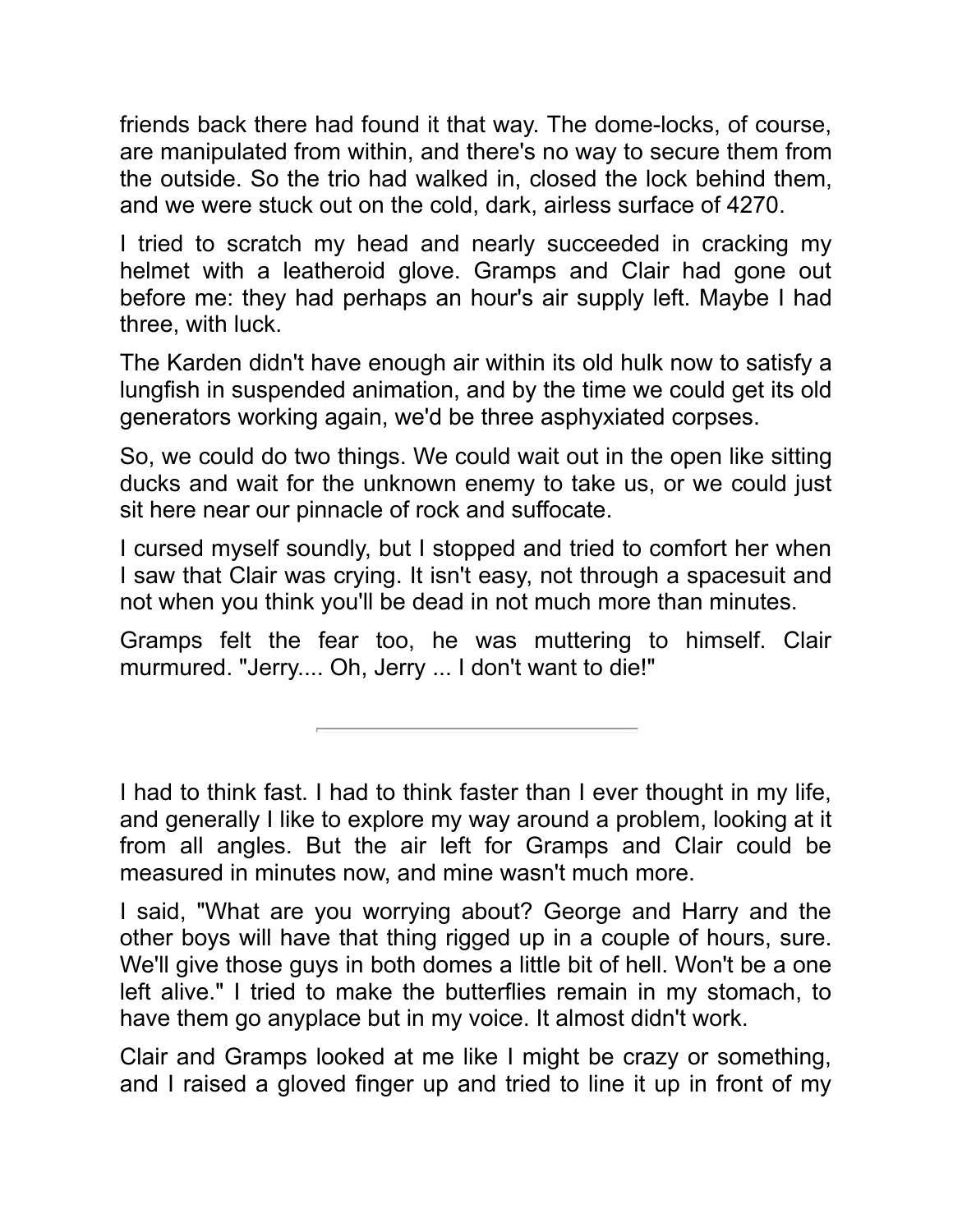mouth to tell them to shut up.

Gramps sad, "George and Harry?"

"Of course. They found it half an hour ago, and now they're setting it up. Just a matter of time, so relax."

I squatted down on my hands and knees, making the gesture for silence again. I found a jagged little rock and started to trace lines in the powdery pumice. It was messy, but they could understand it. I wrote: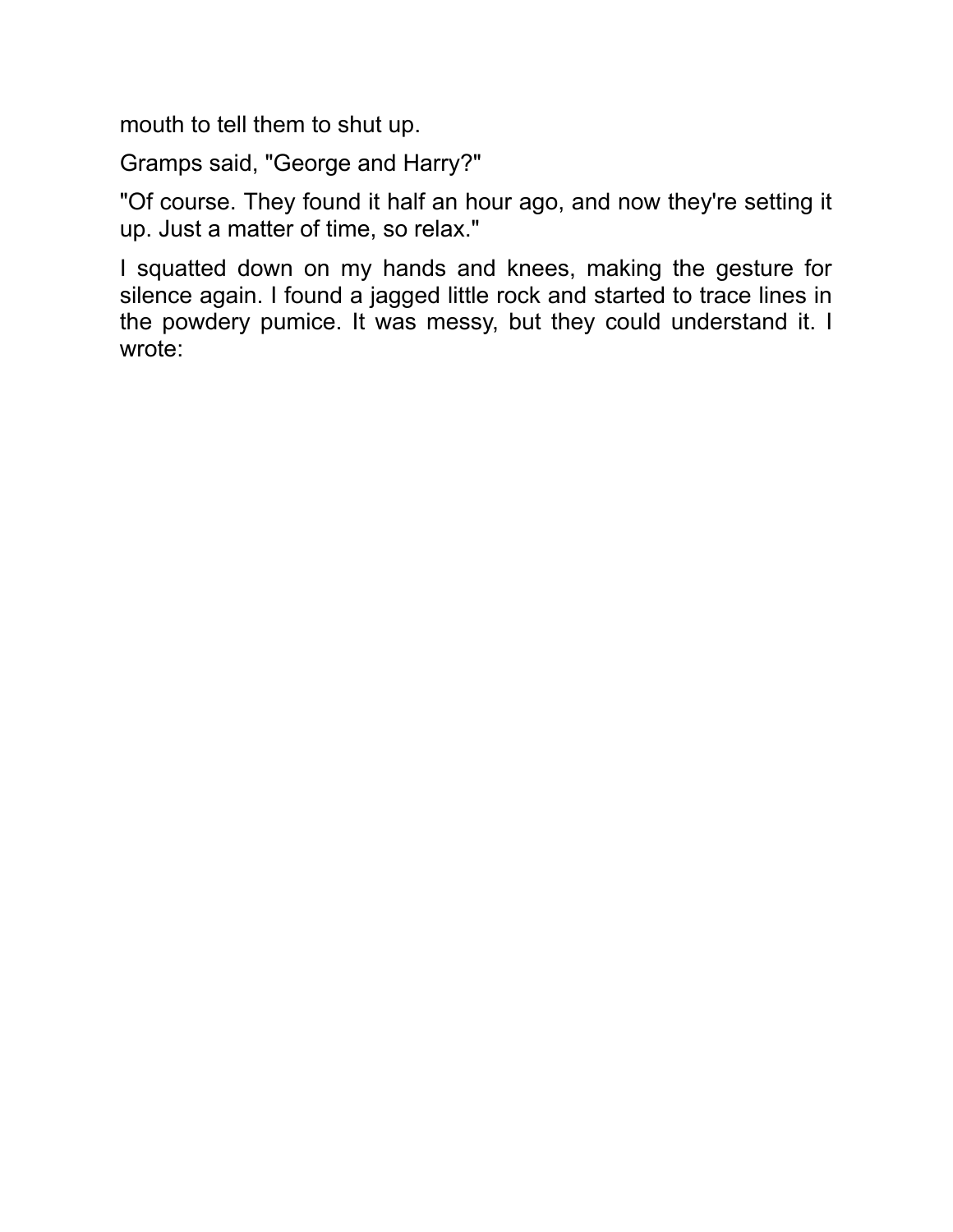GO TO THEIR OLD DOME AND GIVE UP. YOUR AIR WONT LAST. THEY WON'T KILL. SCARED. QUESTION YOU ABOUT WEAPON. REMEMBER WHAT GEORGE & HARRY SAID ABOUT WEAPON BEFORE, BUT PLAY A LITTLE DUMB. LEAVE REST TO ME.

I waited while I saw them reading it, then I rubbed it out. Clair shook her head. Her eyes told me plainly enough that she didn't want to die, but that she'd rather die out here with me than otherwise.

Gramps looked like he would rather be sitting someplace comfortable with his quitar, but he was trying to smile a little.

I crouched and wrote again, just three words:

PLEASE GO. NOW.

I erased the line with my boots and I waited, then I turned around for a long time and didn't look back at them. When I did, they were two tiny figures on the twisted, broken landscape, walking toward the second dome.

For a while I waited, and then I swarmed all over my pinnacle again, like George and Harry and anyone else who might have been around. They could come and get me, of course, but I figured they wouldn't. Then they might never find the weapon. That was their dilemma, not mine. Mine was to do something along the lines of Gramps' war of nerves, and do something good, before my air ran out.

I said, "Watch it, George. Take it easy. Don't you think the chief ought to be around before you try anything?"

I climbed off the pinnacle so no one could see me. "Naw," I made George say. "I know what I'm dong. F'r gosh sakes, what could happen? I got the charts right here. I wanta hurry and get back to the wife in Canal City. Some damn bus driver...." I'd make it sound like their own story, and maybe they'd believe.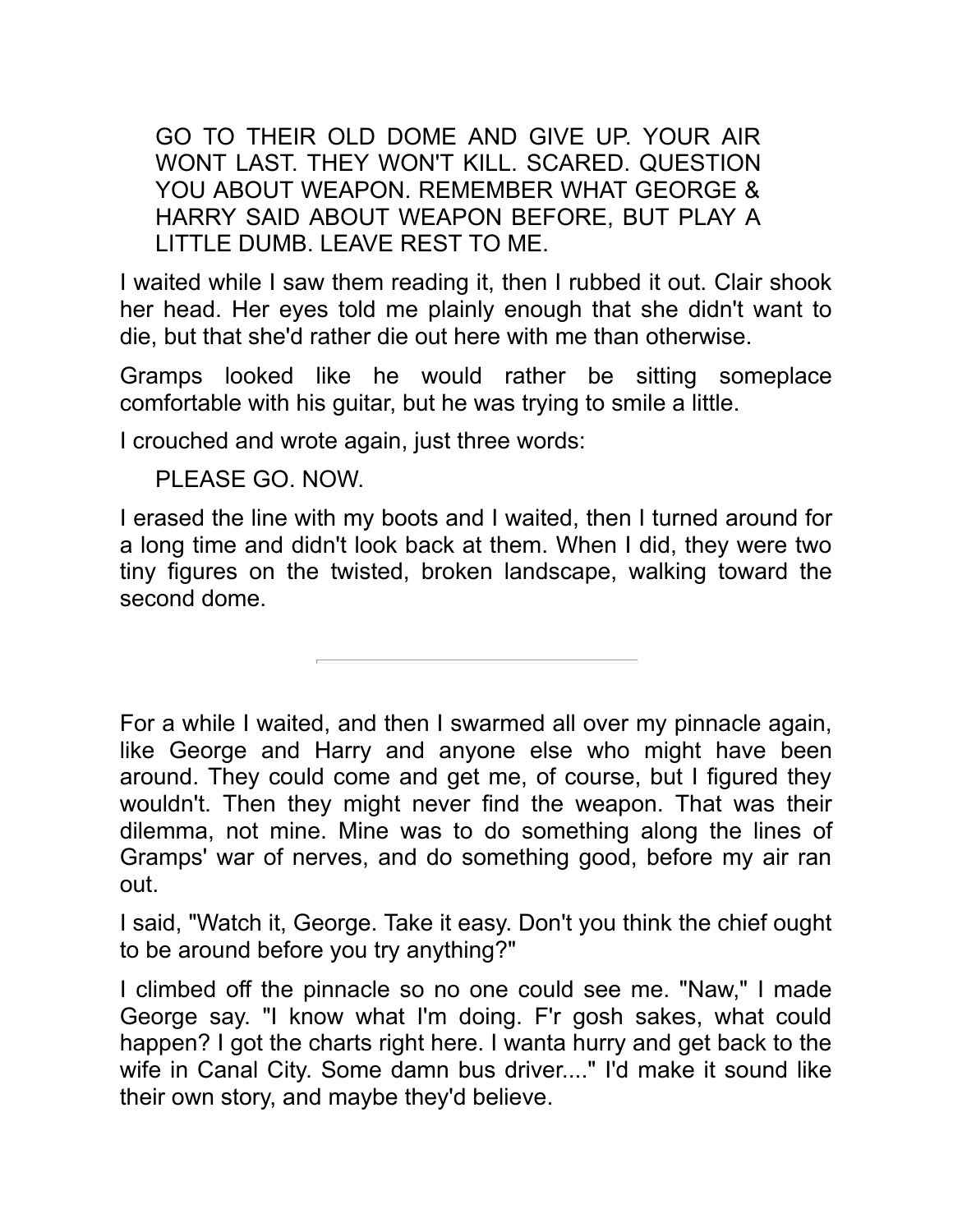"Well, okay," my Harry said dubiously.

George sighed. "There. That does it. Now—watch."

Silence. I watched thirty seconds tick off on my suit clock, then I made Harry scream:

"George! Good God, George.... Arrgh!"

I hoped the scream was a good one. Honest, it almost scared me. Poor George and Harry: I had killed them off quick enough. Now I had to invent new characters. For a brief moment I wondered what had happened to Clair and Gramps, but then I pushed them out of my mind. I couldn't afford to think of that now.

I let six minutes pass. It was agonizing, but I did it. Then I did my best to invent two new voices.

"So, here's the spot, Mike. Funny, I don't see them."

Mike had a high, squeaky voice. "Hah-hah, don't worry, chief. They'll be around."

"I don't find your humor amusing. So—Mike. Mike! Look...."

I let my voice trail off. If this wasn't so damned serious, it could have been amusing. I was really living the part.

Mike said: "God, chief, both of 'em. Shrivelled up like that, burned to a crisp. Chief-"

"What can you do? I told them not to play games with it until I came, and they just didn't know how to work the damper. Fools, they could have killed us all. Well, suppose we take care of those people in the domes."

"You mean like this, chief?"

"Certainly, like this. No one asked them to butt in here."

I didn't say anything else for a while. I could feel myself sweating under the helmet, and momentarily, at least, I had run out of things to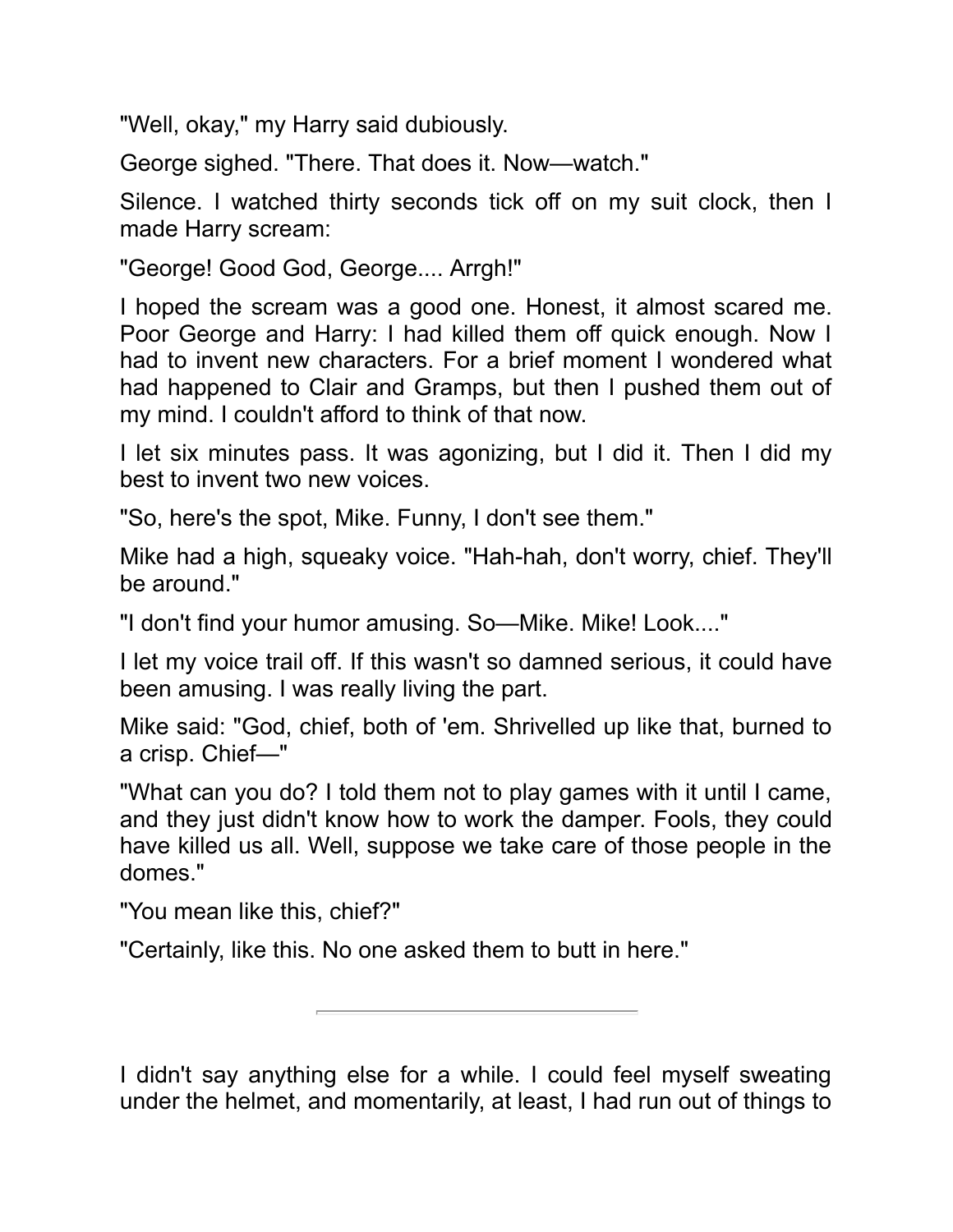say.

Someone else came to my rescue. For the first time, one of the other party attempted direct intercom communication.

"Hey you out there," a voice said. "This is Reardon, in charge of this outfit." He sounded afraid. "Lay off or we'll blast these two prisoners I got...."

"You're telling me to lay off?" I demanded, trying to think of something to say. "You're telling me to lay off? That's rich."

"What do you mean?" The voice was still frightened, and I began to feel a little better. They had fallen for this so far all the way.

"What do I care what you do to those two? They're a couple of homesteaders who happened to barge in here, an old man and a girl. Go ahead, kill 'em. What's the difference, you'll follow in a couple of minutes."

That got him. "Wait," he said. "Hold it, please."

I yawned, loud enough for the intercom to pick it up. I hoped I wasn't overdoing it. "Mike," I drawled, "set that thing up so we can finish the job and get out of here, eh? Now, be careful. Connect that dampening rig like that, that's it. Careful. Just make sure the pole fits into that hole real snug. There you are. You did it...."

"You *sure* you wanta use this thing on them, chief?" I had Mike say.

"Why in hell not? Come on. Now!"

The voice over the intercom was almost a shriek. "Stop! For the love of heaven please stop! Cut it out, please. Don't roast us. We give up! We—"

I said, "Who cares if you give up or not? I just want to try out my weapon. No one asked you to poke your nose in here like this. You hear him, Mike? He gives up. That's funny."

Mike said, "It ain't so funny. If they give up, I say let 'em go. Hell, they won't give you any more trouble, chief."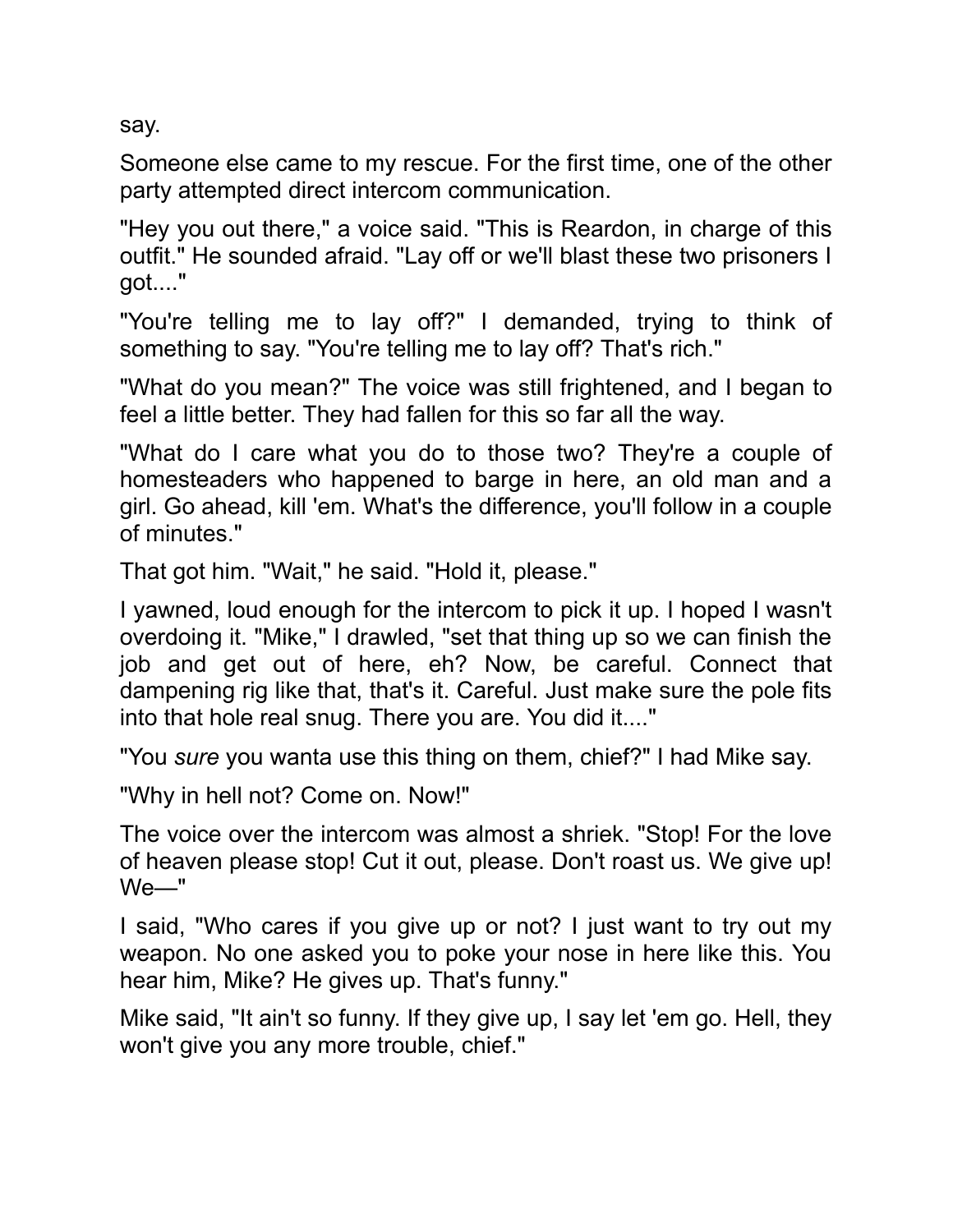The frightened voice was pleading now. "Listen to him, friend. Go ahead, listen. We give up, see? We're harmless. We'll go away. Anything. The weapon's all yours...."

"Well—"

"Go ahead, chief," Mike said.

"Umm-m. Well, okay. Hey you guys! All of you get into one dome, fast, and throw every gun you have outside. Your spacesuits, too. You'd better, because I don't exactly trust you. I'm going to give you five minutes and then I'm going to turn this thing on. Anyone has an ounce of iron or steel on him, he'll be broiled."

I waited, atop my pinnacle. I saw three figures running from the direction of our original dome, heading for the other one. In a moment, they disappeared over the close, jagged horizon. I said:

"That's about enough time, Mike. Turn it on."

I swaggered across the rubble-strewn asteroid. As I approached the dome I began to feel nervous, but I didn't stop my swaggering. Outside was a great pile of disintegrators, blasters, and heaters, plus a dozen spacesuits, assorted knives, pens, pencils, coins, pots, pans, flashlights, all sorts of tools—even a heap of leatheroid jumpers, because someone must have realized the stitching was of steelite fibre, which it was.

I picked up a couple of the heaters and tried the outer airlock door. It swung in easily.

I stood inside the dome with my two heaters and the reaction set in. I started to laugh. A dozen big strong men sat about, half naked and afraid in their underwear, and over in a corner stood Gramps and Clair, also down to their scanties.

The biggest of the twelve men said, "I'm Reardon. Thank you. Thank you, sir...."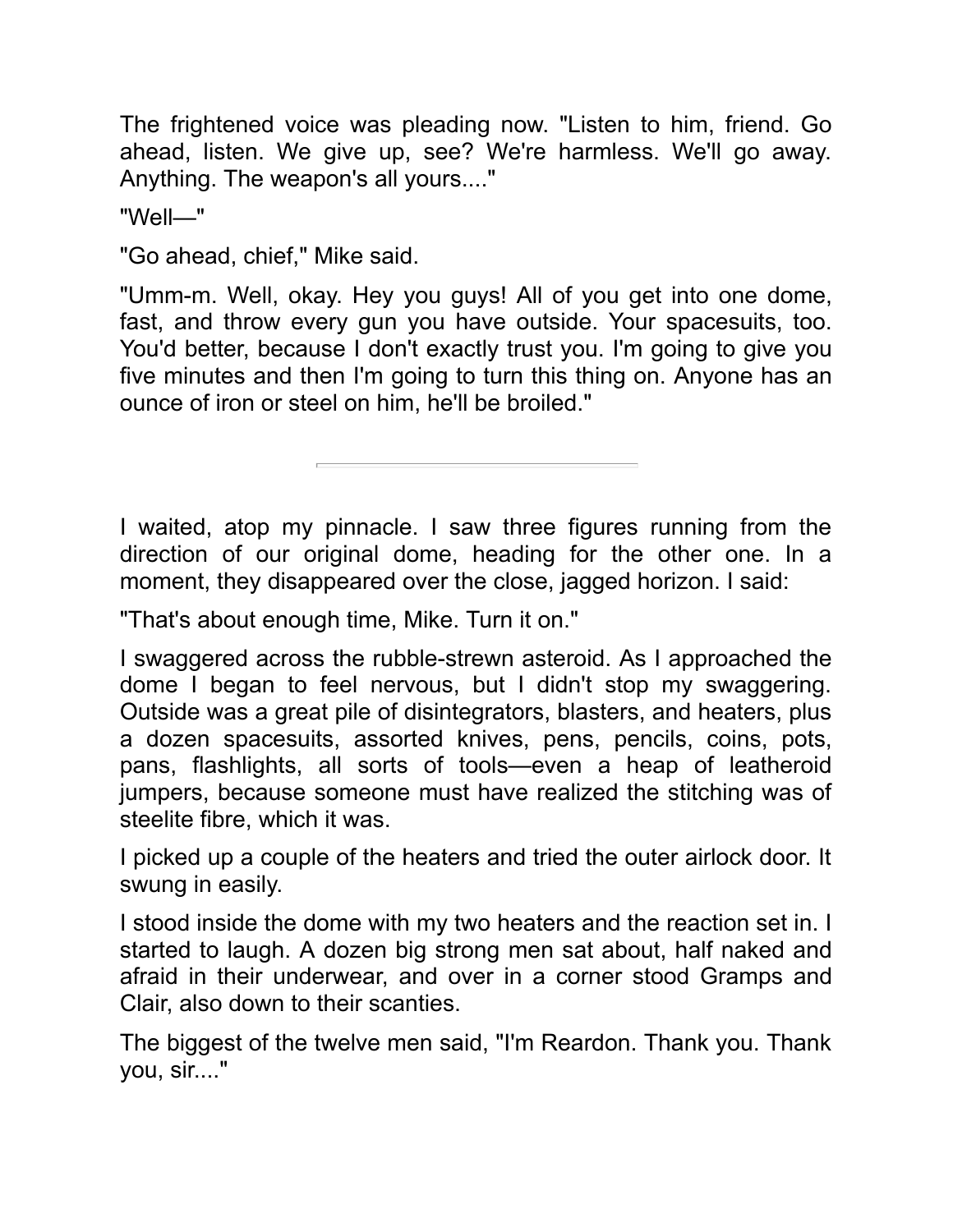"Shut up," I told him. I waved my heater and he shut up.

"We've had to do it, too," Clair said, running into my arms, pulling off my helmet and kissing me. I threw one of the heaters to Gramps, and Clair was speaking again, "I almost laughed and spoiled the whole thing, but Gramps and I took off our jumpers, too, to make it look good. In fact, Gramps gave them the idea."

Good old Gramps....

Gramps donned his spacesuit and so did Clair, and Reardon, still not comprehending, mumbled his thanks. I explored the inside of the dome thoroughly, making sure there were no hidden weapons. Then I stepped through the lock with Clair and Gramps, and I closed the outer door. I notched my heater to low intensity and fused the door and the dome into one piece. They'd need a heater or a disintegrator to get out, and they didn't have either.

Clair was smiling happily, now. But Gramps had a frown on his face.

"So what do we do with 'em?"

"Simple," I replied. "We wait for the government ship. It'll be here in a few weeks. They're not going anywhere in the meantime."

Gramps continued to frown. "You think we oughta report what they was lookin' for? The Ruskie weapon, I mean...."

I laughed. "That won't be necessary, Gramps. We'll do even better than that. We'll tell them what the weapon is."

Clair looked at me dumbfounded and I found myself grinning at both her and Gramps.

"Jerry! You can't be serious—we didn't really find the weapon!"

"We not only found it, we used it, hon," I told her. "I did some fast thinking while I was up on the rocks before. In a way I was in the same boat the Ruskies were when we beat them. I had to use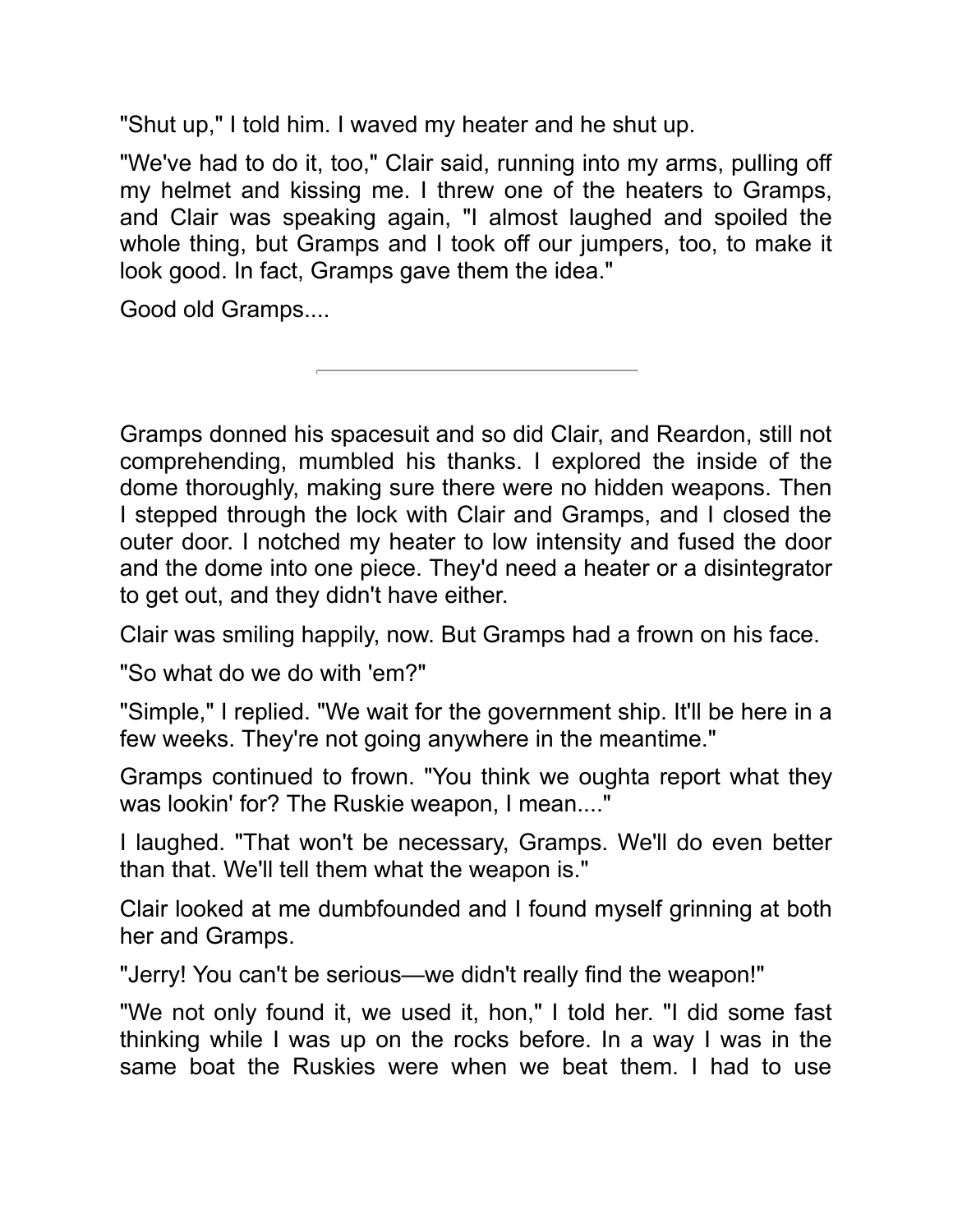desperate means—anything I could, and mainly something that would start fear, a panic...."

"But I don't see—" Clair was confused.

"The Ruskies had a powerful weapon, all right," I replied. "The only trouble was they used it too late. Fortunately for us we still had time —and our opponents weren't too bright mentally anyway. If they had been it might not have worked. Matter of fact, that's the big thing that licked the Ruskies. We were a bit too shrewd for them. Our military leaders saw right through their weapon."

Gramps stamped his foot angrily. "Now look here, Jerry! Stop ramblin' around like that! Just what weapon you talkin' about?"

"Propaganda, Gramps. Propaganda, the greatest weapon in the universe—if used right. Now what do you say we get down to work and mine some copper?"

We were all laughing as we made our way to the other dome.

#### \*\*\* END OF THE PROJECT GUTENBERG EBOOK THE OLD WAY \*\*\*

Updated editions will replace the previous one—the old editions will be renamed.

Creating the works from print editions not protected by U.S. copyright law means that no one owns a United States copyright in these works, so the Foundation (and you!) can copy and distribute it in the United States without permission and without paying copyright royalties. Special rules, set forth in the General Terms of Use part of this license, apply to copying and distributing Project Gutenberg™ electronic works to protect the PROJECT GUTENBERG™ concept and trademark. Project Gutenberg is a registered trademark, and may not be used if you charge for an eBook, except by following the terms of the trademark license, including paying royalties for use of the Project Gutenberg trademark. If you do not charge anything for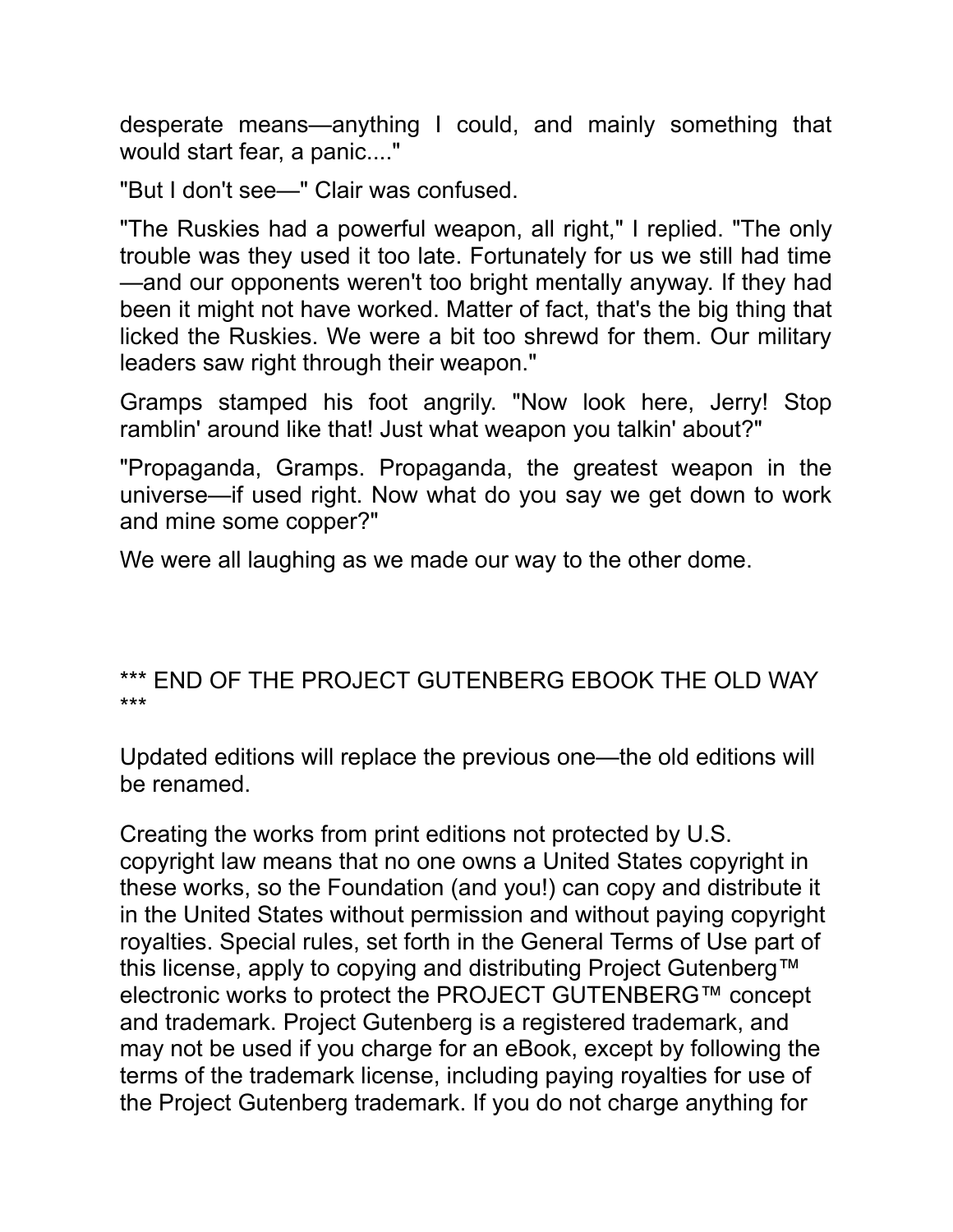copies of this eBook, complying with the trademark license is very easy. You may use this eBook for nearly any purpose such as creation of derivative works, reports, performances and research. Project Gutenberg eBooks may be modified and printed and given away--you may do practically ANYTHING in the United States with eBooks not protected by U.S. copyright law. Redistribution is subject to the trademark license, especially commercial redistribution.

#### START: FULL LICENSE THE FULL PROJECT GUTENBERG LICENSE PLEASE READ THIS BEFORE YOU DISTRIBUTE OR USE THIS WORK

To protect the Project Gutenberg™ mission of promoting the free distribution of electronic works, by using or distributing this work (or any other work associated in any way with the phrase "Project" Gutenberg"), you agree to comply wth all the terms of the Full Project Gutenberg™ License available with this file or online at www.gutenberg.org/license.

#### **Secton 1. General Terms of Use and Redistributing Project Gutenberg™ electronic works**

1.A. By reading or using any part of this Project Gutenberg™ electronic work, you indicate that you have read, understand, agree to and accept all the terms of this license and intellectual property (trademark/copyrght) agreement. If you do not agree to abde by all the terms of this agreement, you must cease using and return or destroy all copies of Project Gutenberg™ electronic works in your possession. If you paid a fee for obtaining a copy of or access to a Project Gutenberg™ electronic work and you do not agree to be bound by the terms of this agreement, you may obtain a refund from the person or entity to whom you paid the fee as set forth in paragraph 1.E.8.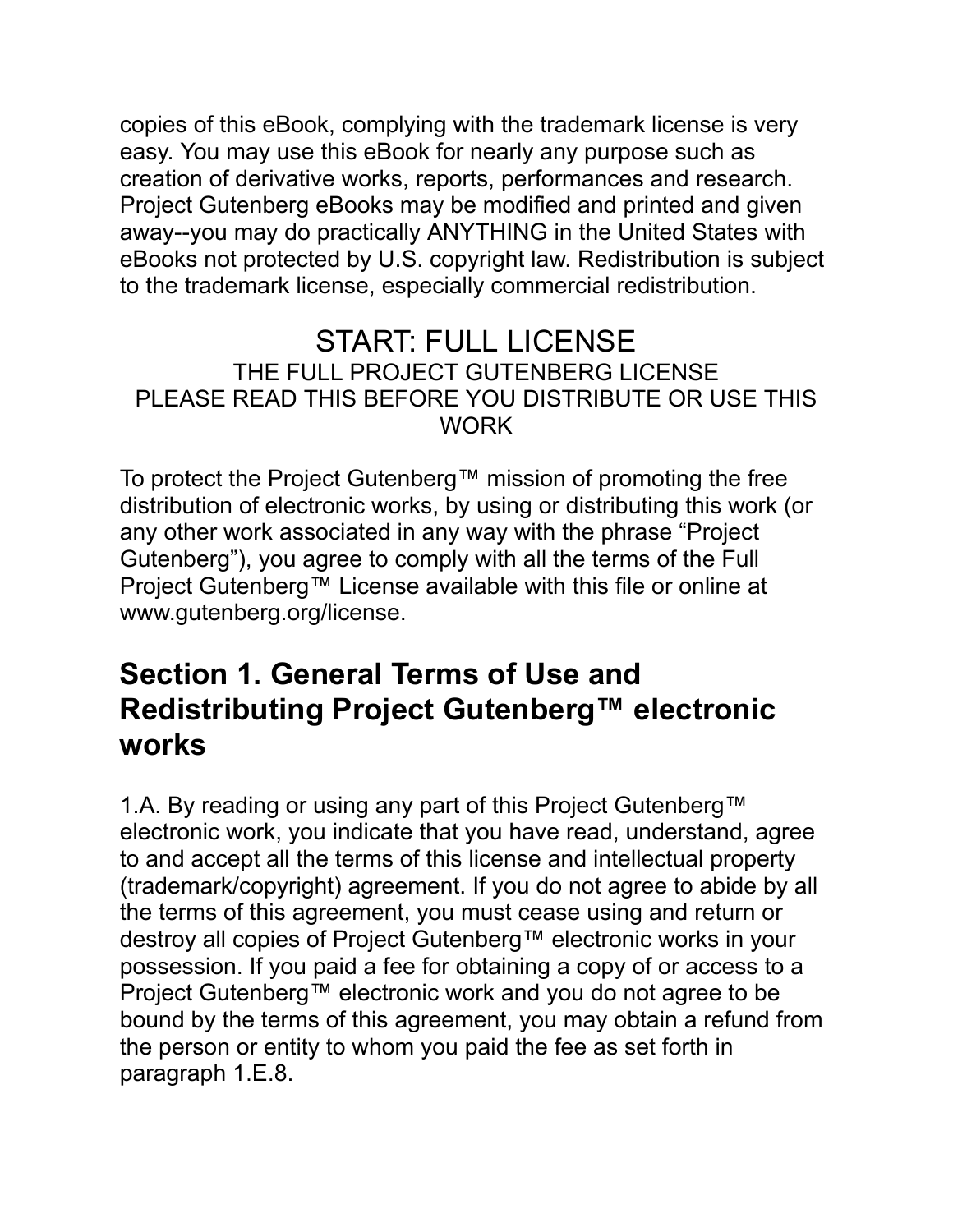1.B. "Project Gutenberg" is a registered trademark. It may only be used on or associated in any way with an electronic work by people who agree to be bound by the terms of this agreement. There are a few things that you can do with most Project Gutenberg™ electronic works even without complying with the full terms of this agreement. See paragraph 1.C below. There are a lot of things you can do with Project Gutenberg™ electronic works if you follow the terms of this agreement and help preserve free future access to Project Gutenberg™ electronic works. See paragraph 1.E below.

1.C. The Project Gutenberg Literary Archive Foundation ("the Foundation" or PGLAF), owns a compilation copyright in the collection of Project Gutenberg™ electronic works. Nearly all the individual works in the collection are in the public domain in the United States. If an individual work is unprotected by copyright law in the United States and you are located in the United States, we do not claim a right to prevent you from copying, distributing, performing, displaying or creating derivative works based on the work as long as all references to Project Gutenberg are removed. Of course, we hope that you will support the Project Gutenberg™ mission of promoting free access to electronic works by freely sharing Project Gutenberg™ works in compliance with the terms of this agreement for keeping the Project Gutenberg™ name associated with the work. You can easily comply with the terms of this agreement by keeping this work in the same format with its attached full Project Gutenberg™ License when you share it without charge with others.

1.D. The copyright laws of the place where you are located also govern what you can do with this work. Copyright laws in most countries are in a constant state of change. If you are outside the United States, check the laws of your country in addition to the terms of this agreement before downloading, copying, displaying, performing, distributing or creating derivative works based on this work or any other Project Gutenberg™ work. The Foundation makes no representations concerning the copyright status of any work in any country other than the United States.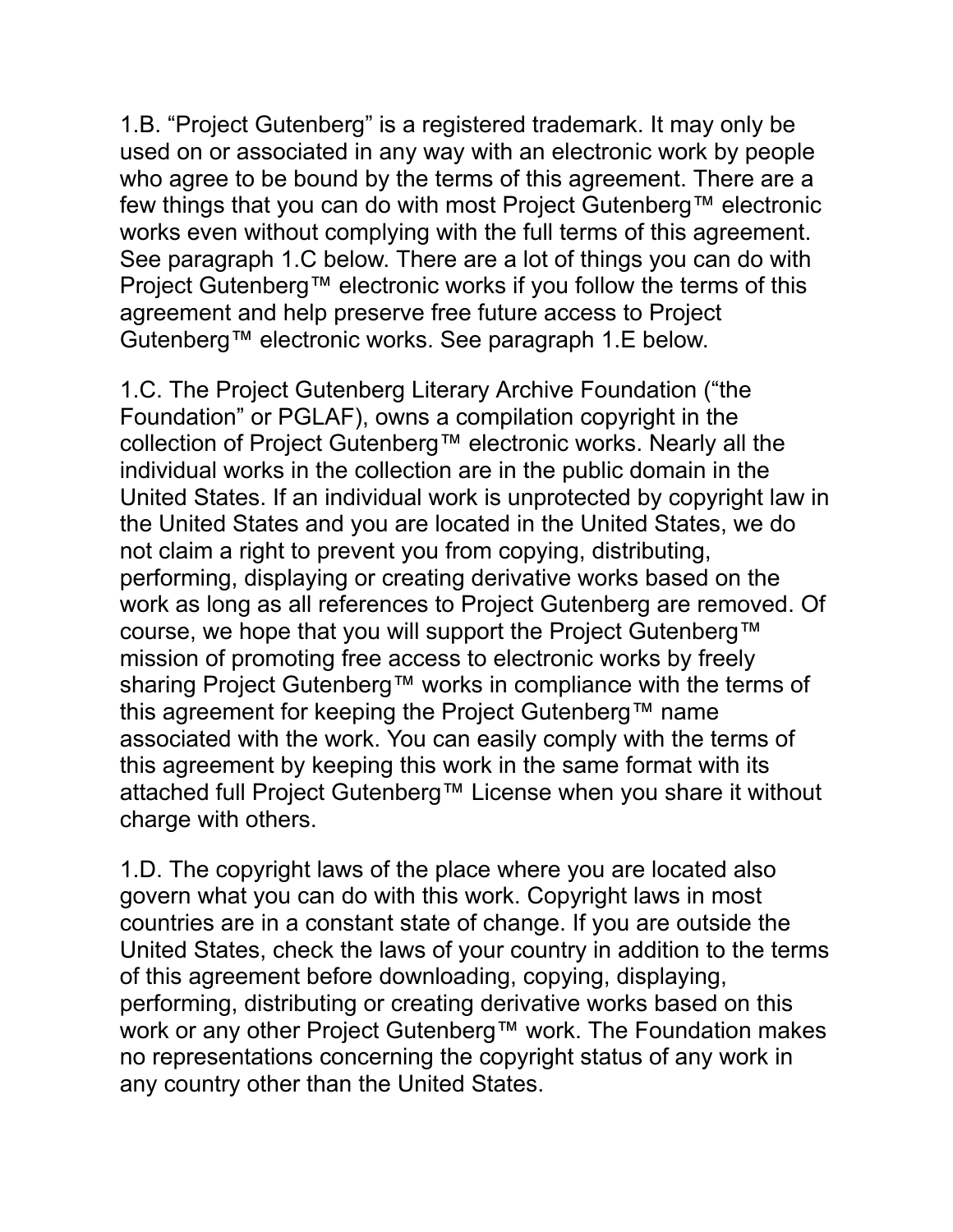1.E. Unless you have removed all references to Project Gutenberg:

1.E.1. The following sentence, with active links to, or other immediate access to, the full Project Gutenberg™ License must appear prominently whenever any copy of a Project Gutenberg™ work (any work on which the phrase "Project Gutenberg" appears, or with which the phrase "Project Gutenberg" is associated) is accessed, displayed, performed, viewed, copied or distributed:

This eBook is for the use of anyone anywhere in the United States and most other parts of the world at no cost and with almost no restrictions whatsoever. You may copy it, give it away or re-use it under the terms of the Project Gutenberg License included with this eBook or online at [www.gutenberg.org.](https://www.gutenberg.org/) If you are not located in the United States, you will have to check the laws of the country where you are located before using this eBook.

1.E.2. If an individual Project Gutenberg™ electronic work is derived from texts not protected by U.S. copyright law (does not contain a notice indicating that it is posted with permission of the copyright holder), the work can be copied and distributed to anyone in the United States without paying any fees or charges. If you are redistributing or providing access to a work with the phrase "Project" Gutenberg" associated with or appearing on the work, you must comply either with the requirements of paragraphs 1.E.1 through 1.E.7 or obtain permission for the use of the work and the Project Gutenberg™ trademark as set forth in paragraphs 1.E.8 or 1.E.9.

1.E.3. If an individual Project Gutenberg™ electronic work is posted with the permission of the copyright holder, your use and distribution must comply wth both paragraphs 1.E.1 through 1.E.7 and any additional terms imposed by the copyright holder. Additional terms will be linked to the Project Gutenberg™ License for all works posted with the permission of the copyright holder found at the beginning of this work.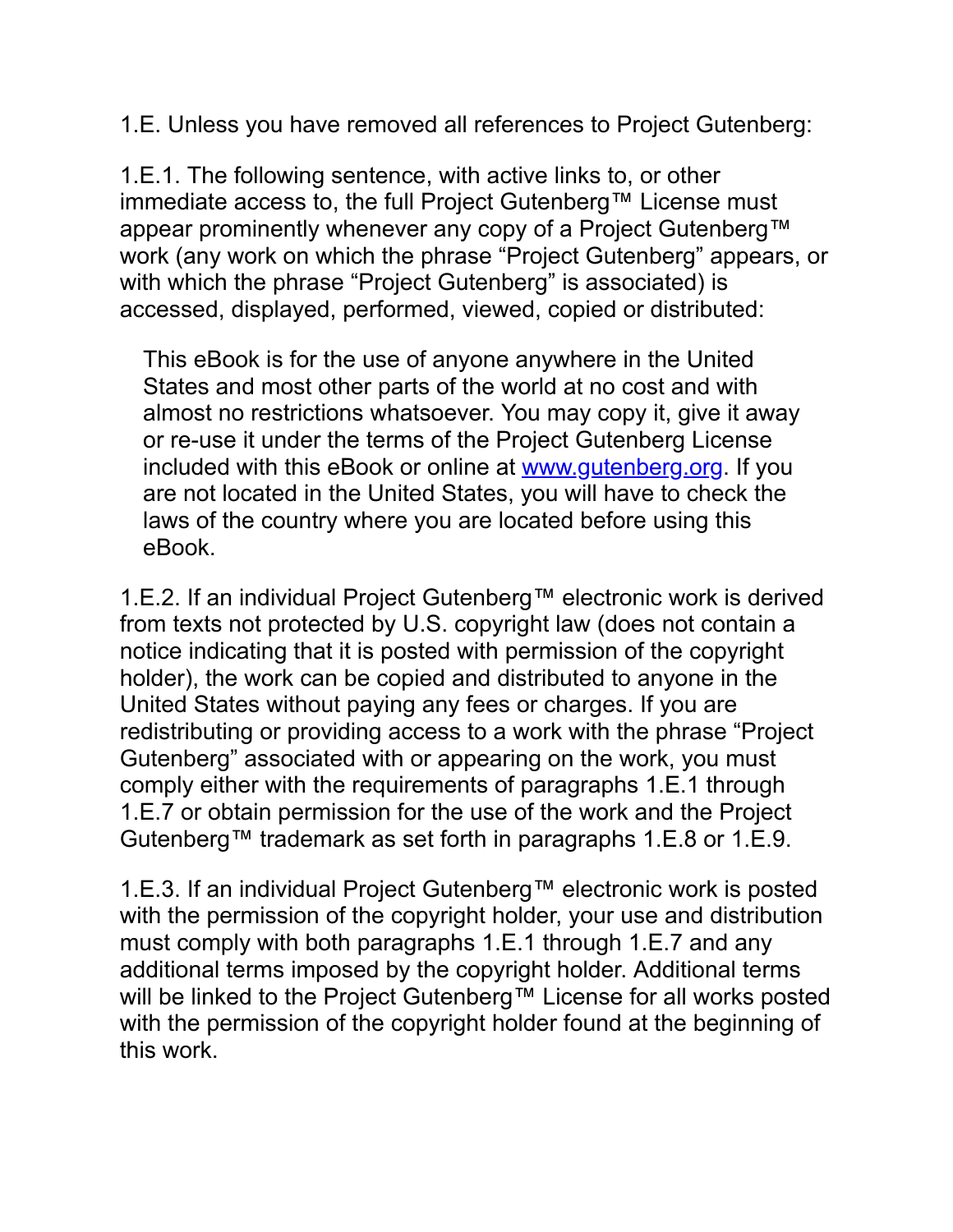1.E.4. Do not unlnk or detach or remove the full Project Gutenberg™ License terms from this work, or any files containing a part of this work or any other work associated with Project Gutenberg™.

1.E.5. Do not copy, display, perform, distribute or redistribute this electronic work, or any part of this electronic work, without prominently displaying the sentence set forth in paragraph 1.E.1 with active links or immediate access to the full terms of the Project Gutenberg™ License.

1.E.6. You may convert to and distribute this work in any binary, compressed, marked up, nonproprietary or proprietary form, including any word processing or hypertext form. However, if you provide access to or distribute copies of a Project Gutenberg™ work in a format other than "Plain Vanilla ASCII" or other format used in the official version posted on the official Project Gutenberg™ website (www.gutenberg.org), you must, at no additional cost, fee or expense to the user, provide a copy, a means of exporting a copy, or a means of obtaining a copy upon request, of the work in its original "Plain" Vanilla ASCII" or other form. Any alternate format must include the full Project Gutenberg™ License as specified in paragraph 1.E.1.

1.E.7. Do not charge a fee for access to, viewing, displaying, performing, copying or distributing any Project Gutenberg™ works unless you comply wth paragraph 1.E.8 or 1.E.9.

1.E.8. You may charge a reasonable fee for copies of or providing access to or distributing Project Gutenberg™ electronic works provided that:

• You pay a royalty fee of 20% of the gross profits you derive from the use of Project Gutenberg™ works calculated using the method you already use to calculate your applicable taxes. The fee is owed to the owner of the Project Gutenberg™ trademark, but he has agreed to donate royalties under this paragraph to the Project Gutenberg Literary Archive Foundation. Royalty payments must be paid within 60 days following each date on which you prepare (or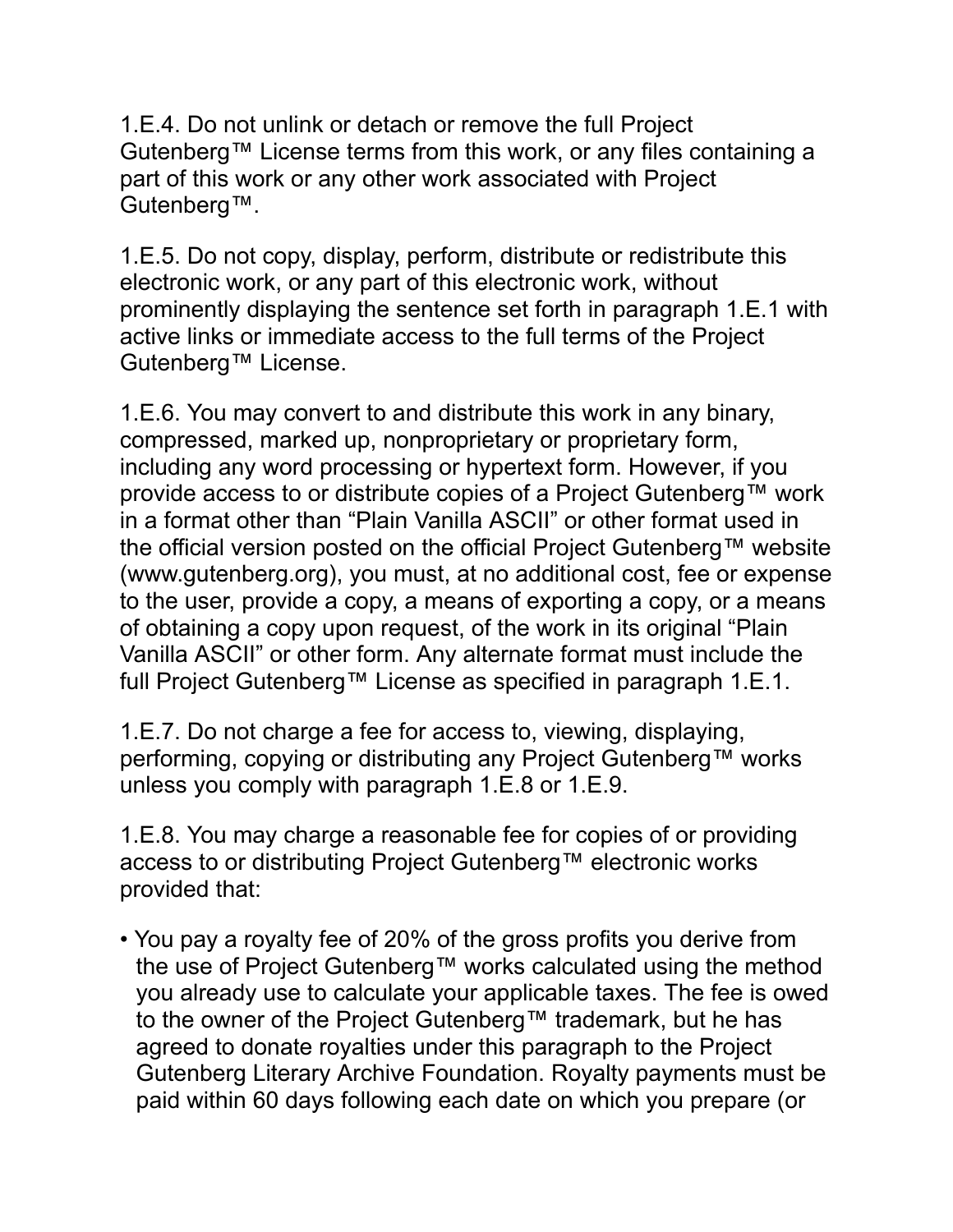are legally required to prepare) your periodic tax returns. Royalty payments should be clearly marked as such and sent to the Project Gutenberg Literary Archive Foundation at the address specified in Section 4, "Information about donations to the Project Gutenberg Literary Archive Foundation."

- You provide a full refund of any money paid by a user who notifies you in writing (or by e-mail) within 30 days of receipt that s/he does not agree to the terms of the full Project Gutenberg™ License. You must require such a user to return or destroy all copies of the works possessed in a physical medium and discontinue all use of and all access to other copies of Project Gutenberg™ works.
- You provide, in accordance with paragraph 1.F.3, a full refund of any money paid for a work or a replacement copy, if a defect in the electronic work is discovered and reported to you within 90 days of receipt of the work.
- You comply with all other terms of this agreement for free distribution of Project Gutenberg™ works.

1.E.9. If you wish to charge a fee or distribute a Project Gutenberg™ electronic work or group of works on different terms than are set forth in this agreement, you must obtain permission in writing from the Project Gutenberg Literary Archive Foundation, the manager of the Project Gutenberg™ trademark. Contact the Foundation as set forth in Section 3 below.

#### 1.F.

1.F.1. Project Gutenberg volunteers and employees expend considerable effort to identify, do copyright research on, transcribe and proofread works not protected by U.S. copyright law in creating the Project Gutenberg™ collection. Despite these efforts, Project Gutenberg™ electronic works, and the medium on which they may be stored, may contain "Defects," such as, but not limited to, incomplete, inaccurate or corrupt data, transcription errors, a copyright or other intellectual property infringement, a defective or damaged disk or other medium, a computer virus, or computer codes that damage or cannot be read by your equpment.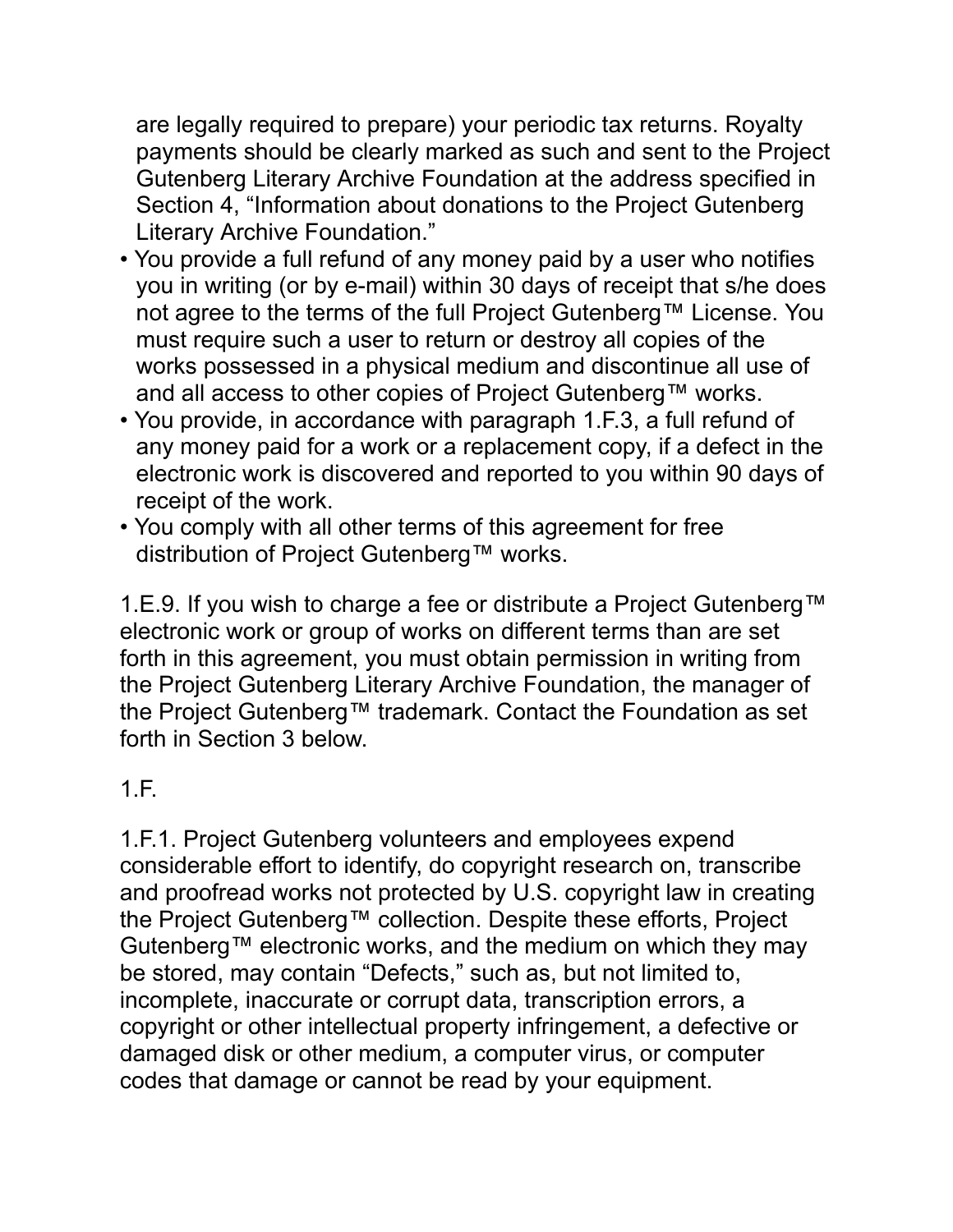1.F.2. LIMITED WARRANTY, DISCLAIMER OF DAMAGES - Except for the "Right of Replacement or Refund" described in paragraph 1.F.3, the Project Gutenberg Literary Archive Foundation, the owner of the Project Gutenberg™ trademark, and any other party distributing a Project Gutenberg™ electronic work under this agreement, disclaim all liability to you for damages, costs and expenses, including legal fees. YOU AGREE THAT YOU HAVE NO REMEDIES FOR NEGLIGENCE, STRICT LIABILITY, BREACH OF WARRANTY OR BREACH OF CONTRACT EXCEPT THOSE PROVIDED IN PARAGRAPH 1.F.3. YOU AGREE THAT THE FOUNDATION, THE TRADEMARK OWNER, AND ANY DISTRIBUTOR UNDER THIS AGREEMENT WILL NOT BE LIABLE TO YOU FOR ACTUAL, DIRECT, INDIRECT, CONSEQUENTIAL, PUNITIVE OR INCIDENTAL DAMAGES EVEN IF YOU GIVE NOTICE OF THE POSSIBILITY OF SUCH DAMAGE.

1.F.3. LIMITED RIGHT OF REPLACEMENT OR REFUND - If you discover a defect in this electronic work within 90 days of receiving it, you can receive a refund of the money (if any) you paid for it by sending a written explanation to the person you received the work from. If you received the work on a physical medium, you must return the medium with your written explanation. The person or entity that provided you with the defective work may elect to provide a replacement copy in lieu of a refund. If you received the work electronically, the person or entity providing it to you may choose to give you a second opportunity to receive the work electronically in lieu of a refund. If the second copy is also defective, you may demand a refund in writing without further opportunities to fix the problem.

1.F.4. Except for the limited right of replacement or refund set forth in paragraph 1.F.3, this work is provided to you 'AS-IS', WITH NO OTHER WARRANTIES OF ANY KIND, EXPRESS OR IMPLIED, INCLUDING BUT NOT LIMITED TO WARRANTIES OF MERCHANTABILITY OR FITNESS FOR ANY PURPOSE.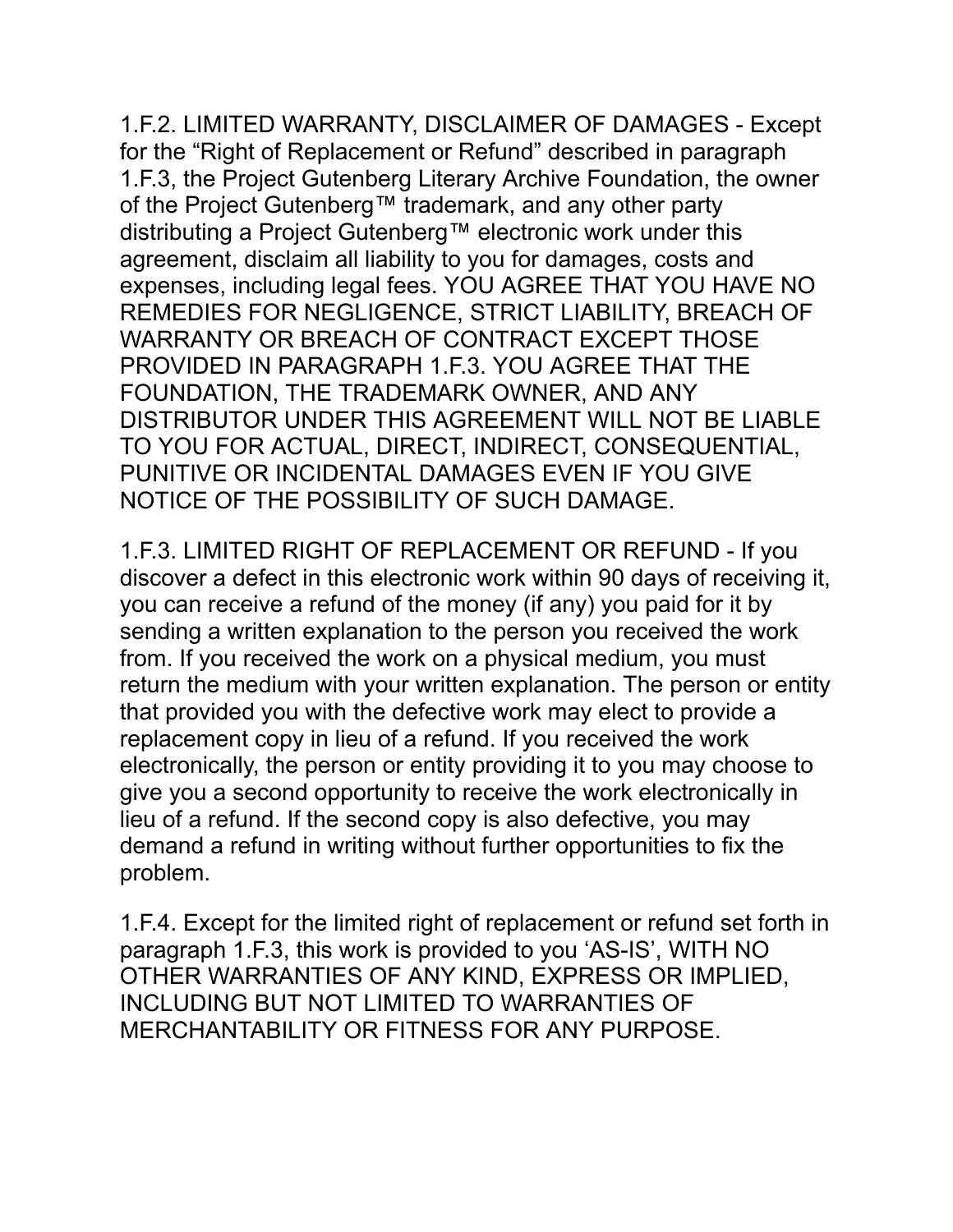1.F.5. Some states do not allow disclaimers of certain implied warranties or the exclusion or limitation of certain types of damages. If any disclaimer or limitation set forth in this agreement violates the law of the state applicable to this agreement, the agreement shall be interpreted to make the maximum disclaimer or limitation permitted by the applicable state law. The invalidity or unenforceability of any provision of this agreement shall not void the remaining provisions.

1.F.6. INDEMNITY - You agree to indemnify and hold the Foundation, the trademark owner, any agent or employee of the Foundation, anyone providing copies of Project Gutenberg™ electronic works in accordance with this agreement, and any volunteers associated with the production, promotion and distribution of Project Gutenberg™ electronic works, harmless from all liability, costs and expenses, including legal fees, that arise directly or indirectly from any of the following which you do or cause to occur: (a) distribution of this or any Project Gutenberg™ work, (b) alteration, modification, or additions or deletions to any Project Gutenberg™ work, and (c) any Defect you cause.

#### **Section 2. Information about the Mission of Project Gutenberg™**

Project Gutenberg™ is synonymous with the free distribution of electronic works in formats readable by the widest variety of computers including obsolete, old, middle-aged and new computers. It exists because of the efforts of hundreds of volunteers and donations from people in all walks of life.

Volunteers and financial support to provide volunteers with the assistance they need are critical to reaching Project Gutenberg™'s goals and ensuring that the Project Gutenberg™ collection will remain freely available for generations to come. In 2001, the Project Gutenberg Literary Archive Foundation was created to provide a secure and permanent future for Project Gutenberg™ and future generations. To learn more about the Project Gutenberg Literary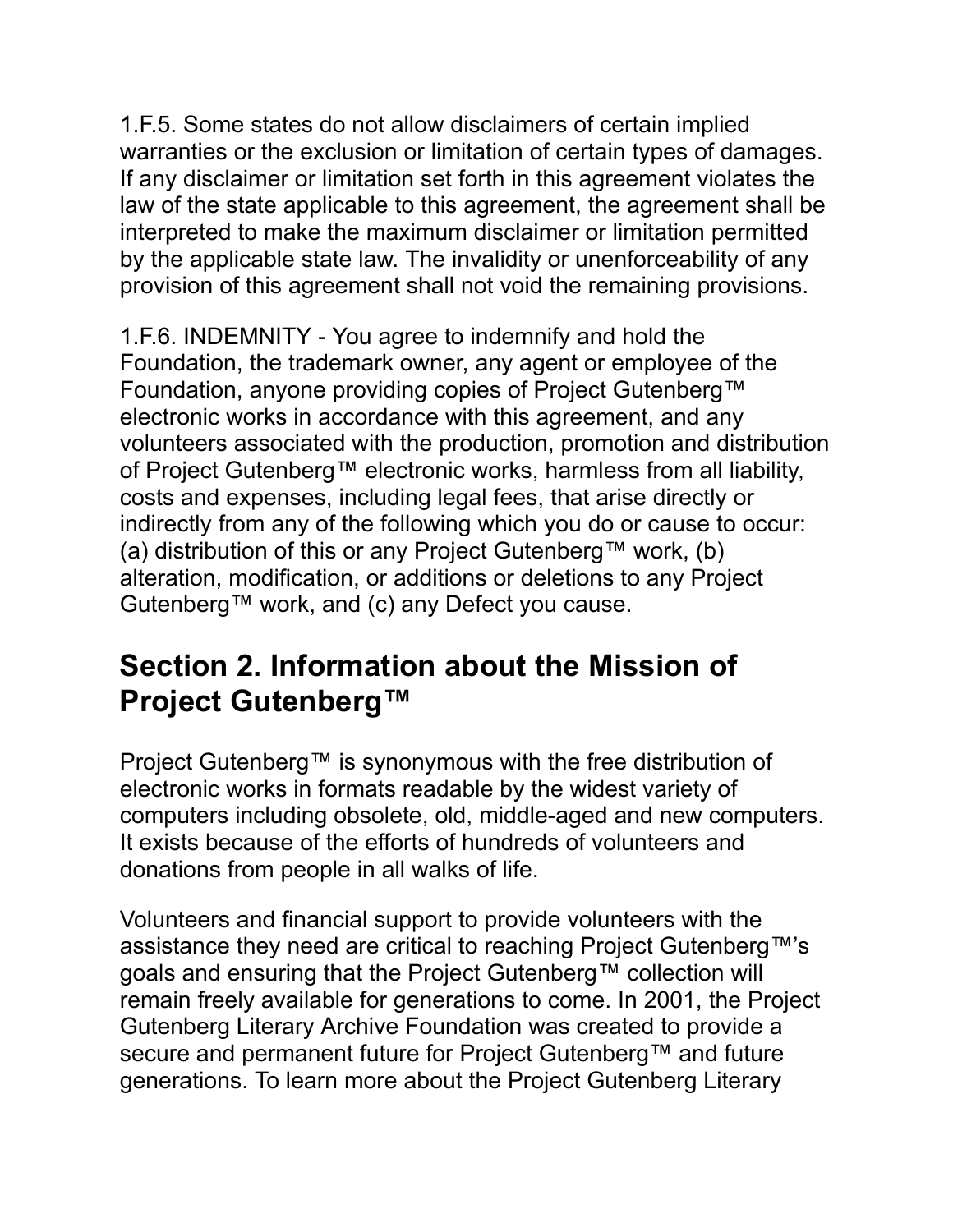Archive Foundation and how your efforts and donations can help, see Sections 3 and 4 and the Foundation information page at www.gutenberg.org.

## **Section 3. Information about the Project Gutenberg Literary Archive Foundation**

The Project Gutenberg Literary Archive Foundation is a non-profit  $501(c)(3)$  educational corporation organized under the laws of the state of Mississippi and granted tax exempt status by the Internal Revenue Service. The Foundation's EIN or federal tax identification number is 64-6221541. Contributions to the Project Gutenberg Literary Archive Foundation are tax deductible to the full extent permtted by U.S. federal laws and your state's laws.

The Foundation's business office is located at 809 North 1500 West, Salt Lake City, UT 84116, (801) 596-1887. Email contact links and up to date contact information can be found at the Foundation's website and official page at www.gutenberg.org/contact

## **Section 4. Information about Donations to the Project Gutenberg Literary Archive Foundation**

Project Gutenberg™ depends upon and cannot survive without widespread public support and donations to carry out its mission of increasing the number of public domain and licensed works that can be freely distributed in machine-readable form accessible by the widest array of equipment including outdated equipment. Many small donations (\$1 to \$5,000) are particularly important to maintaining tax exempt status with the IRS.

The Foundation is committed to complying with the laws regulating charities and charitable donations in all 50 states of the United States. Compliance requirements are not uniform and it takes a consderable effort, much paperwork and many fees to meet and keep up with these requirements. We do not solicit donations in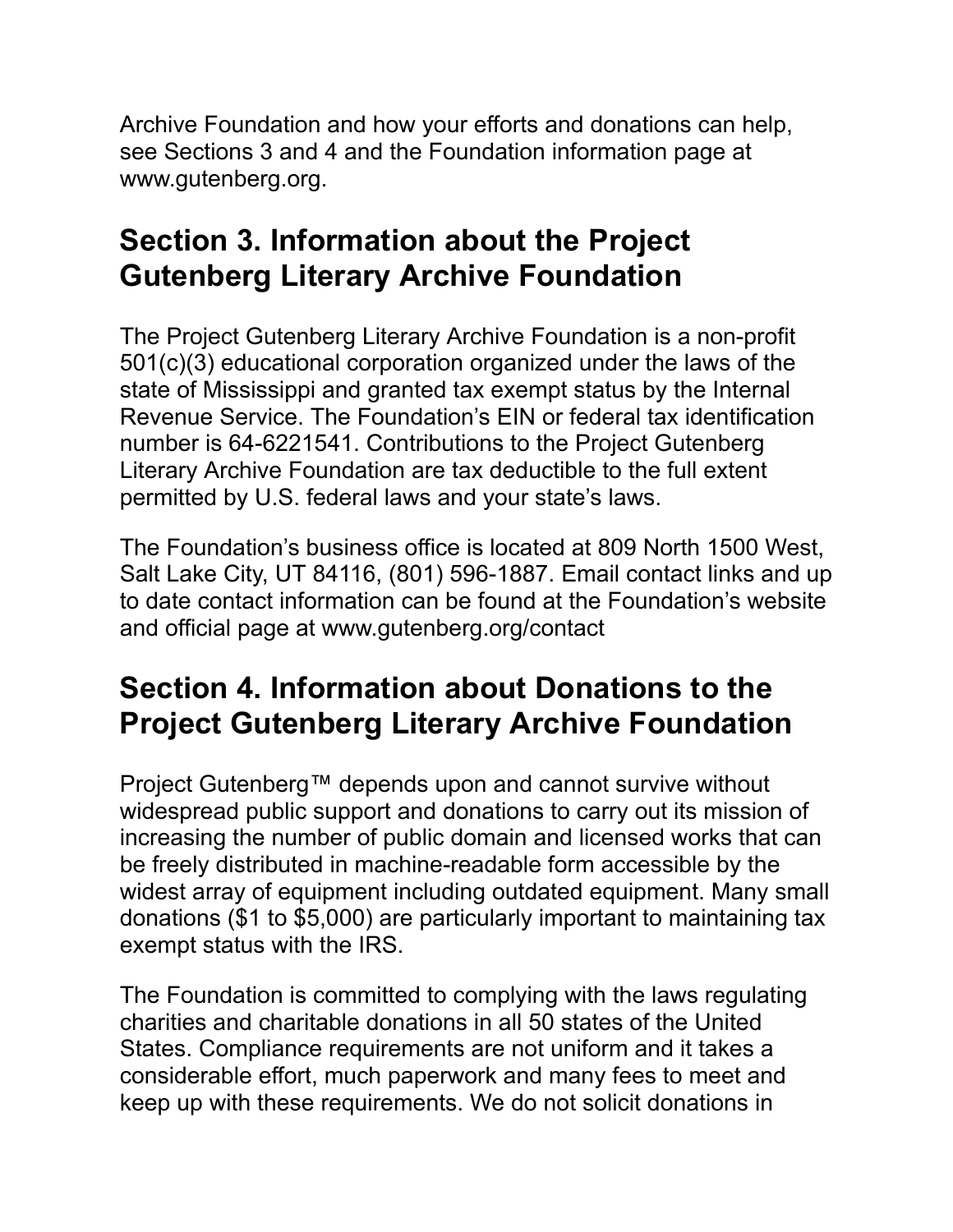locations where we have not received written confirmation of compliance. To SEND DONATIONS or determine the status of compliance for any particular state visit [www.gutenberg.org/donate.](https://www.gutenberg.org/donate/)

While we cannot and do not solicit contributions from states where we have not met the solicitation requirements, we know of no prohibition against accepting unsolicited donations from donors in such states who approach us with offers to donate.

International donations are gratefully accepted, but we cannot make any statements concerning tax treatment of donations received from outside the United States. U.S. laws alone swamp our small staff.

Please check the Project Gutenberg web pages for current donation methods and addresses. Donations are accepted in a number of other ways including checks, online payments and credit card donations. To donate, please visit: www.gutenberg.org/donate

#### **Section 5. General Information About Project Gutenberg™ electronic works**

Professor Michael S. Hart was the originator of the Project Gutenberg™ concept of a library of electronic works that could be freely shared wth anyone. For forty years, he produced and distributed Project Gutenberg™ eBooks with only a loose network of volunteer support.

Project Gutenberg™ eBooks are often created from several printed editions, all of which are confirmed as not protected by copyright in the U.S. unless a copyright notice is included. Thus, we do not necessarily keep eBooks in compliance with any particular paper edition.

Most people start at our website which has the main PG search facility: [www.gutenberg.org.](https://www.gutenberg.org/)